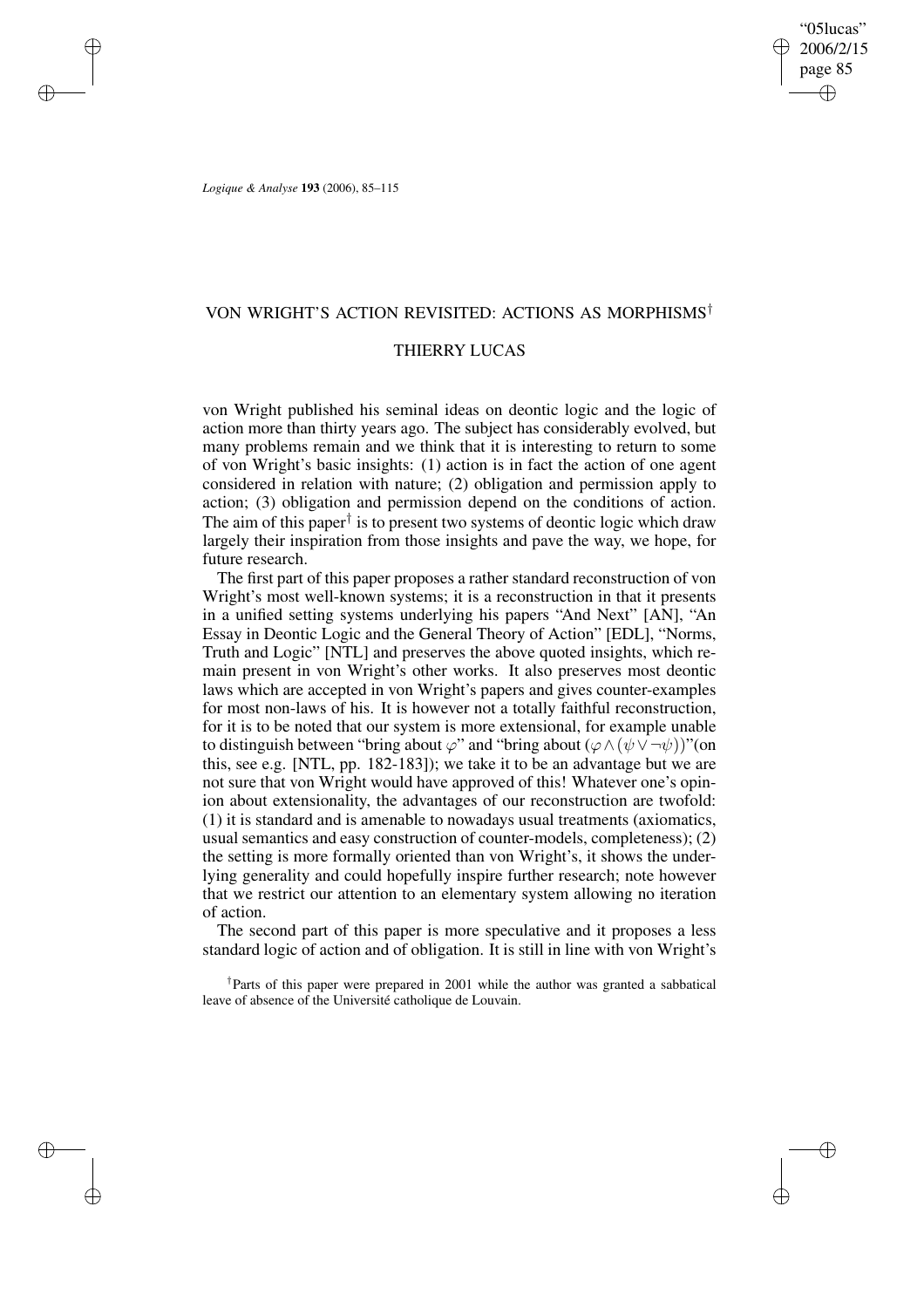#### 86 THIERRY LUCAS

ideas, in particular with his paper "A New system of deontic logic" [NSD] but goes deeper, we think, into the structure of action: (1) we start from the idea of an action as a mapping from a set of conditions (essentially described as a set of incompatible formulas) to results (described by formulas); (2) actions thus described appear to have a very rich structure, at least that of a doubly bi-intuitionistic logic; (3) obligation is defined on actions via a classical K-necessity operator. An interesting feature of the system is that it shows the many different senses one can attach to apparently simple operations: conjunction of actions may be "short" or "long" according to which set of conditions it applies; similarly for disjunction, implication, etc.; negation is particularly rich and appears in five different guises.

We will concentrate here on the ideas and results, reserving most proofs for another paper. Further research should also look for completeness and possible generalizations of the second system. A word of caution about the notation: we wanted to keep the notation coherent and exhibiting the many symmetries we found in our systems, while keeping it as simple and as readable as possible; after many hesitations, we decided that it would be better to change von Wright's notation. To avoid confusing the reader, when quoting von Wright, we will stick to our notation, but give here the translation tables for the interested reader. In the first system presented below, we use  $\neg$ ,  $\wedge$ ,  $\vee, \rightarrow, \leftarrow, \top, \bot$  for the usual propositional connectives, where von Wright would generally use  $\sim$ , &,  $\vee$ , →,  $\leftrightarrow$ ,  $(p \vee \sim p)$ ,  $(p \& \sim p)$ ; we use  $\neg^A$ ('A' for "action") where von Wright uses  $\neg$ . In the second system presented below, we distinguish propositional formulas and actions; for propositional formulas, we go on using  $\neg$ ,  $\wedge$ ,  $\vee$ ,  $\neg$ ,  $\neg$ ,  $\neg$ ,  $\neg$ ,  $\neg$ ,  $\neg$ ,  $\neg$ ,  $\neg$ ,  $\neg$ ,  $\neg$ ,  $\neg$ ,  $\neg$ ,  $\neg$ ,  $\neg$ ,  $\neg$ ,  $\neg$ ,  $\neg$ ,  $\neg$ ,  $\neg$ ,  $\neg$ ,  $\neg$ ,  $\neg$ ,  $\neg$ ,  $\neg$ ,  $\neg$ ,  $\neg$ ,  $\neg$ ,  $\neg$ ,  $\neg$ ,  $\n$ operators which will be denoted by 0, 1,  $\wedge$ ,  $\rightarrow$ ,  $\sim$ ,  $\vee$ ,  $\vee$ ,  $\vee$ ,  $\nu$ , by 0<sup>\*</sup>, 1<sup>\*</sup>,  $\wedge$ <sup>\*</sup>,  $\rightarrow^*, \sim^*, \vee^*, \vee^*, \nu^*$  for the list of duals and by  $\neg$ ; no confusion should arise, because actions and formulas are clearly distinguished; let us however make precise that the  $\neg$  symbol used for actions corresponds to the  $\neg^A$  used in the first system and thus to  $\neg$  as used by von Wright. A final word of caution about the terminology: in general, we consider an action as associating "results" to "conditions", but we also use "occasions" or "circumstances" instead of "conditions" and "effects" instead of "results"; for our purpose, those words may be regarded as synonyms, but we do not intend to imply that they should be considered so in other contexts.

# *Part 1. A first reconstruction*

# 1.1. *Description of the system* SAcM

A basic feature of von Wright's first approaches of the notion of action is that they take into account the present situation, how it evolves under the action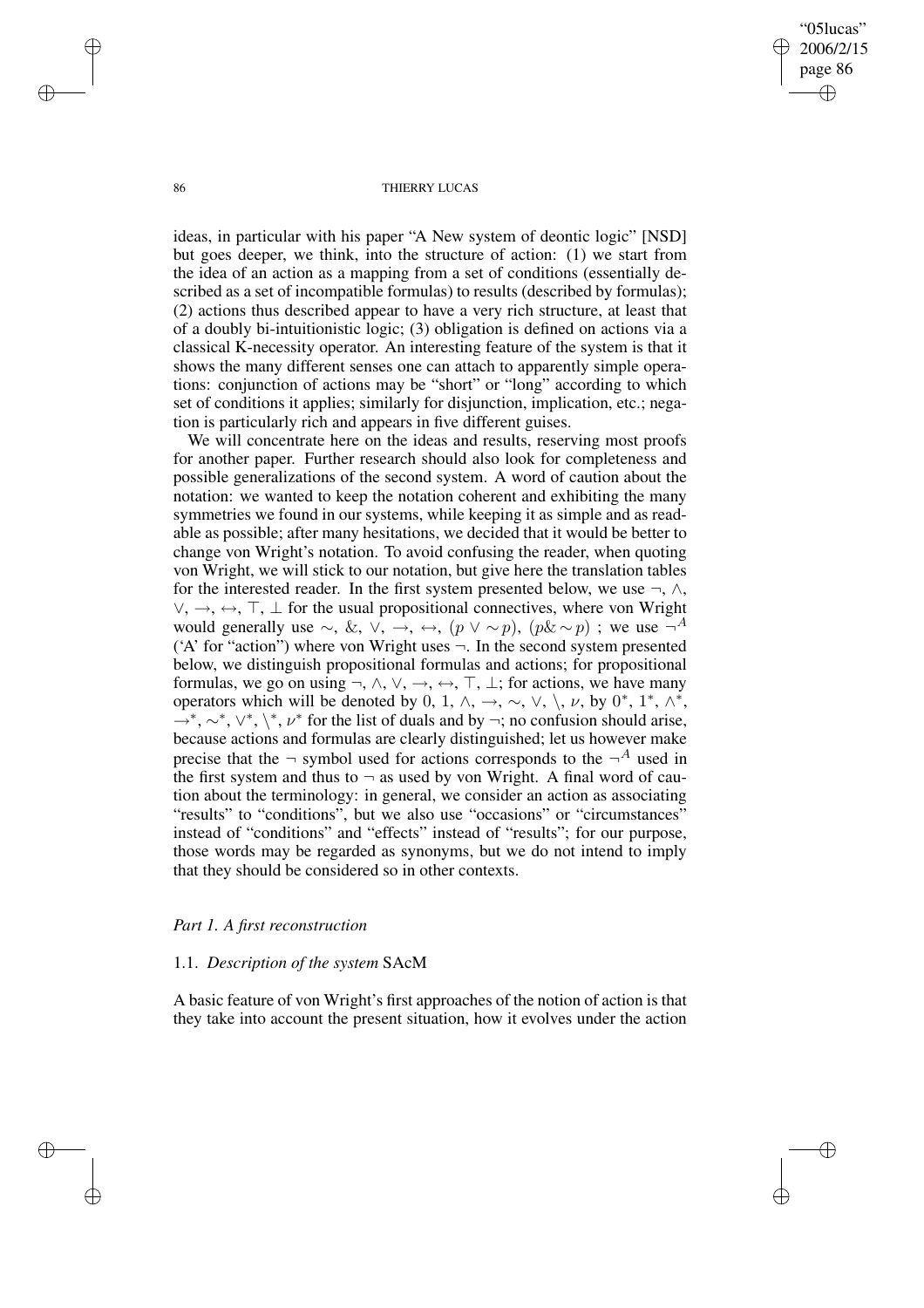VON WRIGHT'S ACTION REVISITED: ACTIONS AS MORPHISMS 87

of the agent and how it would evolve, would the agent be absent (see [EDL, p. 43]). Thus, beyond the usual operators of propositional logic building formulas  $\varphi, \chi, \psi, \ldots$ , there is room for a ternary action connective Ac building action formulas, with  $Ac(\varphi, \chi, \psi)$  meaning " $\varphi$  now,  $\chi$  when the agent has acted and  $\psi$  if he had not acted". In the simple system which is considered here, Ac is not iterated; for the sake of reference, it will be called system *SAcM*, for "system with action operator and modality". Here are the definitions.

The infinite denumerable set of *propositional variables* is denoted by V .

The *propositional connectives* are the usual connectives of negation ¬, conjunction ∧ and the derived connectives of disjunction ∨, implication → and bi-implication  $\leftrightarrow$ .

The *action connective* is a ternary connective, denoted by 'Ac'.

*Purely propositional formulas* are built from the propositional variables and the propositional connectives by the usual formation rules. They will be denoted by ' $\varphi'$ , ' $\chi'$ , ' $\psi'$ ', with or without indices.

*Action formulas* are defined inductively:

(1) if  $\varphi$ ,  $\chi$ ,  $\psi$  are purely propositional formulas, then  $Ac(\varphi, \chi, \psi)$  is an elementary action formula;

(2) if  $\alpha$  and  $\beta$  are action formulas, then so are  $\neg \alpha$  and  $(\alpha \wedge \beta)$ .

When we come to introduce the deontic operators, we will need a *modal connective*  $\Box$ , which may apply to any formula.

*Formulas* are defined inductively:

(1) purely propositional formulas and action formulas are formulas;

(2) if  $\varphi$  and  $\psi$  are formulas, then so are  $\Box \varphi$ ,  $\neg \varphi$  and  $(\varphi \land \psi)$ .

Disjunction ( $\vee$ ), implication (→), bi-implication (→) are given by the usual abbreviations;  $\top$  is an abbreviation for a classical tautology, say (p  $\vee$  $\neg p$ ) to be definite;  $\perp$  is an abbreviation for a classical contradiction, say  $(p \wedge \neg p)$  to be definite; parentheses are omitted according to the customary conventions.

For the propositional part, any classical system of axioms will do; here are the *axioms* governing Ac:

 $(Ac \vee 1)$   $Ac(\varphi_1 \vee \varphi_2, \chi, \psi) \leftrightarrow Ac(\varphi_1, \chi, \psi) \vee Ac(\varphi_2, \chi, \psi)$  $(Ac \vee 2) \, Ac(\varphi, \chi_1 \vee \chi_2, \psi) \leftrightarrow Ac(\varphi, \chi_1, \psi) \vee Ac(\varphi, \chi_2, \psi)$  $(Ac \vee 3)$   $Ac(\varphi, \chi, \psi_1 \vee \psi_2) \leftrightarrow Ac(\varphi, \chi, \psi_1) \vee Ac(\varphi, \chi, \psi_2)$  $(Ac \wedge) \, Ac(\varphi_1 \wedge \varphi_2, \chi_1 \wedge \chi_2, \psi_1 \wedge \psi_2)$  $\leftrightarrow$   $Ac(\varphi_1, \chi_1, \psi_1) \land Ac(\varphi_2, \chi_2, \psi_2)$  $(AcRed) \varphi \leftrightarrow Ac(\varphi, \top, \top)$  $(Ac\bot 1)\neg Ac(\varphi,\bot,\psi)$  $(Ac\bot 2)\neg Ac(\varphi,\chi,\bot)$  $(AcEqRule)$   $(\varphi \leftrightarrow \varphi', \chi \leftrightarrow \chi', \psi \leftrightarrow \psi')$  $/(Ac(\varphi, \chi, \psi) \leftrightarrow Ac(\varphi', \chi', \psi'))$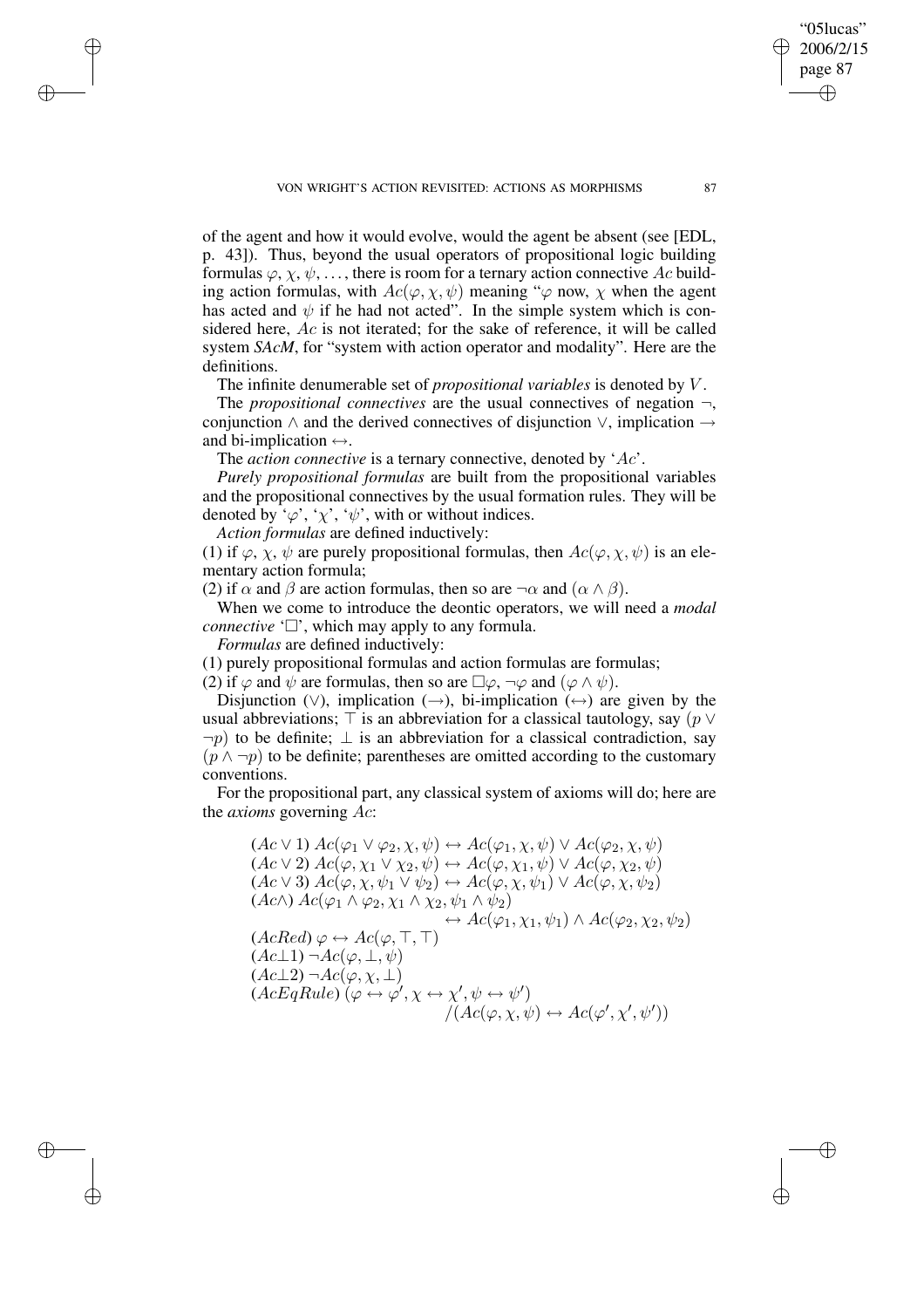Those axioms speak for themselves: let us just say that Red is chosen to remind "reduction".

It is easy to develop the consequences of those axioms and rules. Remark for example that  $\neg Ac(\bot, \chi, \psi)$  is derivable by the equivalences:

$$
Ac(\bot, \chi, \psi) \leftrightarrow Ac(\bot \land \bot, \chi \land \top, \psi \land \top) \leftrightarrow Ac(\bot, \chi, \psi) \land Ac(\bot, \top, \top) \leftrightarrow Ac(\bot, \chi, \psi) \land \bot \leftrightarrow \bot.
$$

For the modal aspects of the system, the reader may impose his preferred axiomatics, K, S*4*, S*5* or whatever; note that in [EDL], von Wright adopts Feys' system ([EDL, p. 50]), KT in Chellas' [MLI] terminology; K may be described by the axioms  $\Box \top$ ,  $(\Box \varphi \land \Box \psi) \rightarrow \Box (\varphi \land \psi)$  and the rule  $(\varphi \to \psi)/(\square \varphi \to \square \psi)$  and T is the axiom  $\square \varphi \to \varphi$ .

We now turn to the semantics of the system. It is given in the familiar style of possible worlds, representing here possible states of the universe, the present state, the state after the performance of the action, how it would be if the action had not been performed, etc. As is rather natural, the action of the agent is represented as a mapping  $a$  (' $a$ ' for "agent") from worlds to worlds: if i is a world,  $a(i)$  is the world after the action has been performed; what  $i$  would become if the agent had not acted is equally described by a mapping  $n$  ('n' for "nature") from worlds to worlds; that kind of semantics thus puts agent and nature on the same foot (and despite possible philosophical objections, we will speak of nature's action) and considers their action as deterministic. Necessity is interpreted using a binary accessibility relation between worlds. Here are the definitions.

An *interpretation* M is given by

(1) a non-empty set  $I$  (the "possible worlds");

(2) a mapping  $a: I \longrightarrow I$  (the "agent's action");

(3) a mapping  $n: I \longrightarrow I$  ("nature's action");

(4) a binary relation  $R \subseteq I \times I$  (the "accessibility relation");

(5) a mapping  $M: I \times V \longrightarrow \{0, 1\}$  (giving the values of the propositional variables in the different worlds).

Moreover, it will be assumed that  $R$  satisfies the semantic conditions corresponding to the axiomatic system chosen for the necessity operator; say R reflexive if one adopts KT. Satisfaction of  $\varphi$  in M at world i, in symbols  $\mathcal{M}|_{i} \varphi$ , is defined by induction:

(1) for propositional variables p,  $\mathcal{M}|_{i}$  p iff  $M(i, p) = 1$ ;

(2) for negation,  $\mathcal{M}|_{i} = i \rightarrow \varphi$  iff it is not the case that  $\mathcal{M}|_{i} \varphi$ ;

(3) for conjunction,  $\mathcal{M}|=i \varphi \wedge \psi$  iff  $\mathcal{M}|=i \varphi$  and  $\mathcal{M}|=i \psi$ ;

(4) for the action connective,  $\mathcal{M}|_{i} \neq \text{ac}(\varphi, \chi, \psi)$  iff  $\mathcal{M}|_{i} \neq \varphi$  and  $\mathcal{M}|_{i} \neq \varphi$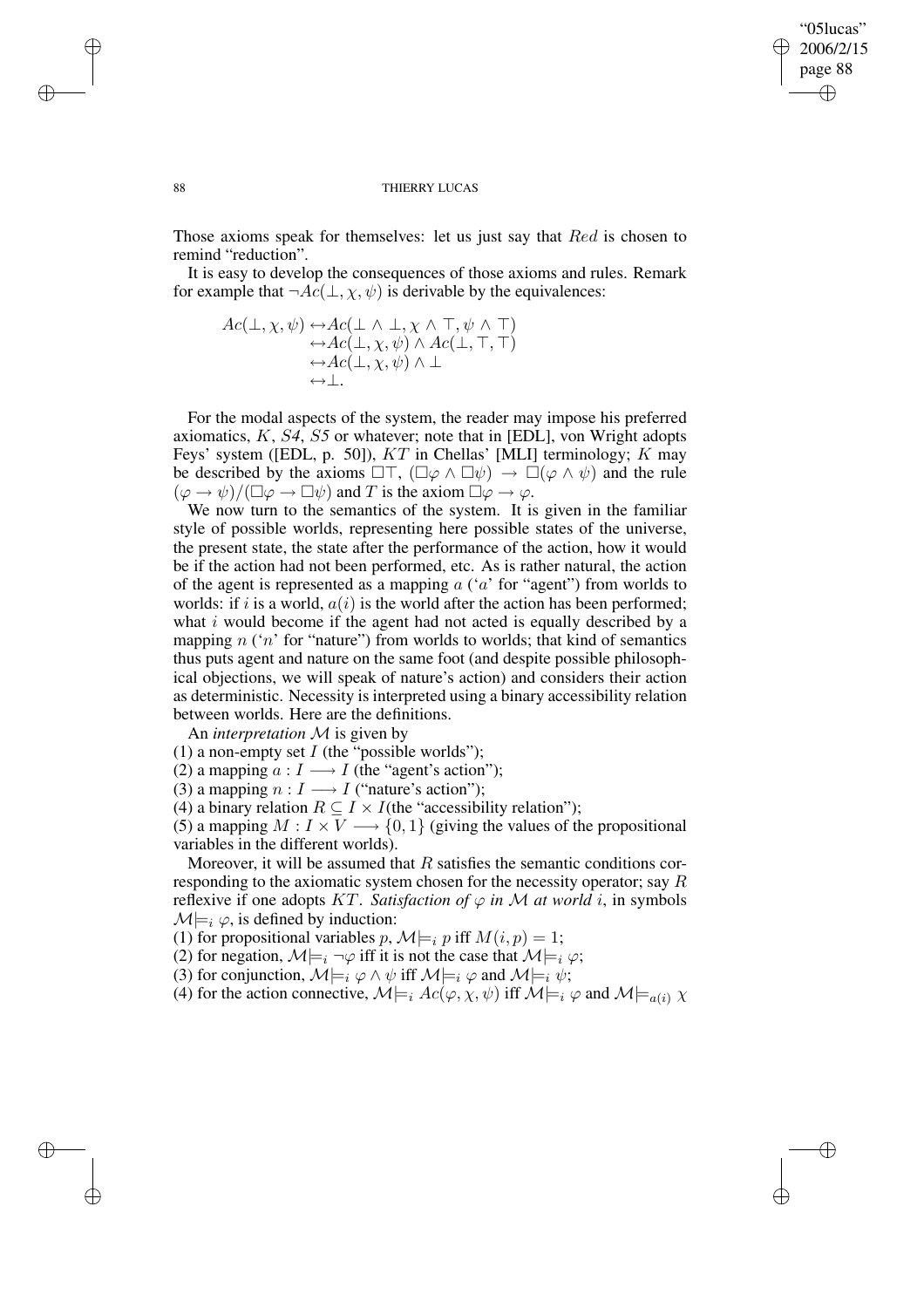and  $\mathcal{M}|_{n(i)} \psi;$ 

(5) for necessity,  $\mathcal{M}|_{\equiv i} \Box \varphi$  iff for every  $j \in I$ ,  $iRj$  implies  $\mathcal{M}|_{\equiv j} \varphi$ .

Those semantics make it quite clear that the proposed system is but a minor variant of the corresponding modal system, adding two mappings  $a$  and  $n$ . However, as will be seen later, is it enough to reconstruct most concepts of von Wright's theory of action and deontic logic. Soundness of the system is easy and completeness will be sketched later when we consider an equivalent "unary" formulation of the system.

# 1.2. *Equivalent formulations and connections with von Wright's systems*

In [EDL], von Wright gives much attention to his  $TI$ -calculus. The acquainted reader will recall that  $\varphi T \chi$  means that  $\varphi$  is now the case and  $\chi$  will be when the agent performs the action; similarly,  $\varphi I \psi$  means that  $\varphi$  is now the case and  $\psi$  would be the case had the agent not performed the action; von Wright's notation  $\varphi T \chi I \psi$  means the same as  $(\varphi T \chi) \wedge (\varphi I \psi)$ .

If one wants to be more formal, it is easy to consider a system such as the preceding one, but with two binary operators  $T$  and  $I$  instead of the ternary operator Ac, obeying the formation rule: if  $\varphi$  and  $\chi$  are purely propositional formulas,  $(\varphi T \chi)$  and  $(\varphi I \chi)$  are action formulas.

The axioms and rules for  $T$  are best written as:

$$
(T \vee 1) (\varphi_1 \vee \varphi_2) T \chi \leftrightarrow (\varphi_1 T \chi) \vee (\varphi_2 T \chi)
$$
  
\n
$$
(T \vee 2) \varphi T (\chi_1 \vee \chi_2) \leftrightarrow (\varphi T \chi_1) \vee (\varphi T \chi_2)
$$
  
\n
$$
(T \wedge) (\varphi_1 \wedge \varphi_2) T (\chi_1 \wedge \chi_2) \leftrightarrow (\varphi_1 T \chi_1) \wedge (\varphi_2 T \chi_2)
$$
  
\n
$$
(T \text{Red}) \varphi \leftrightarrow (\varphi T \top)
$$
  
\n
$$
(T \perp) \neg (\varphi T \perp)
$$
  
\n
$$
(T \text{EqRule}) (\varphi \leftrightarrow \varphi', \chi \leftrightarrow \chi') / ((\varphi T \chi) \leftrightarrow (\varphi' T \chi'))
$$

and similarly for  $I$ . This is essentially von Wright's axiomatics for  $T$  and  $I$ in [EDL, p. 41 and p. 44].

It is an easy exercise to show the equivalence of both presentations: given the system with the ternary operator Ac, translate  $\varphi T \chi$  by  $Ac(\varphi, \chi, \top)$  and  $\varphi I \psi$  by  $Ac(\varphi, \top, \psi)$ . Conversely, given a TI-formulation, translate  $Ac(\varphi, \psi)$  $(\chi, \psi)$  by  $(\varphi T \chi) \wedge (\varphi I \psi)$  (or  $\varphi T \chi I \psi$  in von Wright's original notation).

Another variant, which is better suited for the given semantics is obtained by replacing the ternary connective  $Ac$  by two unary operators A (for "agent") and N (for "nature") with the formation rule: if  $\varphi$  is a purely propositional formula, then  $A\varphi$  and  $N\varphi$  are action formulas.

The axioms and rules for  $A$  are given by: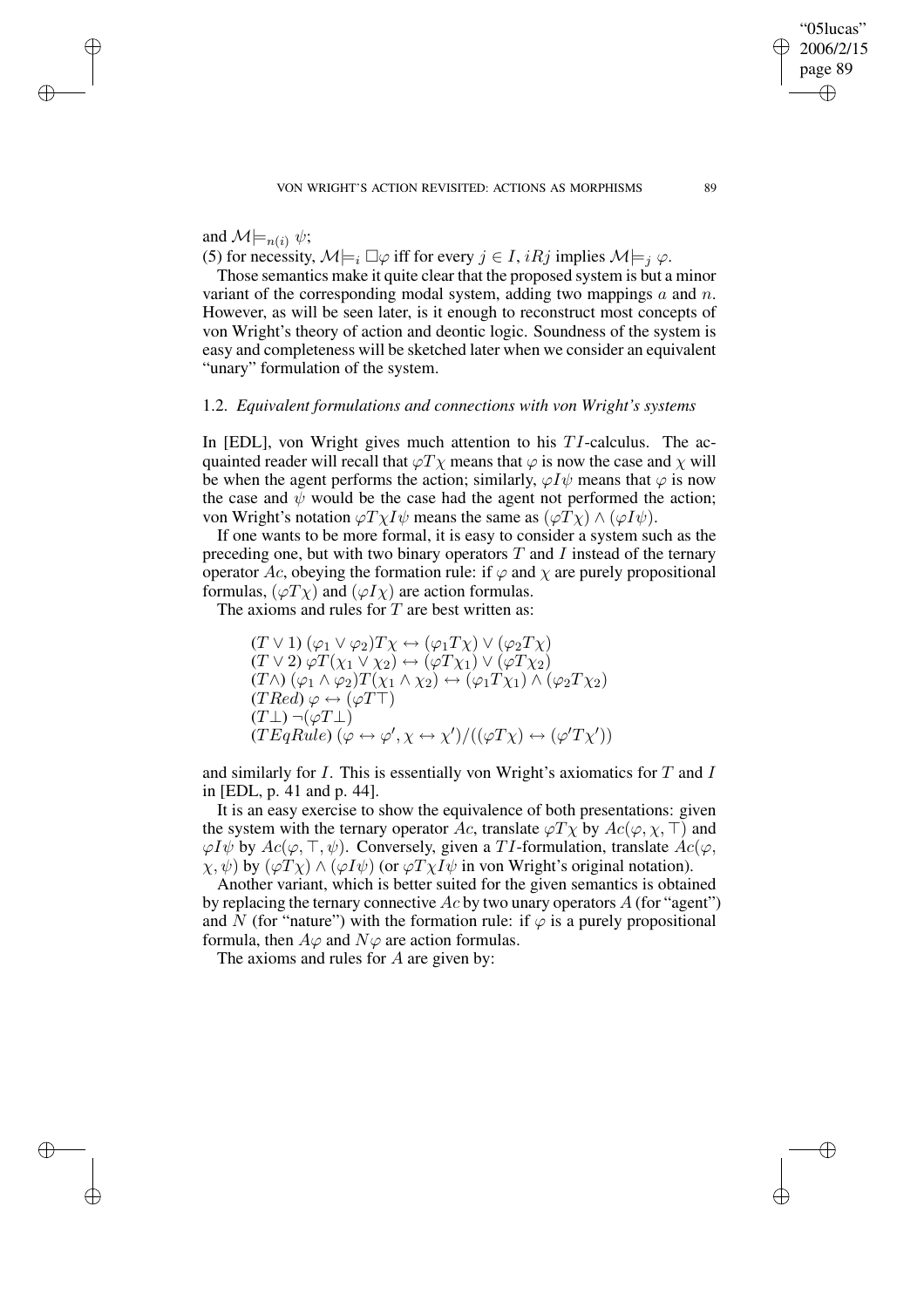#### 90 THIERRY LUCAS

$$
(A\neg) A\neg\varphi \leftrightarrow \neg A\varphi
$$
  

$$
(A\wedge) A(\varphi_1 \wedge \varphi_2) \leftrightarrow A\varphi_1 \wedge A\varphi_2
$$
  

$$
(AEqRule) (\varphi \leftrightarrow \varphi') / (A\varphi \leftrightarrow A\varphi')
$$

and the axioms and rules  $(N\neg), (N\wedge)$  and  $(NEqRule)$  are defined similarly fo N. From these, one easily derives:

$$
(A\bot) \neg A\bot
$$
  

$$
(A\vee) A(\varphi \vee \psi) \leftrightarrow A\varphi \vee A\psi,
$$
  

$$
(A\top) A\top
$$

and a direct semantics would obviously define:

 $\mathcal{M}\models_i A\varphi$  iff  $\mathcal{M}\models_{a(i)}\varphi$ 

and similarly for  $N$  and  $n$ :

$$
\mathcal{M}\models_i N\varphi \text{ iff } \mathcal{M}\models_{n(i)} \varphi.
$$

Again, it is an easy exercise to compare this system with the preceding ones; given Ac, you can recover A by letting  $A\varphi$  be  $Ac(\top, \varphi, \top)$  and  $N\varphi$ be  $Ac(\top, \top, \varphi)$ ; conversely, given the unary A and N, you can recover Ac by letting  $Ac(\varphi, \chi, \psi)$  be  $\varphi \wedge A\chi \wedge N\psi$ ; you recover T by letting  $\varphi T\chi$  be  $\varphi \wedge Ay$ ; you recover *I* by letting  $\varphi I \psi$  be  $\varphi \wedge N \psi$ .

# 1.3. *Completeness*

Completeness is almost trivial for the unary AN-variant of the system. The proof may be adapted from the usual proofs for modal systems, concentrating on the construction of the canonical model. Neglecting refinements, we can describe it as follows:

(1)  $I$  is the set of maximal consistent sets;

(2) *a* is defined by:  $\varphi \in a(i)$  iff  $A\varphi \in i$ ;

(3) *n* is defined by:  $\varphi \in n(i)$  iff  $N\varphi \in i$ ;

(4) R is defined by:  $iRj$  iff  $\{\varphi \mid \Box \varphi \in i\} \subseteq j$ ;

(5) M is defined for propositional variables p by:  $M(i, p) = 1$  iff  $p \in i$ .

Recall that here, i,  $a(i)$ ,  $n(i)$  and j are sets of formulas. Clauses (1), (4) and (5) are usual. Clauses (2) and (3) are the obvious adaptations for  $a$  and n; that  $a(i)$  and  $n(i)$  are maximal consistent sets of formulas is ensured by properties  $(A\neg), (A\wedge), (A\perp)$  and  $(N\neg), (N\wedge), (N\perp)$  respectively.

Once a canonical model  $M$  has been defined, one proves that for every maximal consistent set i and every formula  $\varphi$ ,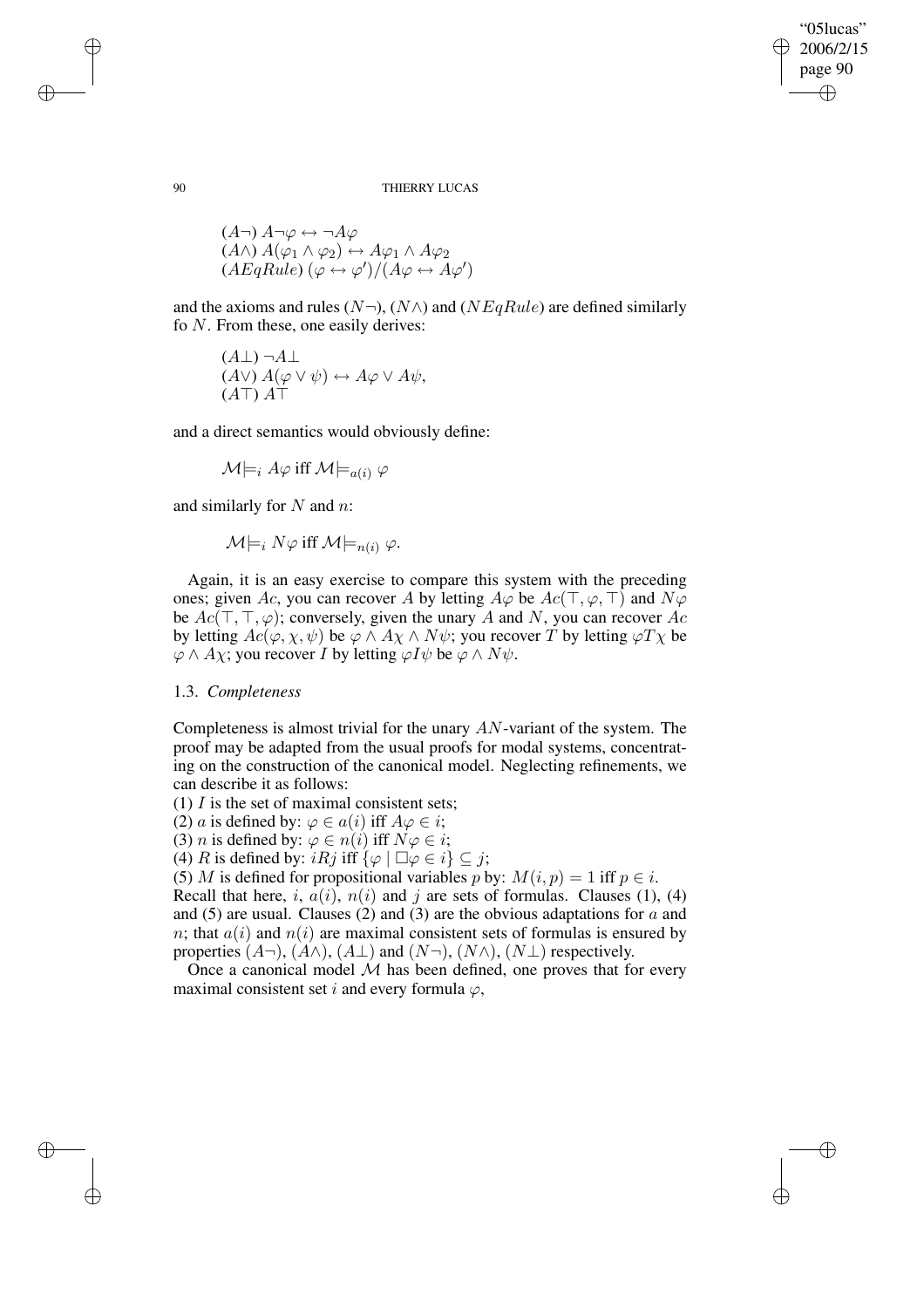VON WRIGHT'S ACTION REVISITED: ACTIONS AS MORPHISMS 91

 $\mathcal{M} \models_i \varphi$  iff  $\varphi \in i$ .

The proof is by induction on the form of  $\varphi$  and goes as usual, with the easy addition of the cases of  $A\varphi$  and  $N\varphi$ ; for  $A\varphi$ ,

 $\mathcal{M}|_{i} \neq A\varphi$  iff  $\mathcal{M}|_{a(i)} \varphi$  (by the definition of satisfaction) iff  $\varphi \in a(i)$  (by the induction hypothesis) iff  $A\varphi \in i$  (by the definition of a in a canonical model);

and similarly for  $N\varphi$ .

# 1.4. *Typology of action*

Let us now consider less superficial connections with von Wright's systems and see how we can recover his basic classification of action in eight types (cfr [NTL p. 174]):  $Bp$  (bringing about or producing p);  $\neg$ <sup>A</sup> $Bp$  (leaving the state p to continue about; distinguish carefully  $\neg^A$  and  $\neg$ ); Sp (sustaining the state  $p$ );  $\neg^A Sp$  (letting the state p cease to obtain);  $B\neg p$  (destroying the state  $p$ );  $\neg$ <sup>A</sup>B $\neg$ *p* (letting the state  $p$  to continue present); S $\neg$ *p* (suppressing the state  $p$ );  $\neg^A S \neg p$  (letting the state p come to obtain).

As a first approach to those concepts, we will define in our reconstructed system unary operators B, S and  $\neg^{\bar{A}}$  in such a way that we can recover (up to logical equivalence) von Wright's eight types of action and the laws they obey, with the noteworthy exception of the distribution laws, on which there will be more later.

Define  $B\varphi$  by  $Ac(\neg\varphi, \varphi, \neg\varphi)$ ; this has the required meaning of "bringing" about" or "producing"  $\varphi$ : it is the case that  $\neg \varphi$ , the agent's action gives  $\varphi$ and, had the agent not acted, nature would have maintained  $\neg \varphi$ . Define similarly  $S\varphi$  by  $Ac(\varphi, \varphi, \neg \varphi)$ ; "sustaining"  $\varphi$  means that it is the case that  $\varphi$ , that the agent's action gives  $\varphi$  while, left alone, nature would give  $\neg \varphi$ . Define  $\neg^A$  on elementary action formulas by  $\neg^A Ac(\varphi, \chi, \psi)$  by  $Ac(\varphi, \neg \chi, \psi)$ ; the operator  $\neg^A$  represents so to speak the "opposite action" of the agent; note that when  $\alpha$  is an elementary action formula,  $\alpha \wedge \neg^A \alpha$  is logically equivalent to  $\perp$  in the system, but  $\alpha \vee \neg^A \alpha$  is logically equivalent to  $Ac(\varphi, \top, \psi)$  which is not equivalent to  $\top$  in general.

With these definitions at hand, using the usual logical equivalence of  $\neg\neg\varphi$ with  $\varphi$  and the  $AcEqRule$ , we recover the eight types of action distinguished by von Wright: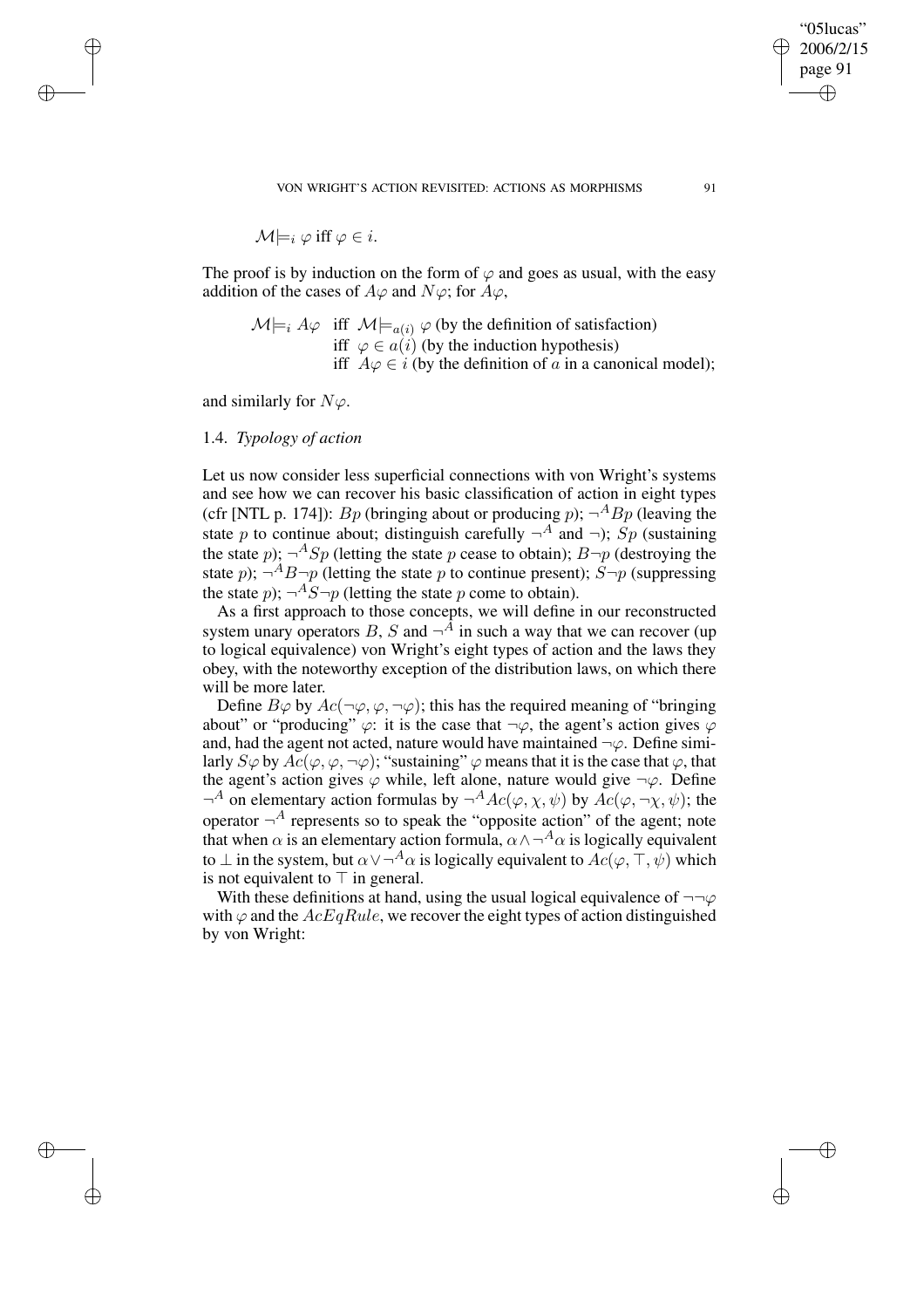⊕

## 92 THIERRY LUCAS

$$
B\varphi \leftrightarrow Ac(\neg \varphi, \varphi, \neg \varphi)
$$
  
\n
$$
\neg^{A}B\varphi \leftrightarrow Ac(\neg \varphi, \neg \varphi, \neg \varphi)
$$
  
\n
$$
S\varphi \leftrightarrow Ac(\varphi, \varphi, \neg \varphi)
$$
  
\n
$$
\neg^{A}S\varphi \leftrightarrow Ac(\varphi, \neg \varphi, \neg \varphi)
$$
  
\n
$$
B\neg \varphi \leftrightarrow Ac(\varphi, \neg \varphi, \varphi)
$$
  
\n
$$
\neg^{A}B\neg \varphi \leftrightarrow Ac(\varphi, \neg \varphi, \varphi)
$$
  
\n
$$
S\neg \varphi \leftrightarrow Ac(\varphi, \varphi, \varphi)
$$
  
\n
$$
S\neg \varphi \leftrightarrow Ac(\neg \varphi, \neg \varphi, \varphi)
$$
  
\n
$$
\neg^{A}S\neg \varphi \leftrightarrow Ac(\neg \varphi, \varphi, \varphi)
$$

Since  $Ac$  obeys the  $AcEqRule$ , it is another trivial consequence of our definitions that each one of those eight operators also satisfies an equivalence rule:  $(\varphi \leftrightarrow \varphi')/(B\varphi \leftrightarrow B\varphi'), (\varphi \leftrightarrow \varphi')/(\neg^A B\varphi \leftrightarrow \neg^A B\varphi'),$  etc. In other words, each one of those operators is extensional.

The eight operators exhaust all possible actions concerning  $\varphi$  in the sense that we can prove an "octotomy" law:

$$
B\varphi \vee \neg^AB\varphi \vee S\varphi \vee \neg^AS\varphi \vee B\neg\varphi \vee \neg^AB\neg\varphi \vee S\neg\varphi \vee \neg^AS\neg\varphi
$$

This is easily proven by writing

$$
\top \leftrightarrow Ac(\top, \top, \top) \qquad \text{(by } AcRed) \leftrightarrow Ac(\varphi \lor \neg \varphi, \varphi \lor \neg \varphi, \varphi \lor \neg \varphi) \qquad \text{(by } AcEqRule) \leftrightarrow Ac(\varphi, \varphi \lor \neg \varphi, \varphi \lor \neg \varphi) \lor Ac(\neg \varphi, \varphi \lor \neg \varphi, \varphi \lor \neg \varphi) \qquad \text{(by } Ac \lor 1)
$$

and going on distributing  $Ac$  over  $\vee$  at the second and at the third place (axioms  $(Ac \vee 2)$  and  $(Ac \vee 3)$ ).

The eight operators are mutually exclusive; for example, we can prove  $\neg(B\varphi \wedge \neg^A B\varphi)$  as follows:

$$
(B\varphi \wedge \neg^{A}B\varphi) \leftrightarrow Ac(\neg \varphi, \varphi, \neg \varphi) \wedge Ac(\neg \varphi, \neg \varphi, \neg \varphi)
$$
  
\n
$$
\leftrightarrow Ac(\neg \varphi \wedge \neg \varphi, \varphi \wedge \neg \varphi, \neg \varphi \wedge \neg \varphi)
$$
 (by  $Ac \wedge$ )  
\n
$$
\leftrightarrow Ac(\neg \varphi, \bot, \neg \varphi)
$$
  
\n
$$
\leftrightarrow Ac(\neg \varphi, \bot, \neg \varphi)
$$
  
\n
$$
\leftrightarrow (\neg \varphi, \bot, \neg \varphi)
$$
  
\n
$$
\leftrightarrow (\neg \varphi, \bot, \neg \varphi)
$$

Using (AcRed), we can prove

$$
\varphi \leftrightarrow S\varphi \vee \neg^A S\varphi \vee B\neg \varphi \vee \neg^A B\neg \varphi
$$

and

$$
\neg \varphi \leftrightarrow B\varphi \vee \neg^A B\varphi \vee S\neg \varphi \vee \neg^A S\neg \varphi.
$$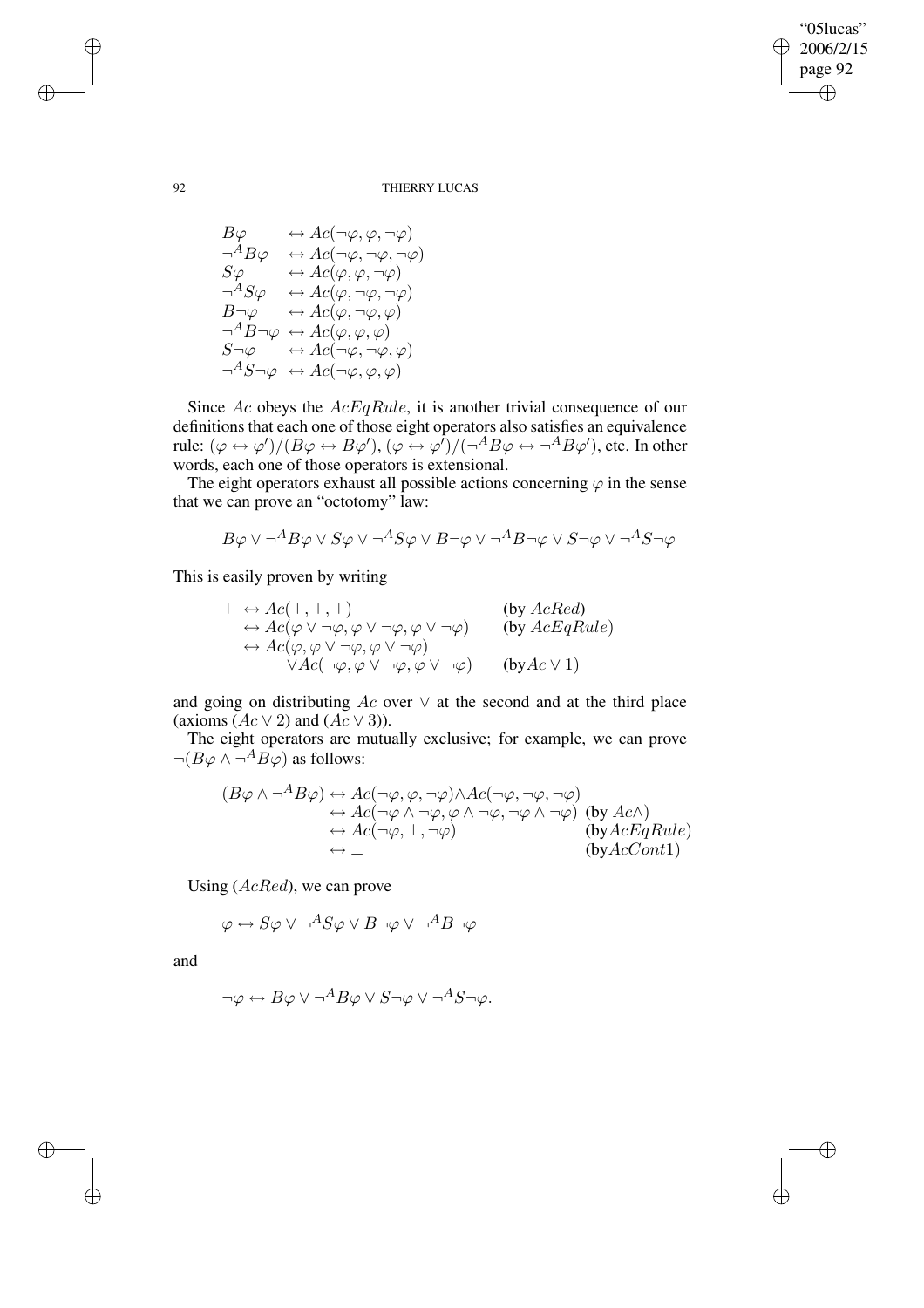VON WRIGHT'S ACTION REVISITED: ACTIONS AS MORPHISMS 93

"05lucas" 2006/2/15 page 93

⊕

In a similar vein, observe that "the agent's action gives  $\varphi$ " amounts to a fourfold case:

$$
Ac(\top,\varphi,\top)\leftrightarrow B\varphi\vee S\varphi\vee\neg^AB\neg\varphi\vee\neg^AS\neg\varphi
$$

and "nature would give  $\varphi$ " amounts to another fourfold case:

$$
Ac(\top, \top, \varphi) \leftrightarrow B \neg \varphi \lor \neg^A B \neg \varphi \lor S \neg \varphi \lor \neg^A S \neg \varphi.
$$

Using  $(Ac\perp 1)$  and  $(Ac\perp 2)$ , it is easy to prove that  $\perp$  can never be the result of an action:

 $B\perp \leftrightarrow \perp$ 

and similarly for the other seven operators.

Turning now to distribution laws, using the classical tautologies ( $\varphi \lor \psi$ ) ↔  $(\varphi \wedge \psi) \vee (\varphi \wedge \neg \psi) \vee (\neg \varphi \wedge \psi)$  and  $\neg(\varphi \vee \psi) \leftrightarrow (\neg \varphi \wedge \neg \psi)$ , we easily compute  $B(\varphi \vee \psi)$ :

$$
B(\varphi \lor \psi) \leftrightarrow Ac(\neg(\varphi \lor \psi), (\varphi \lor \psi), \neg(\varphi \lor \psi))
$$
  
\n
$$
\leftrightarrow Ac((\neg\varphi \land \neg\psi), (\varphi \land \psi) \lor (\varphi \land \neg\psi)
$$
  
\n
$$
\lor(\neg\varphi \land \psi), (\neg\varphi \land \neg\psi))
$$
  
\n
$$
\leftrightarrow Ac((\neg\varphi \land \neg\psi), (\varphi \land \psi), (\neg\varphi \land \neg\psi))
$$
  
\n
$$
\lor Ac((\neg\varphi \land \neg\psi), (\varphi \land \psi), (\neg\varphi \land \neg\psi))
$$
  
\n
$$
\lor Ac((\neg\varphi \land \neg\psi), (\varphi \land \neg\psi), (\neg\varphi \land \neg\psi))
$$
  
\n
$$
\lor Ac((\neg\varphi \land \neg\psi), (\neg\varphi \land \psi), (\neg\varphi \land \neg\psi))
$$
  
\n
$$
\leftrightarrow (Ac(\neg\varphi, \varphi, \neg\varphi) \land Ac(\neg\psi, \psi, \neg\psi))
$$
  
\n
$$
\lor (Ac(\neg\varphi, \varphi, \neg\varphi) \land Ac(\neg\psi, \neg\psi, \neg\psi))
$$
  
\n
$$
\lor (Ac(\neg\varphi, \neg\varphi, \neg\varphi) \land Ac(\neg\psi, \psi, \neg\psi))
$$
  
\n
$$
\lor (B\varphi \land B\psi)
$$
  
\n
$$
\lor(\neg^A B\varphi \land B\psi).
$$

For  $\neg$ <sup>A</sup> $B(\varphi \lor \psi)$ , the computation is even more immediate:

$$
\neg^{A}B(\varphi \lor \psi) \leftrightarrow \neg Ac(\neg(\varphi \lor \psi), (\varphi \lor \psi), \neg(\varphi \lor \psi))\leftrightarrow Ac(\neg(\varphi \lor \psi), \neg(\varphi \lor \psi), \neg(\varphi \lor \psi))\leftrightarrow Ac(\neg(\varphi \land \neg \psi), (\neg \varphi \land \neg \psi), (\neg \varphi \land \neg \psi))\leftrightarrow Ac(\neg \varphi, \neg \varphi, \neg \varphi) \land Ac(\neg \psi, \neg \psi, \neg \psi)\leftrightarrow (\neg^{A}B\varphi \land \neg^{A}B\psi).
$$

However, for the other distributive laws, the situation is much more complex than the one described in [NTL, p. 180]. We give the results here below, without reproducing the tedious but straightforward computations, which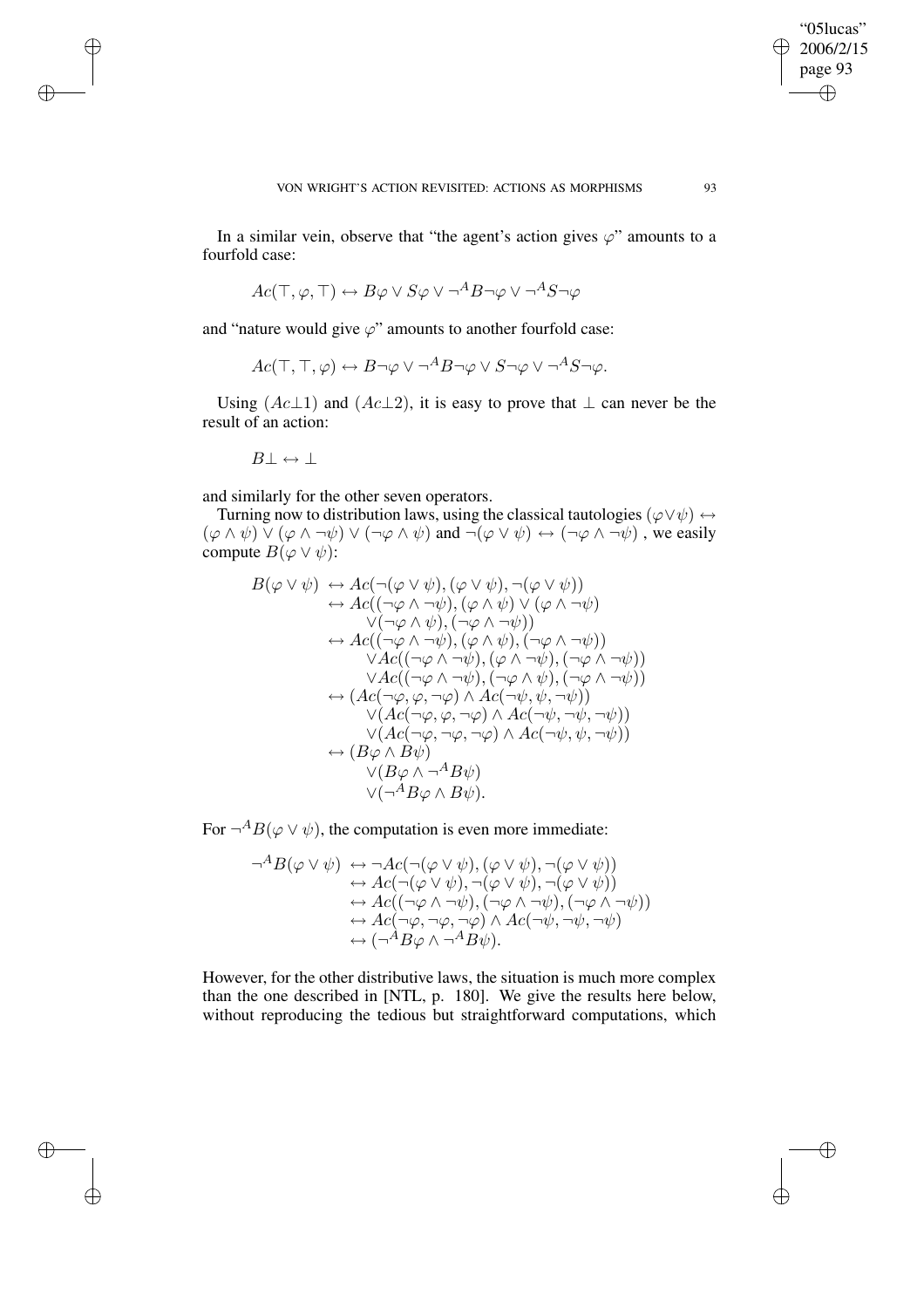are similar to the ones above. We also use  $\alpha \oplus \beta$  as an abbreviation for  $(\alpha \wedge \beta) \vee (\neg^A \alpha \wedge \beta) \vee (\alpha \wedge \neg^A \beta)$  to make results more manageable and to exhibit one of the many dualities present in the system. With that convention at hand, the results read:

(BV) 
$$
B(\varphi \lor \psi) \leftrightarrow B\varphi \oplus B\psi
$$
  
\n $(\neg^{A}B\lor) \neg^{A}B(\varphi \lor \psi) \leftrightarrow \neg^{A}B\varphi \land \neg^{A}B\psi$   
\n $(B \land )$   $B(\varphi \land \psi) \leftrightarrow (B\varphi \land B\psi)$   
\n $\lor (B\varphi \land \neg^{A}B\neg\psi) \lor (B\varphi \land S\psi)$   
\n $\lor (B\varphi \land \neg^{A}S\neg\psi) \lor (\neg^{A}B\neg\varphi \land B\psi)$   
\n $\lor (S\varphi \land B\psi) \lor (\neg^{A}S\neg\varphi \land B\psi)$   
\n $\lor (S\varphi \land \neg^{A}S\neg\psi) \lor (\neg^{A}S\neg\varphi \land B\psi)$   
\n $(\neg^{A}B\land) \neg^{A}B(\varphi \land \psi) \leftrightarrow (\neg^{A}B\varphi \oplus \neg^{A}B\psi)$   
\n $\lor (\neg^{A}B\varphi \oplus B\neg\psi) \lor (\neg^{A}B\varphi \oplus \neg^{A}B\psi)$   
\n $\lor (\neg^{A}B\varphi \oplus S\neg\psi) \lor (B\neg\varphi \oplus \neg^{A}B\psi)$   
\n $\lor (\neg^{A}S\varphi \oplus \neg^{A}B\psi) \lor (S\neg\varphi \oplus \neg^{A}B\psi)$   
\n $\lor (\neg^{A}S\varphi \oplus S\neg\psi) \lor (S\neg\varphi \oplus \neg^{A}B\psi)$   
\n $\lor (\neg^{A}S\varphi \oplus S\neg\psi) \lor (S\neg\varphi \oplus \neg^{A}B\psi)$   
\n $\lor (\neg^{A}S\varphi \oplus S\psi) \lor (S\varphi \oplus S\psi)$   
\n $(S\lor) S(\varphi \lor \psi) \leftrightarrow (S\varphi \oplus S\psi)$   
\n $\lor (\neg^{A}S\varphi \land \neg^{A}S\psi)$   
\n $\lor (\neg^{A}S\varphi \land \neg^{A}B\psi) \lor (\neg^{A}B\varphi \land \neg^{A}S\psi)$   
\n $\lor (\neg^{A}S\varphi \land \neg$ 

Of those distributive laws, only the first disjunct immediately following the bi-implication sign is present in von Wright's distributive laws. There will be more on that soon, but we begin by observing that the eight distributive laws above can be taken as a basis to erect a "system of actions", based on B,  $\neg^{A}B$ , S,  $\neg^{A}S$  ( $\neg^{A}B$  and  $\neg^{A}S$  each considered as one indecomposable symbol). To be more precise, take the eight distributive laws, add the pairwise incompatibility of the eight actions  $B\varphi$ ,  $\neg$ <sup>A</sup> $B\varphi$ ,  $S\varphi$ ,  $\neg$ <sup>A</sup> $S\varphi$ ,  $B\neg\varphi$ ,  $\neg^A B\neg\varphi$ ,  $S\neg\varphi$ ,  $\neg^A S\neg\varphi$ ; add the "octotomy law" asserting the disjunction of those eight actions; add the axioms  $(B\varphi \to \neg \varphi)$ ,  $(S\varphi \to \varphi)$ ,  $(\neg^{A}B\varphi \rightarrow \neg\varphi), (\neg^{A}S\varphi \rightarrow \varphi);$  and finally add the equivalence rules for  $B, \neg^{A}B, S, \neg^{A}S, \neg^{A}B$  and  $\neg^{A}S$ . It is easy (but rather long and tedious) to show that such a system is essentially equivalent to the three systems presented above. We will not do that here, because we think it is more interesting to take explicitly into account the conditions of action and to define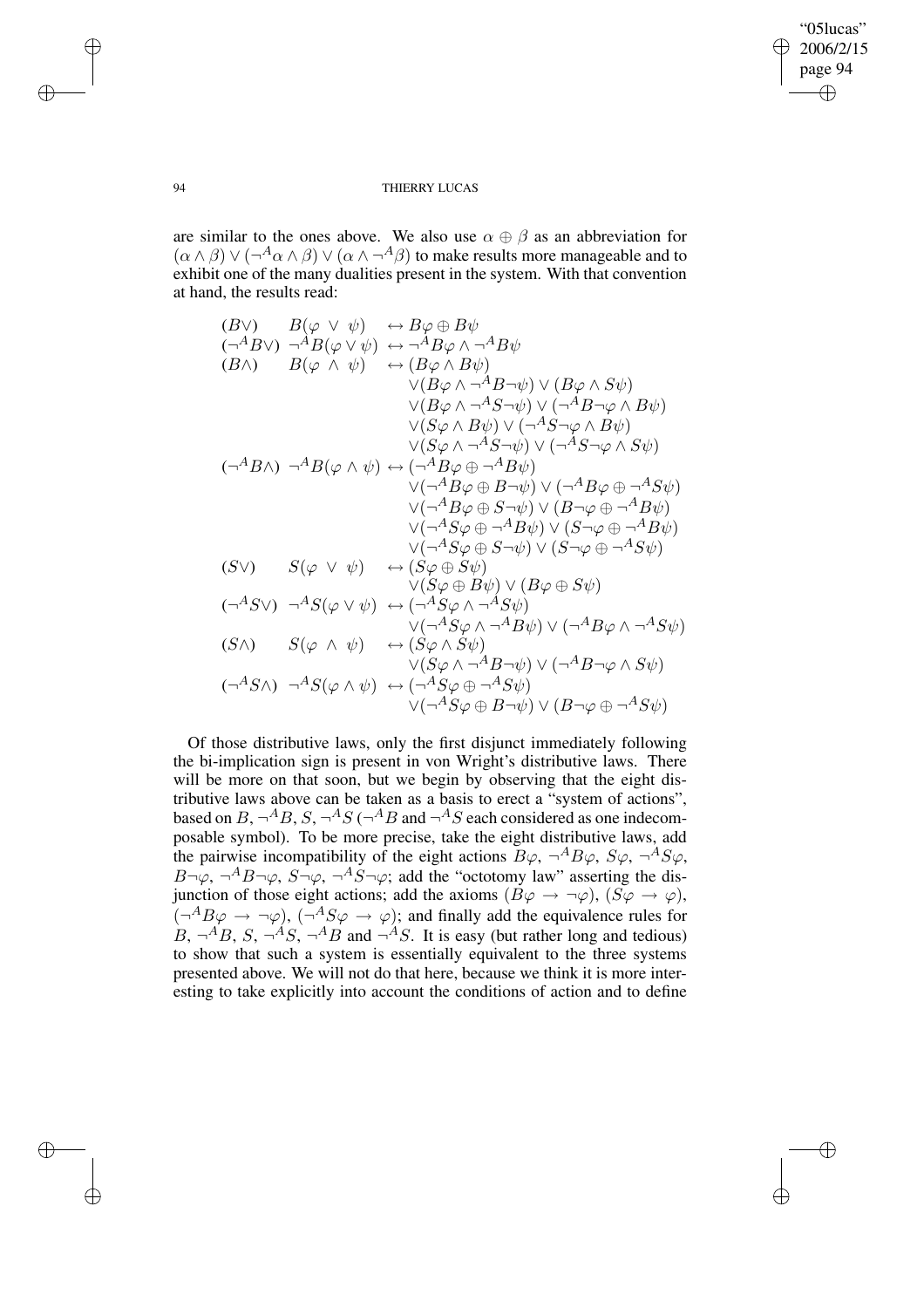deontic necessity essentially as "necessity when conditions of action are realized". That is a constant theme in von Wright's work and it is especially explicit in his work on conditional logic [NSD].

## 1.5. *Conditions of action and distributive laws*

Consider the action  $B\varphi$ , i.e.  $Ac(\neg \varphi, \varphi, \neg \varphi)$ . The conditions under which such an action should take place, as suggested at least partly by the discussion in [NTL p. 175], are that on the one hand  $\neg \varphi$  obtains now and, on the other hand, that, without the action of the agent, nature would maintain  $\neg \varphi$ ; in those cases alone does it make sense to consider transforming the situation into one in which  $\varphi$  obtains. We could then define

$$
Cond(B\varphi) \Leftrightarrow \neg \varphi \wedge N(\neg \varphi).
$$

(In the present and in the following section, we use ' $\Leftrightarrow$ ' as a symbol for definition and more generally for provable equivalence in the system *SAcM*.) Similar considerations for  $\neg$ <sup>A</sup>B, S,  $\neg$ <sup>A</sup>S suggest that we define in general

$$
CondAc(\varphi,\chi,\psi)\Leftrightarrow\varphi\wedge N(\psi)
$$

(or equivalently  $CondAc(\varphi, \chi, \psi) \Leftrightarrow Ac(\varphi, \top, \psi)$ ). We extend those definitions to general action formulas by letting  $Cond(\neg \alpha) \Leftrightarrow \neg Cond(\alpha)$ and  $Cond(\alpha \wedge \beta) \Leftrightarrow Cond(\alpha) \wedge Cond(\beta)$ , from which  $Cond(\alpha \vee \beta) \Leftrightarrow$  $Cond(\alpha) \vee Cond(\beta)$  easily follows.

We can now reinterpret von Wright's very strong distributive laws as "distributive laws when suitable conditions of action are realized". That is not a serious restriction in the present context, for it will be seen later that obligation is defined as "necessity when the suitable conditions are realized". Take  $(B \wedge)$  as a typical example; we claim that

$$
Cond(B\varphi \wedge B\psi) \rightarrow (B(\varphi \wedge \psi) \leftrightarrow (B\varphi \wedge B\psi))
$$

is a theorem. To see that, note first that one can prove the equivalence

$$
Cond(B\varphi \wedge B\psi) \leftrightarrow Cond(B\varphi) \wedge Cond(B\psi)
$$
  

$$
\leftrightarrow \neg \varphi \wedge N(\neg \varphi) \wedge \neg \psi \wedge N(\neg \psi),
$$

and recall that  $B(\varphi \wedge \psi)$  is the 9-fold disjunction  $\varphi_1 \vee \cdots \vee \varphi_9$  with

$$
\varphi_1 \Leftrightarrow B\varphi \wedge B\psi \qquad \varphi_2 \Leftrightarrow B\varphi \wedge \neg^A B \neg \psi \qquad \varphi_3 \Leftrightarrow B\varphi \wedge S\psi
$$
  

$$
\varphi_4 \Leftrightarrow B\varphi \wedge \neg^A S \neg \psi \qquad \varphi_5 \Leftrightarrow \neg^A B \neg \varphi \wedge B\psi \qquad \varphi_6 \Leftrightarrow S\varphi \wedge B\psi
$$
  

$$
\varphi_7 \Leftrightarrow \neg^A S \neg \varphi \wedge B\psi \qquad \varphi_8 \Leftrightarrow S\varphi \wedge \neg^A S \neg \psi \qquad \varphi_9 \Leftrightarrow \neg^A S \neg \varphi \wedge S\psi;
$$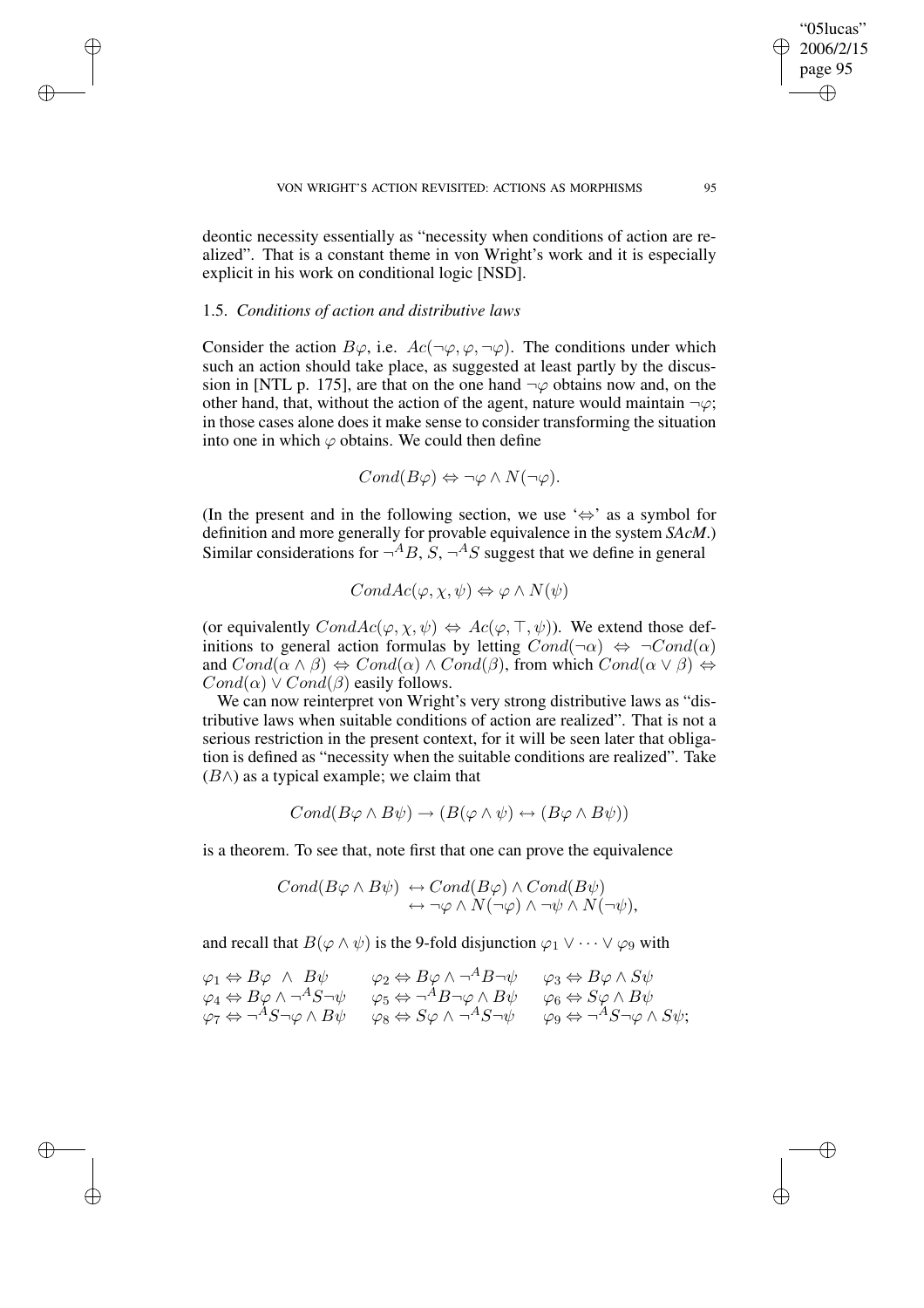⊕

 $\oplus$ 

#### 96 THIERRY LUCAS

it suffices now to observe that  $Cond(B\varphi)$  is incompatible with  $\varphi_5$ ,  $\varphi_6$ ,  $\varphi_7$ ,  $\varphi_8$ ,  $\varphi_9$  and  $Cond(B\psi)$  is incompatible with  $\varphi_2$ ,  $\varphi_3$ ,  $\varphi_4$  (as well as with  $\varphi_8$ and  $\varphi_9$ ); thus with the conjunction  $Cond(B\varphi) \wedge Cond(B\psi)$  as antecedent of the implication, all terms of the disjunction vanish, except  $\varphi_1$ , i.e.  $(B\varphi \wedge$  $B\psi$ ).

Similarly, we can recover the whole set of von Wright's distributive laws, if we enunciate them under relevant conditions of action; here is the full list of those laws, which can be established either trivially or as for  $B(\varphi \wedge \psi)$ :

(CondB∨)  $Cond(B\varphi \oplus B\psi) \longrightarrow (B(\varphi \vee \psi) \longrightarrow B\varphi \oplus B\psi)$  $(Cond \neg^A B \vee)$  $Cond(\neg^A B\varphi \wedge \neg^A B\psi) \rightarrow (\neg^A B(\varphi \vee \psi) \leftrightarrow \neg^A B\varphi \wedge \neg^A B\psi)$  $(CondB\wedge)$  $Cond(B\varphi \wedge B\psi) \longrightarrow (B(\varphi \wedge \psi) \longrightarrow B\varphi \wedge B\psi)$  $(Cond\neg^A B\wedge)$  $Cond(\neg^{A}B\varphi \oplus \neg^{A}B\psi) \rightarrow (\neg^{A}B(\varphi \wedge \psi) \leftrightarrow \neg^{A}B\varphi \oplus \neg^{A}B\psi)$  $(CondS\vee)$  $Cond(S\varphi \oplus S\psi) \longrightarrow (S(\varphi \vee \psi) \longrightarrow S\varphi \oplus S\psi)$  $(Cond\neg^AS\vee)$  $Cond(\neg^AS\varphi \wedge \neg^AS\psi) \rightarrow (\neg^AS(\varphi \vee \psi) \leftrightarrow \neg^AS\varphi \wedge \neg^AS\psi)$  $(CondS\wedge)$  $Cond(S\varphi \wedge S\psi) \longrightarrow (S(\varphi \wedge \psi) \longrightarrow S\varphi \wedge S\psi)$  $(Cond\neg A S \wedge)$  $Cond(\neg^AS\varphi \oplus \neg^AS\psi) \rightarrow (\neg^AS(\varphi \wedge \psi) \leftrightarrow \neg^AS\varphi \oplus \neg^AS\psi).$ 

We may note that for any action  $\alpha$  of the form  $B\varphi$  or  $S\varphi$ ,  $Cond(\neg A\alpha)$  is equivalent to  $Cond(\alpha)$ ; consequently, in the preceding tableau, we could replace formulas of the form  $Cond(\alpha \oplus \beta)$  by the equivalent  $Cond(\alpha) \wedge$  $Cond(\beta)$ . Note however that those distributive laws remain quite sensitive to the choice of the condition; e.g., consider again  $(B \wedge)$ ; if, instead of  $Cond(B\varphi \wedge B\psi)$ , we had taken  $Cond(B(\varphi \wedge \psi))$  (which is equivalent to  $\neg(\varphi \land \psi) \land N(\neg(\varphi \land \psi))$  as a condition, we would not have obtained the same simplified laws.

In a similar vein, the interested reader can compute  $B\perp, \neg B\perp, S\perp, \neg S\perp$ ,  $BT, \neg BT, ST, \neg ST$ . In agreement with von Wright's results, they are all equivalent to  $\perp$ , with the notable exception of  $\neg B \perp$ , which is equivalent to ⊤. The puzzle may be solved if we remember that  $\bot$  stands for  $(p \land \neg p)$ and that all those computations should be interpreted conditionally; thus for  $\neg B \bot$ , von Wright's assertion is that one can prove

 $\oplus$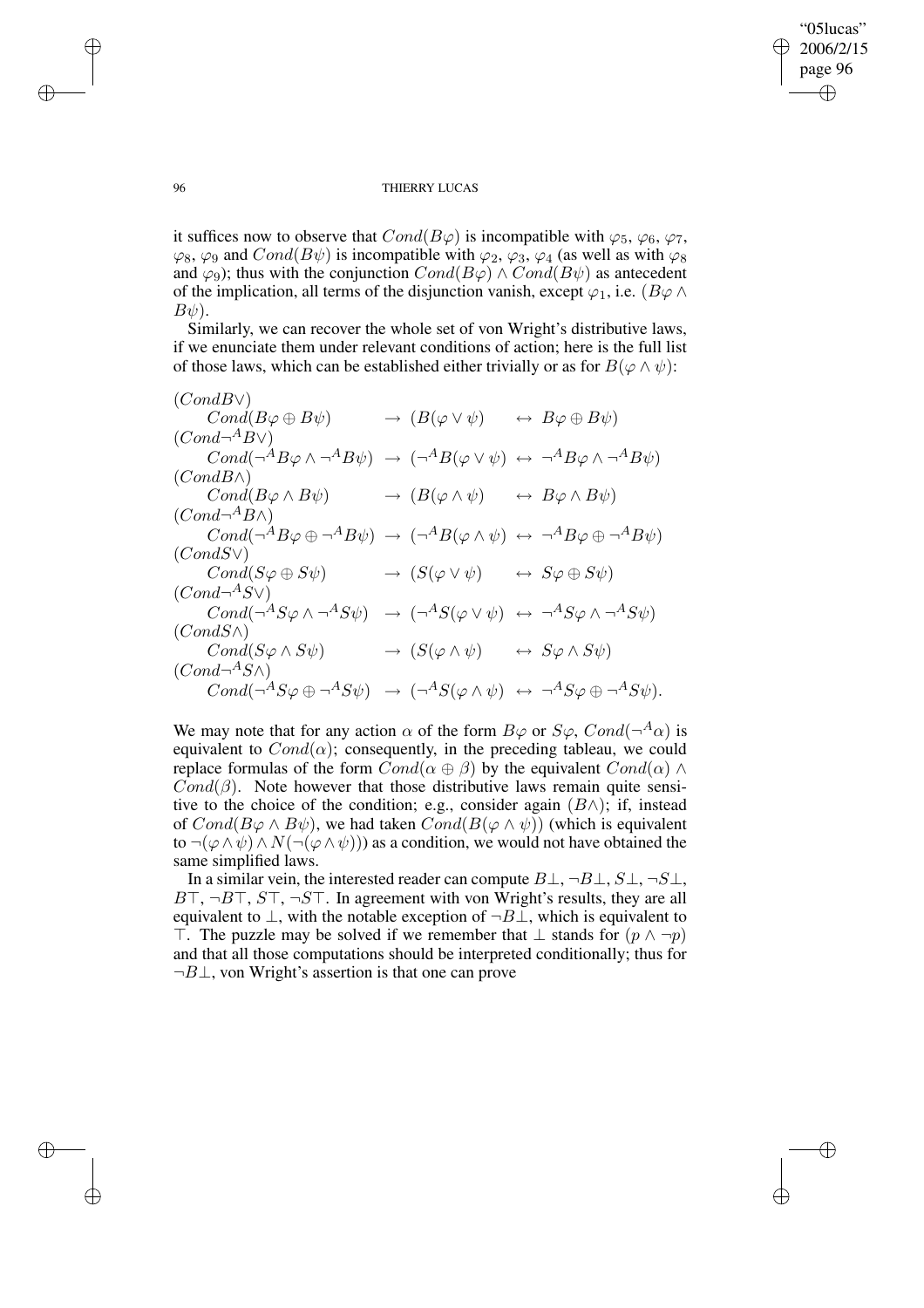VON WRIGHT'S ACTION REVISITED: ACTIONS AS MORPHISMS 97

$$
Cond(\neg Bp \oplus \neg B\neg p) \rightarrow (\neg B(p \land \neg p) \leftrightarrow \neg Bp \oplus \neg B\neg p),
$$

which in fact does not say much, because the antecedent reduces to ⊥:

$$
Cond(\neg Bp \oplus \neg B\neg p) \Leftrightarrow Cond(\neg Bp) \land Cond(\neg B\neg p)
$$
  

$$
\Leftrightarrow \neg p \land N(\neg p) \land p \land N(p)
$$
  

$$
\Leftrightarrow \bot.
$$

In fact, each one of the conditions relative to  $B(p \wedge \neg p)$ ,  $\neg B(p \wedge \neg p)$ , etc. reduces to ⊥; the conditions being never realized, you can equate those actions to whichever formula you want.

We emphasize here that our B is extensional so that  $B_p$ ,  $B(p \wedge (q \vee \neg q))$ and  $B((p \wedge q) \vee (p \wedge \neg q))$  are all equivalent. It seems puzzling that von Wright ([NTL p. 182]) considered  $B(p \wedge (q \vee \neg q))$  and  $B((p \wedge q) \vee (p \wedge \neg q))$  as false and not equivalent to  $B_p$ . Again, we think that the key to the puzzle is that von Wright's computations using distributivity implicitly involve the above type of conditions for distributivity, which will reduce to  $\perp$  in the case of  $B(p \wedge (q \vee \neg q))$  and in the case of  $B((p \wedge q) \vee (p \wedge \neg q))$ . In the first case, the computation for  $B(p \land (q \lor \neg q))$  will be valid under  $Cond(Bp \land B(q \lor \neg q))$ , which reduces successively to  $Cond(Bp) \wedge Cond(B(q \vee \neg q))$ ,  $Cond(Bp) \wedge$ ⊥ and ⊥. In the second case, using  $(B\vee)$ , one distributes  $B((p\wedge q)\vee (p\wedge \neg q))$ to  $B(p \wedge q) \oplus B(p \wedge \neg q)$  under some condition  $\gamma$ ; after that, one uses  $(B \wedge)$ to distribute  $B(p \wedge q)$  to  $Bp \wedge Bq$  under  $Cond(Bp \wedge Bq)$ ; similarly, one uses  $(B \wedge)$  to distribute  $B(p \wedge \neg q)$  to  $Bp \wedge B\neg q$  under  $Cond(Bp \wedge B\neg q)$ ; gathering those conditions and expanding the two last ones, we obtain a conjunction which contains  $Cond(Bq) \wedge Cond(B\neg q)$ , which reduces to  $\perp$ .

We think it difficult to accept those of von Wright's results which depend so severely on the way action is presented. We think however that there is some truth in his implicit view that obligation is a conditional necessity, a view which we explore in the following section.

# 1.6. *Obligation as conditional necessity*

We explore here the idea that obligation applies to action formulas and is defined as conditional necessity:

$$
O\alpha \Leftrightarrow \Box (Cond\alpha \to \alpha).
$$

Of course,  $Cond(\alpha)$  is not extensional in  $\alpha$ : if  $\alpha$  is  $B\bot$ , i.e.  $Ac(\top, \bot, \top)$ , and  $\beta$  is  $S\bot$ , i.e.  $Ac(\bot,\bot,\top)$ , then  $\alpha \Leftrightarrow \beta \Leftrightarrow \bot$  but  $Cond\alpha \Leftrightarrow (\top \wedge \bot)$  $N\top$   $\Leftrightarrow$   $\top$  and  $Cond\beta \Leftrightarrow (\bot \wedge N\top) \Leftrightarrow \bot$ ; hence,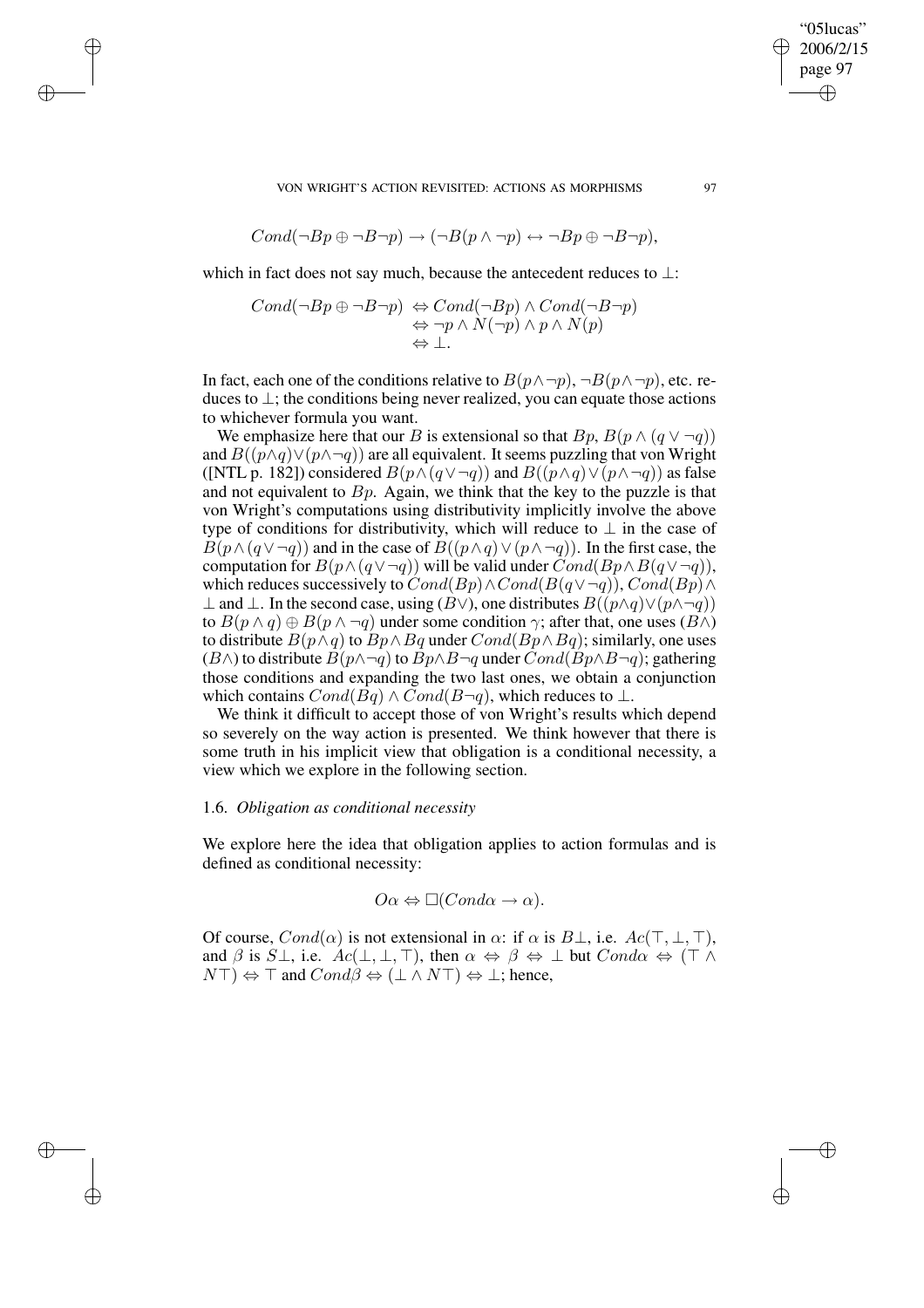$$
O\alpha \Leftrightarrow \Box (Cond\alpha \rightarrow \alpha) \Leftrightarrow \Box(\top \rightarrow \bot) \Leftrightarrow \Box \bot
$$

while

$$
O\beta \Leftrightarrow \Box (Cond\beta \to \beta) \Leftrightarrow \Box(\bot \to \bot) \Leftrightarrow \Box \top,
$$

which shows that  $O\alpha$  and  $O\beta$  are not equivalent in any reasonable modal logic governing the use of  $\Box$ . It is interesting however to see which laws can be established using that definition of  $O$  and reasonable assumptions on the necessity operator. It is also interesting to see which formulas are not valid by sketching countermodels. We will not be systematic here, because we believe that one should go beyond the system exposed here, but the present system may serve as a good testing field.

In [NTL, pp. 189-192], von Wright examines typical features of his system. Denote  $Bq$ ,  $\neg^A Bq$ ,  $Sq$ ,  $\neg^A Sq$ ,  $B\neg q$ ,  $\neg^A B\neg q$ ,  $S\neg q$ ,  $\neg^A S\neg q$ , by  $q_1$ , ...,  $q_8$  respectively. Then, formulas

 $OBp \leftrightarrow O((Bp \wedge q_1) \vee (Bp \wedge q_2)) \wedge \cdots \wedge O((Bp \wedge q_7) \vee (Bp \wedge q_8)),$  $O(Bp \vee \neg^A Bp),$  $O(q_1 \vee \cdots \vee q_8),$  $OBp \wedge OBq \rightarrow O(Bp \wedge Bq),$  $OBp \rightarrow OB(p \vee q)$ 

are qualified as "tautologous". Formulas

$$
O(Bp \land \neg^{A} Bp),
$$
  
\n
$$
OB(p \land \neg p),
$$
  
\n
$$
O(Bp \land \neg Bp),
$$

deserve mention, because "they all 'look' like contradictions; but there are some differences to be noted. The first norm applies on occasions where the state of affairs that  $p$  is absent and does not originate unless produced [...] The second and third norm apply under no circumstances [...]" (see [NTL, pp. 189-190]). On the other hand,

$$
O(Bp \land Bq)
$$
 does not entail  $OBp$ ,  
 $OBp$  does not entail  $O(Bp \lor Bq)$ 

in his system.

In our system *SAcM*, we obtain that the formulas of the first group are theorems. For the second group, we obtain that  $O(Bp \wedge \neg^A Bp)$  is equivalent to  $\Box \neg Cond(Bp \land \neg^A Bp)$ , which in turn is equivalent to  $\Box(\neg p \rightarrow Np)$ ,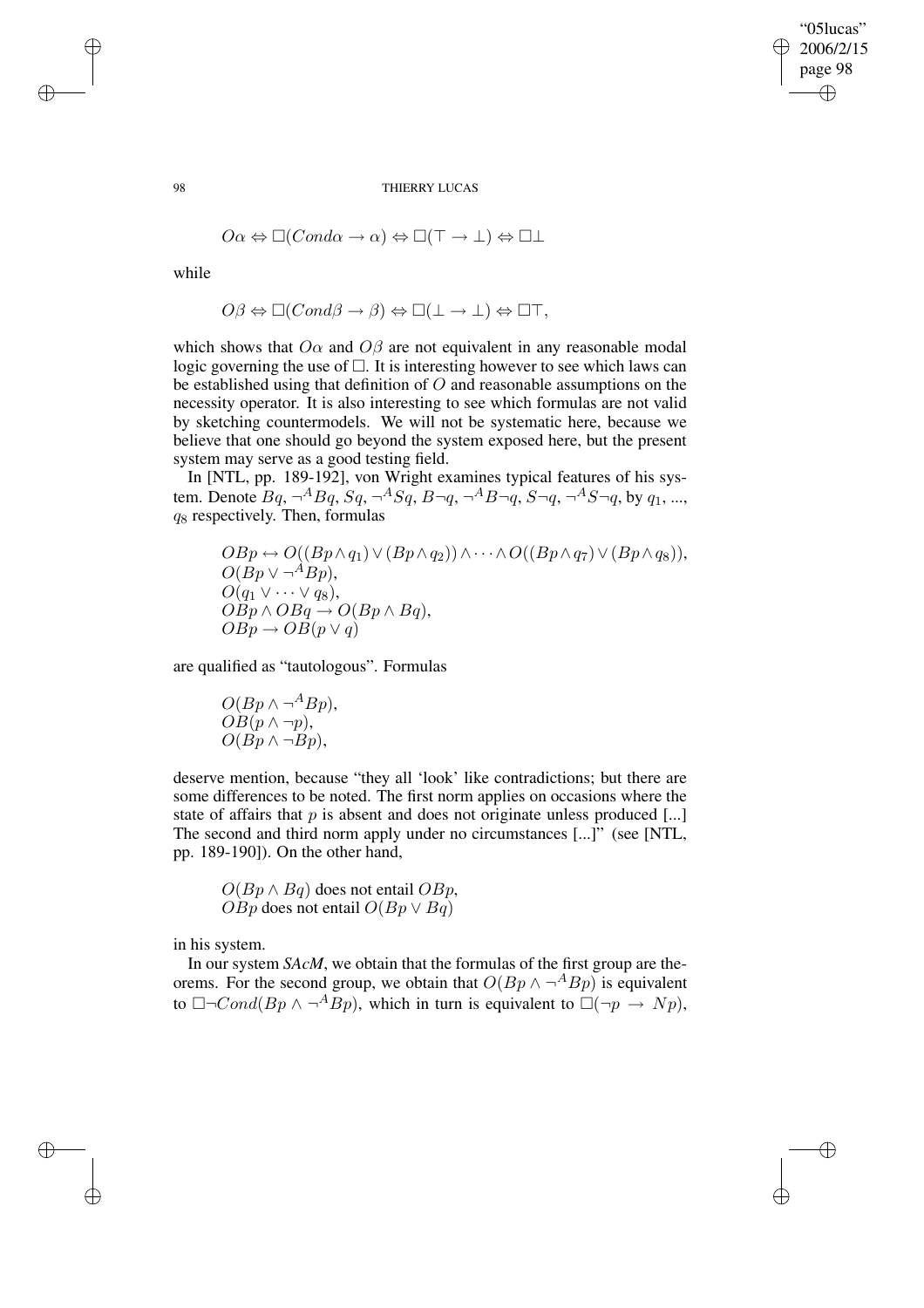VON WRIGHT'S ACTION REVISITED: ACTIONS AS MORPHISMS 99

an interesting result which means that the impossible obligation to bring about p and to bring about the negation of p is to be attributed to the impossibility of the conditions of the combined action: should  $\neg p$  be the case, Nature would necessarily produce  $p$ . For the second formula of the second group, we obtain that  $CondB(p \wedge \neg p)$  is equivalent to  $\top$  and  $OB(p \wedge \neg p)$ is equivalent to ⊥. For the third formula of the second group, we obtain that  $Cond(Bp \wedge \neg Bp)$  is equivalent to  $\perp$  and  $O(Bp \wedge \neg Bp)$  is equivalent to  $\top$ . Those results concerning the second group may look curious; that  $CondB(p \wedge \neg p)$  is equivalent to  $\top$  does not seem to be in agreement with von Wright's remarks quoted above, but on the other hand, the results are compatible with his observation that "it is a matter of decision whether we shall say of a norm which never applies [...] that it is necessarily satisfied and "tautologous" or impossible to satisfy" ([NTL p. 190]). For the third group, we obtain that both  $O(Bp \wedge Bq) \to OBp$  and  $OBp \to O(Bp \vee Bq)$ have countermodels.

Instead of giving the straightforward proofs of those facts, we prefer to give the reader a few generalizing observations and a sketch of some of their proofs, hoping that they will point out to what we consider to be the notion of action underlying von Wright's work. The following are provable:

 $O(\alpha \vee \neg^A \alpha)$  (for elementary action formulas  $\alpha$ ),  $O(\alpha \wedge \neg^A \alpha) \leftrightarrow \Box \neg Cond\alpha$  (for elementary action formulas  $\alpha$ ),  $O(\alpha \wedge \neg \alpha),$  $O\alpha \wedge O\beta \to O(\alpha \wedge \beta).$ 

the proof of this last formula runs as follows:

 $Cond(\alpha \wedge \beta) \rightarrow Cond\alpha,$  $(Cond\alpha \to \alpha) \to (Cond(\alpha \land \beta) \to \alpha);$ 

similarly,

$$
Cond(\alpha \wedge \beta) \rightarrow Cond\beta,(Cond\beta \rightarrow \beta) \rightarrow (Cond(\alpha \wedge \beta) \rightarrow \beta);
$$

hence,

$$
(Cond\alpha \to \alpha) \land (Cond\beta \to \beta) \to (Cond(\alpha \land \beta) \to \alpha \land \beta),
$$

from which, by the laws governing  $\Box$ , one obtains

$$
\Box (Cond\alpha \to \alpha) \land \Box (Cond\beta \to \beta) \to \Box (Cond(\alpha \land \beta) \to \alpha \land \beta),
$$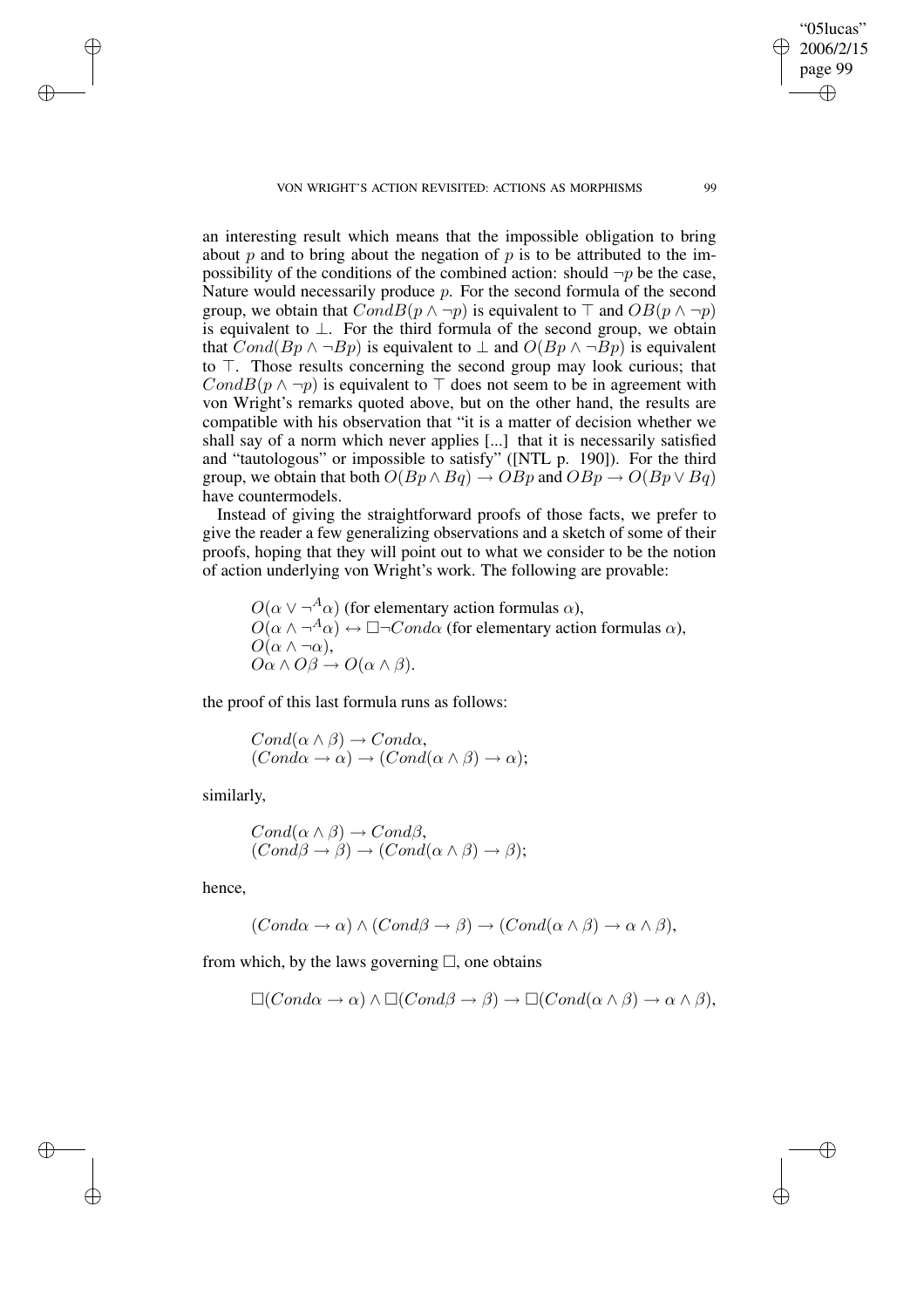## 100 THIERRY LUCAS

i.e.,

 $O\alpha \wedge O\beta \rightarrow O(\alpha \wedge \beta).$ 

This type of proof is strongly reminiscent of computations on morphisms in category theory and it suggests that we consider an action  $\alpha \Leftrightarrow Ac(\varphi, \chi, \psi)$ as a morphism from a source to an aim; quite naturally, the source is here constituted by the conditions of the action,  $Source\alpha \Leftrightarrow Cond\alpha \Leftrightarrow \varphi \wedge N\psi$ , and the aim is the state that is produced,  $Aima \Leftrightarrow \chi$ , so that we can write in the usual category-theoretic style:

$$
\alpha : Source\alpha \longrightarrow Aim\alpha
$$

$$
Ac(\varphi, \chi, \psi) : \varphi \land N\psi \longrightarrow \chi.
$$

Observe also that

$$
O\alpha \Leftrightarrow \Box(Conda \rightarrow \alpha)
$$
  
\n
$$
\Leftrightarrow \Box(Conda \rightarrow Cond\alpha \land Aima)
$$
  
\n
$$
\Leftrightarrow \Box(Conda \rightarrow Aima)
$$
  
\n
$$
\Leftrightarrow \Box(Source\alpha \rightarrow Aima);
$$

the last line represents quite clearly obligation as an operator applying to action, conceived as a morphism, embodying its conditions and the effect produced. We will adopt the point of view of actions as morphisms in the second part of this paper, but we can already say that many observations fall under the trivial but fundamental rule:

$$
\frac{Source\beta \to Source\alpha \quad Aim\alpha \to Aim\beta}{O\alpha \to O\beta}
$$

Another interesting observation is that if  $Cond\alpha$  and  $Cond\beta$  are incompatible, then one can prove

 $O(\alpha \vee \beta) \Leftrightarrow O\alpha \wedge O\beta;$ 

this is because

$$
O(\alpha \vee \beta) \Leftrightarrow \Box (Cond(\alpha \vee \beta) \rightarrow \alpha \vee \beta)
$$
  
\n
$$
\Leftrightarrow \Box (Cond\alpha \vee Cond\beta \rightarrow \alpha \vee \beta)
$$
  
\n
$$
\Leftrightarrow \Box ((Cond\alpha \rightarrow \alpha \vee \beta) \wedge (Cond\beta \rightarrow \alpha \vee \beta));
$$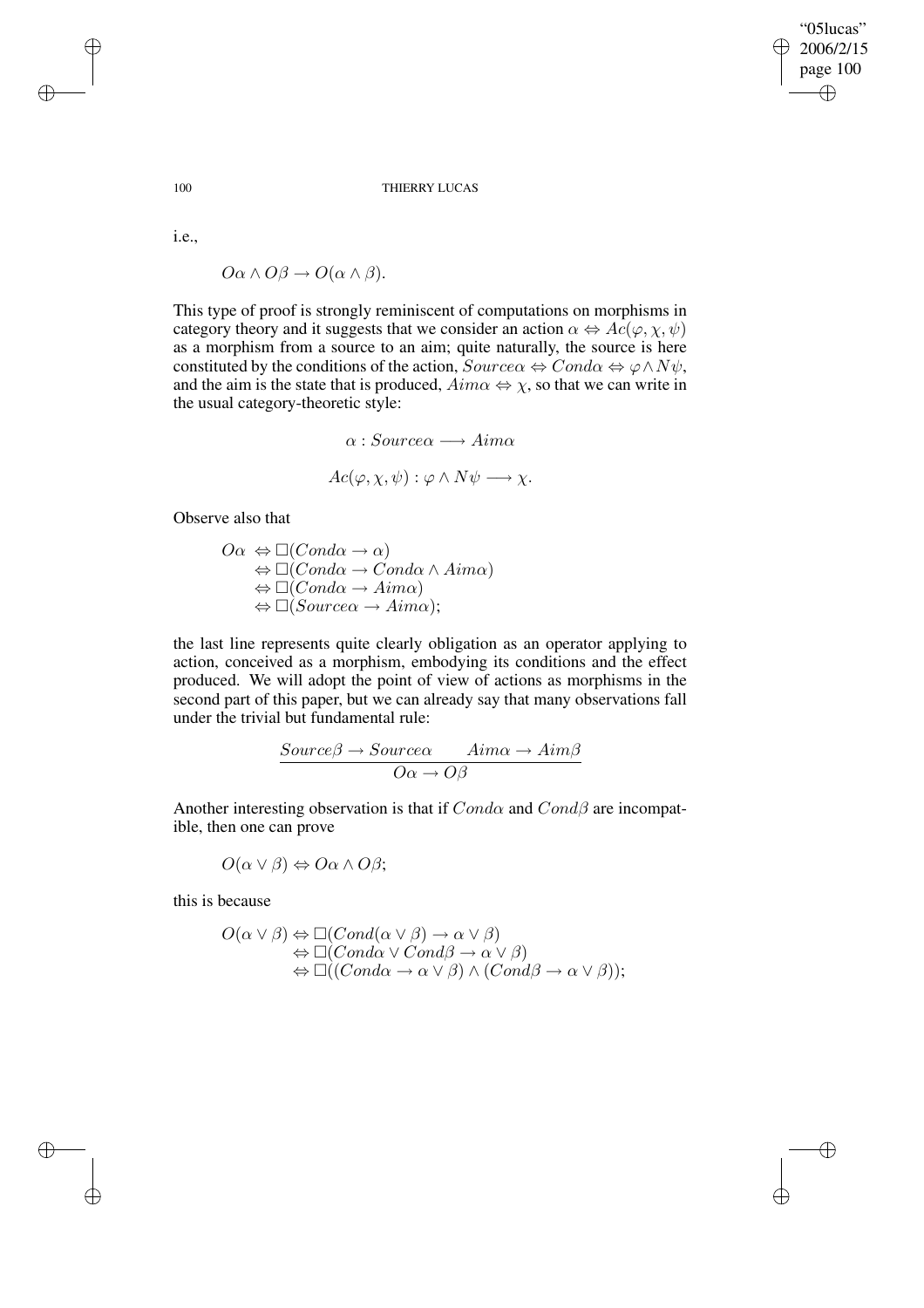"05lucas"

but Cond $\alpha$ , being incompatible with Cond $\beta$ , is also incompatible with  $\beta$ (because  $\beta \Leftrightarrow \beta \wedge Cond\bar{\beta}$ ), so that

$$
(Cond\alpha \to \alpha \lor \beta) \Leftrightarrow (Cond\alpha \to \alpha)
$$

and similarly,

 $(Cond\beta \rightarrow \alpha \vee \beta) \Leftrightarrow (Cond\beta \rightarrow \beta);$ 

it follows that

$$
O(\alpha \lor \beta) \Leftrightarrow \Box(Cond\alpha \to \alpha) \land (Cond\beta \to \beta))
$$
  

$$
\Leftrightarrow \Box(Cond\alpha \to \alpha)) \land \Box(Cond\beta \to \beta))
$$
  

$$
\Leftrightarrow O\alpha \land O\beta.
$$

Again, this strongly suggests that not only will we have to consider elementary actions as morphisms from a source to an aim, but that more complex actions may be obtained by "pasting together" elementary actions whose sources are disjoint.

For formulas of the third group, we indicate here how we can work with usual Kripke models to show for example that  $O(Bp \wedge Bq) \rightarrow OBp$  has a counter-model M. Let the set of possible worlds have three worlds i, j, k;  $a(i) = j$ ;  $n(i) = k$ ; the relation of accessibility R binds i with itself and binds no other pair of worlds;  $M(i, p) = M(j, p) = M(k, p) = 0$ and  $M(i, q) = 1$ ;  $M(j, q)$  and  $M(k, q)$  may be defined at will. In that model, we will obtain that  $Source(Bp \wedge Bq)$  is not satisfied in i, hence is not satisfied in any l related to i, so that  $\mathcal{M}|_{i} \bigcup_{i} O(Bp \wedge Bq)$ ; on the other hand,  $\mathcal{M}\models_i Source(Bp)$  and  $\mathcal{M}\not\models_i Aim(Bp)$ ; hence  $\mathcal{M}\not\models_i Source(Bp) \rightarrow$  $Aim(Bp)$ ,  $\mathcal{M}\not\models_i OBp$ , and finally  $\mathcal{M}\not\models_i O(Bp\wedge Bq)\to OBp$ .

### *Part 2. Actions as morphisms*

#### 2.1. *Description of the system* SMorM

As already said in the introduction, we propose here a system based on the idea of action as a mapping from a set of conditions to results. We need therefore a logic  $\mathcal{L}_1$  to describe conditions and a logic  $\mathcal{L}_2$  to describe results.  $\mathcal{L}_1$  and  $\mathcal{L}_2$  may be the same and should have the power to describe all the constructions one considers relevant on conditions and results. For the sake of simplicity, we assume here that  $\mathcal{L}_1$  and  $\mathcal{L}_2$  are identical and coincide with classical propositional logic, but we keep on using  $\mathcal{L}_1$  and  $\mathcal{L}_2$  to distinguish conditions and results.  $\mathcal{L}_1$  and  $\mathcal{L}_2$  come thus equipped with the usual logical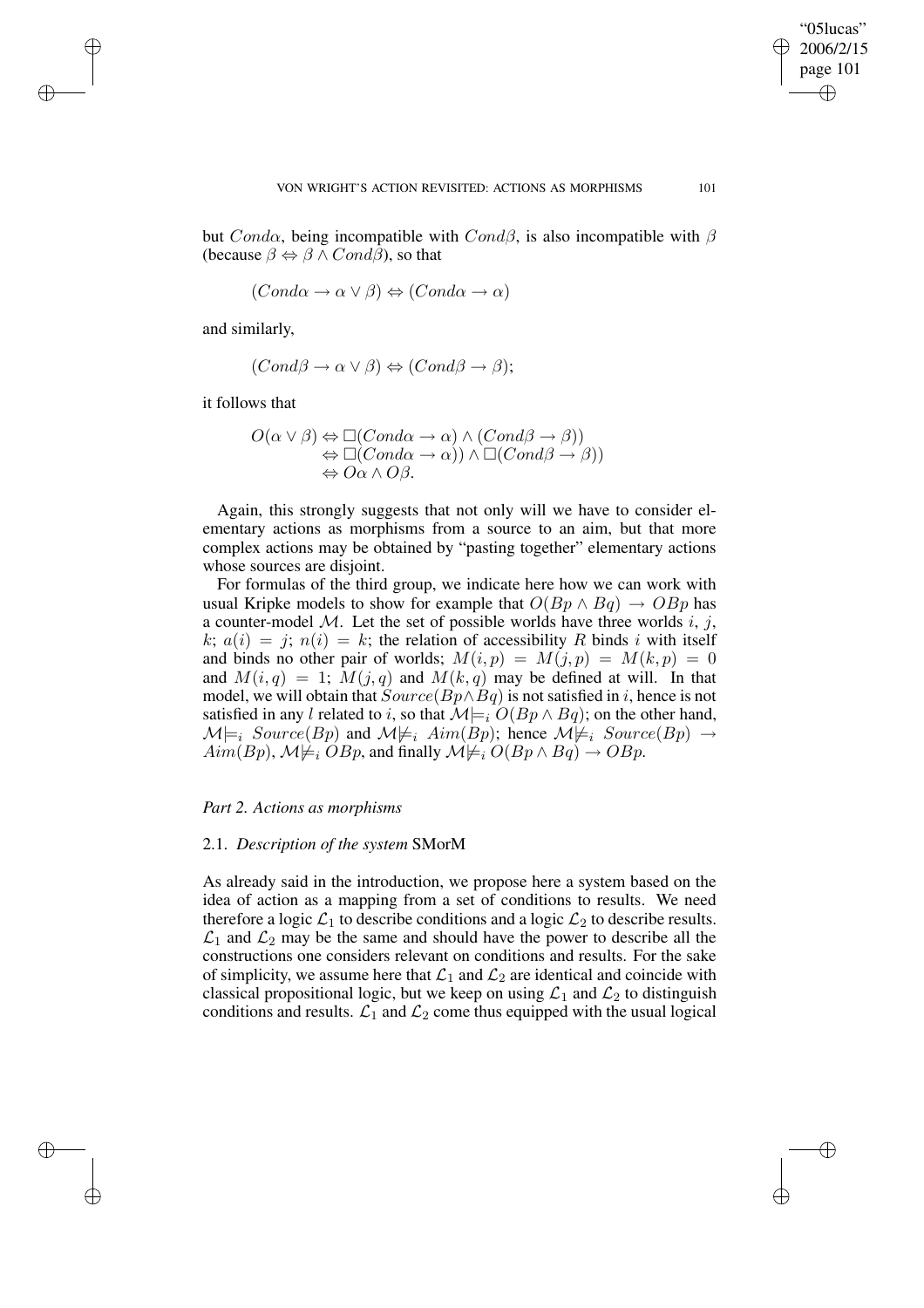connectives and relations which will be denoted in the first sections in the algebraic style by 1 for the tautologically true, 0 for contradiction,  $\land$  for conjunction,  $∨$  for disjunction,  $→$  for implication,  $≤$  for logical consequence,  $=$  for logical equivalence (rigorously speaking, we are thus identifying logically equivalent formulas). Our reason for choosing that notational style is that we want to emphasize the algebraic structure of actions and contrast it with the propositional structure of obligation sentences. The system will be denoted *SMorM* for "system with (actions as) morphisms and modality".

*Actions*  $\alpha$  are defined to be mappings from finite subsets  $\Sigma$  of the set  $\mathcal{F}_1$ of formulas of  $\mathcal{L}_1$  to the set  $\mathcal{F}_2$  of formulas of  $\mathcal{L}_2$ , in symbols  $\alpha : \Sigma \longrightarrow \mathcal{F}_2$ , satisfying a *coherence condition*:

(*Coh*) for 
$$
\sigma, \sigma' \in \Sigma, \sigma \wedge \sigma' \neq 0
$$
 implies  $\alpha(\sigma) = \alpha(\sigma')$ .

The coherence condition translates the idea that, should one find oneself in a situation satisfying two conditions  $\sigma$  and  $\sigma'$ , the action  $\alpha$  should prescribe the same behavior, i.e.  $\alpha(\sigma)$  and  $\alpha(\sigma')$  should be logically equivalent. The set  $\Sigma$  will be referred to as the *domain* of  $\alpha$  and sometimes denoted by *domα*.

The interplay of the logical consequence relations of  $\mathcal{F}_1$  and  $\mathcal{F}_2$  induces two fundamentally different orderings between actions. We begin here with the ordering which translates the idea that "doing the action  $\alpha$  logically implies doing the action  $\beta$ ": this is clearly the case when circumstances for  $\beta$ logically imply those for  $\alpha$  and the results for  $\alpha$  logically imply the results for  $\beta$ :

 $(Def \leq)$  For  $\alpha : \Sigma \longrightarrow \mathcal{F}_2$ ,  $\beta : \Pi \longrightarrow \mathcal{F}_2$ ,  $\alpha \leq \beta$  iff  $\bigvee \Pi \leq \bigvee \Sigma$  and for all  $\sigma \in \Sigma, \pi \in \Pi, \sigma \wedge \pi \neq 0$  implies  $\alpha(\sigma) \leq \beta(\pi)$ .

It is easy to see that the relation  $\leq$  between actions is reflexive and transitive. It induces therefore an equivalence  $\approx$  described by:

for  $\alpha$  :  $\Sigma$   $\longrightarrow$   $\mathcal{F}_2$ ,  $\beta$  :  $\Pi$   $\longrightarrow$   $\mathcal{F}_2$ ,  $\alpha$   $\approx$   $\beta$  iff  $\sqrt{\Sigma}$  =  $\sqrt{\Pi}$  and for all  $\sigma \in \Sigma, \pi \in \Pi, \sigma \wedge \pi \neq 0$  implies  $\alpha(\sigma) = \beta(\pi)$ .

In some contexts, it is better to describe  $\alpha \leq \beta$  in a more intuitive manner, equivalent to the preceding one and translating the idea that each condition π of β is "covered" by conditions of  $\alpha$  on which  $\alpha$  logically implies  $\beta(\pi)$ :

for  $\alpha : \Sigma \longrightarrow \mathcal{F}_2$ ,  $\beta : \Pi \longrightarrow \mathcal{F}_2$ ,  $\alpha \leq \beta$  iff for all  $\pi \in \Pi$ , there exists a  $\Sigma' \subseteq \Sigma$  such that  $\pi \leq \bigvee \Sigma'$  and for all  $\sigma' \in \Sigma', \alpha(\sigma') \leq \beta(\pi)$ .

This suggests a more explicit description of the relation  $\alpha \approx \beta$ . Every action  $\alpha : \Sigma \longrightarrow \mathcal{F}_2$  may be "glued" into an  $\overline{\alpha} : \overline{\Sigma} \longrightarrow \mathcal{F}_2$ , by grouping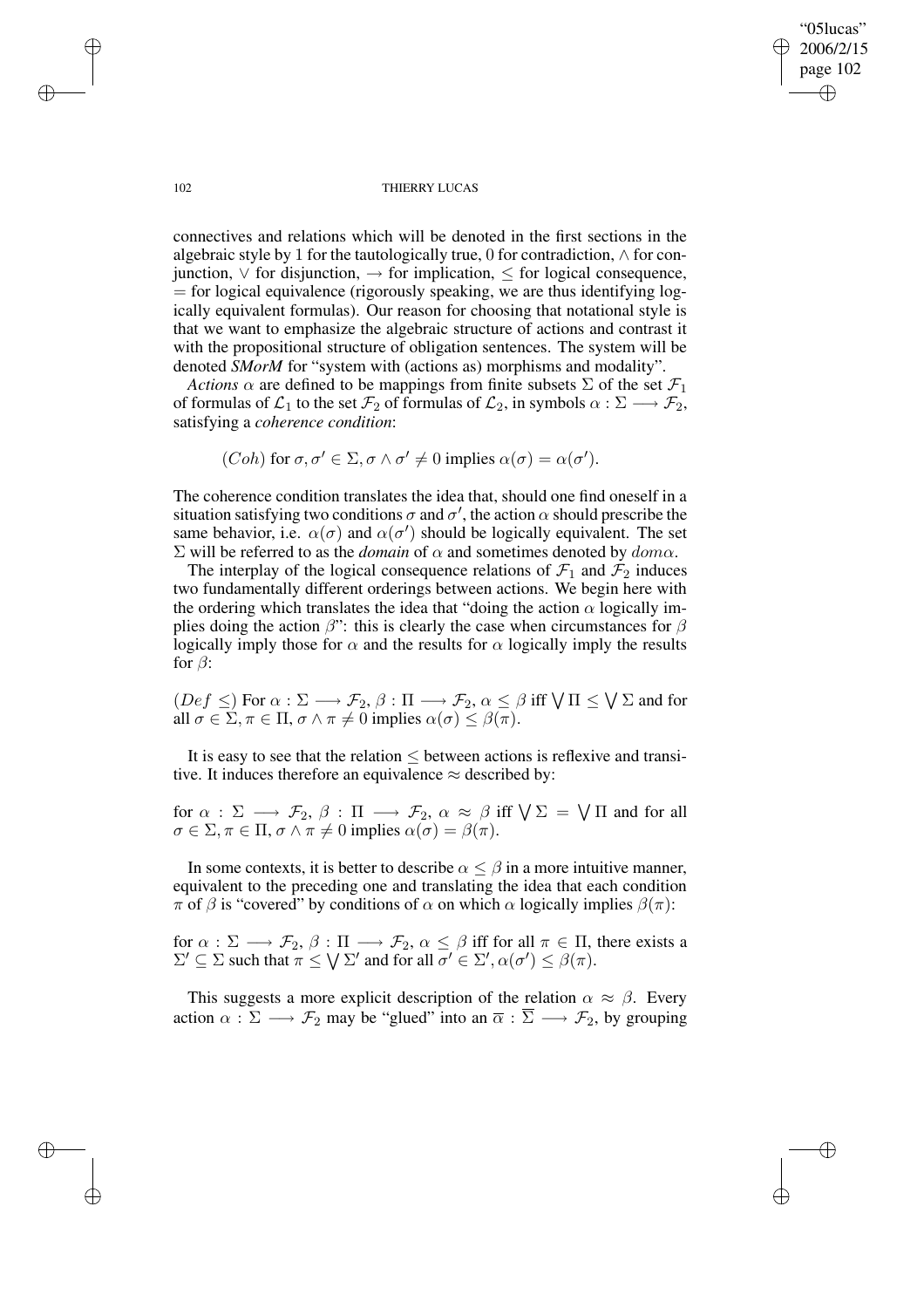together those  $\sigma \in \Sigma$  on which  $\alpha$  coincides:  $\sigma_1 E \sigma_2$  iff  $\alpha(\sigma_1) = \alpha(\sigma_2)$ ; E is an equivalence relation on  $\Sigma$ , which gives sense to the equivalence class  $\overline{\sigma}$  of  $\sigma$ , to the set of formulas  $\Sigma = \{ \forall \overline{\sigma} \mid \sigma \in \Sigma \}$  and to the definition  $\overline{\alpha}(\nabla \overline{\sigma}) = \alpha(\sigma)$ . In that way, the action  $\overline{\alpha}$  may be characterized by three conditions: (1)  $\overline{\alpha} \approx \alpha$ ; (2)  $\overline{\alpha}$  is injective (for  $X_1, X_2 \in \overline{\Sigma}, \overline{\alpha}(X_1) = \overline{\alpha}(X_2)$ implies  $X_1 = X_2$ ); (3)  $\overline{\alpha}$  is disjointed (for  $X_1, X_2 \in \overline{\Sigma}, X_1 \neq X_2$  implies  $X_1 \wedge X_2 = 0$ ).

From the above description, we can derive three interesting consequences: (1)  $\alpha \approx \beta$  iff  $\overline{\alpha} = \overline{\beta}$ , i.e.  $\overline{\alpha}$  and  $\overline{\beta}$  are identical as mappings; (2) it does not matter whether we impose that the domain of an action does or does not have 0 as an element (we will therefore generally assume that 0 does not belong to the domain of actions); (3) we could adopt in the definition of actions an apparently stronger but in the end equivalent coherence condition saying that the domain  $\Sigma$  must be a disjointed set of conditions (for  $\sigma, \sigma' \in \Sigma, \sigma \neq \sigma'$ implies  $\sigma \wedge \sigma' = 0$ ); for the sake of simplicity, it is often useful to assume that the domains are disjointed.

# 2.2. Properties of the ordering  $\leq$  of actions

We want to show here that the ordering  $\leq$  induces a very rich structure on the set of actions: there is a maximum 1 and a minimum 0; there is an infimum  $\land$ , an adjoint implication  $\rightarrow$  and an associated negation  $\sim$ ; there is also a supremum  $\vee$ , an adjoint difference  $\setminus$  and an associated negation  $\nu$ . We give the definitions, descriptions and relevant remarks without proofs.

The maximum 1 is defined by: for every action  $\alpha$ ,  $\alpha \leq 1$ . It is in fact the empty action  $\emptyset : \emptyset \longrightarrow \mathcal{F}_2$ .

The minimum 0 is defined by: for every action  $\alpha$ ,  $0 \leq \alpha$ . It is the total action  $0: \{1\} \longrightarrow \mathcal{F}_2$  with constant value zero:  $0(1) = 0$ .

The conjunction or infimum  $\wedge$  is defined by: for every action  $\alpha$ ,  $\beta$ ,  $\gamma$ ,  $\gamma \leq \alpha \wedge \beta$  iff  $\gamma \leq \alpha$  and  $\gamma \leq \beta$ . To obtain an explicit description of the operation, it is useful to define operations on sets  $\Sigma$  and  $\Pi$  of formulas of  $\mathcal{L}_1$ :

$$
\Sigma \cdot \Pi = \{ \sigma \wedge \pi \mid \sigma \in \Sigma, \pi \in \Pi, \sigma \wedge \pi \neq 0 \}
$$
  
-
$$
\Sigma = \{ \neg \bigvee \Sigma \}
$$
  

$$
\Sigma + \Pi = (\Sigma \cdot \Pi) \cup (-\Sigma \cdot \Pi) \cup (\Sigma \cdot -\Pi).
$$

For  $\alpha : \Sigma \longrightarrow \mathcal{F}_2$  and  $\beta : \Pi \longrightarrow \mathcal{F}_2$ , the conjunction  $\alpha \wedge \beta$  has  $(\Sigma + \Pi)$  for domain and it is defined according to the form of the domain by three cases: (1) if  $\omega \in \Sigma \cdot \Pi$ , then  $\omega = \sigma \wedge \pi$  for some  $\sigma \in \Sigma$  and  $\pi \in \Pi$  and one lets  $(\alpha \wedge \beta)(\omega) = \alpha(\sigma) \wedge \beta(\pi);$ 

(2) if  $\omega \in -\Sigma \cdot \Pi$ , then  $\omega = \neg \bigvee \Sigma \wedge \pi$  for some  $\pi \in \Pi$  and one lets  $(\alpha \wedge \beta)(\omega) = \beta(\pi);$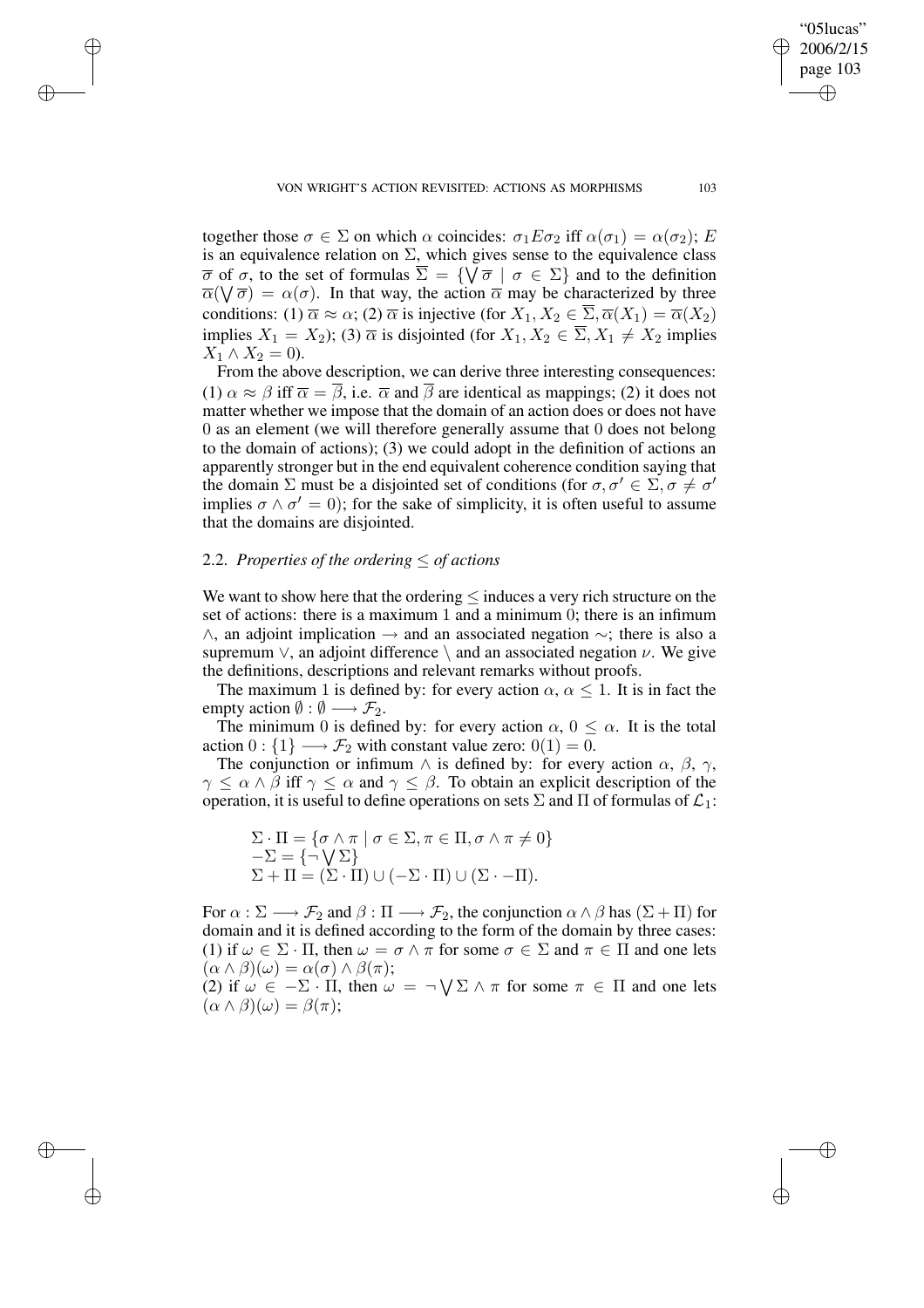⊕

#### 104 THIERRY LUCAS

(3) if  $\omega \in \Sigma \cdot -\Pi$ , then  $\omega = \sigma \wedge \neg \bigvee \Pi$  for some  $\sigma \in \Sigma$  and one lets  $(\alpha \wedge \beta)(\omega) = \alpha(\sigma).$ 

The conjunction  $\wedge$  is thus a "long" conjunction and a rather "exacting" one: the action  $\alpha \wedge \beta$  is to be performed under any circumstance under which one of them is to be performed; when the circumstances are common, both actions should be performed and should the circumstances be realized for one but not for the other, the corresponding action should also be performed. That "long" conjunction is to be contrasted with the "short conjunction" (see below) defined only on the set  $\Sigma \cdot \Pi$  of common circumstances. The following picture is useful in showing the difference and it is given here as a typical schematic representation of action-as-morphism that we have in mind. The x-axis represents conditions; the y-axis represents results; the two thin oblique lines represent two different actions, defined on two different sets of conditions; the "long" conjunction of the two actions is then represented by the bold line, while the "short" conjunction is represented by the "dashed" line.



Note also that when  $\alpha$  and  $\beta$  are total, i.e. when  $\bigvee dom \alpha = \bigvee dom \beta = 1$ ,  $\alpha \wedge \beta$  is again total and is pointwise evaluated by the usual conjunction  $\alpha(\sigma) \wedge \beta(\pi)$ .

General arguments show that the conjunction is compatible with  $\leq$ , is compatible with  $\approx$ , is idempotent, associative, commutative, etc.

The conjunction  $\land$  possesses a right adjoint, the implication  $\rightarrow$ , defined by:  $\alpha \wedge \beta \leq \gamma$  iff  $\alpha \leq (\beta \to \gamma)$ . To describe  $(\beta \to \gamma)$  for  $\beta : \Pi \longrightarrow \mathcal{F}_2$ and  $\gamma: \Xi \longrightarrow \mathcal{F}_2$ , let  $\Pi/\Xi = \{ \pi \wedge \xi \mid \pi \wedge \xi \neq 0 \text{ and } \beta(\pi) \not\leq \gamma(\xi) \}$  and  $dom(\beta \to \gamma) = (-\Pi \cdot \Xi) \cup (\Pi \setminus \Xi)$ ; for  $\omega \in dom(\beta \to \gamma)$ ,  $(\beta \to \gamma)(\omega)$  is defined by two cases:

(1) if  $\omega \in (-\Pi \cdot \Xi)$ , then  $\omega = \neg \bigvee \Pi \wedge \xi$  for some  $\xi \in \Xi$  and  $(\beta \to \gamma)(\omega) =$  $\gamma(\xi)$ (2) if  $\omega \in (\Pi/\Xi)$ , then  $\omega = \pi \wedge \xi$  for some  $\pi \in \Pi$ ,  $\xi \in \Xi$  and  $(\beta \to \gamma)(\omega) =$ 

 $\beta(\pi) \rightarrow \gamma(\xi)$ .

The implication ( $\beta \rightarrow \gamma$ ) thus intermingles a comparison of the values and a comparison of the domains of  $\beta$  and  $\gamma$ : look in particular at the common domain  $\Pi \cdot \Xi$  where  $\beta(\pi) \to \gamma(\xi)$  may be used to compare  $\beta(\pi)$  and  $\gamma(\xi)$ ; if  $\beta(\pi) \leq \gamma(\xi)$ , then  $\beta(\pi) \to \gamma(\xi) = 1$  and  $(\beta \to \gamma)$  is undefined on  $\pi \wedge \xi$ ; on the other hand, if  $\beta(\pi) \not\leq \gamma(\xi)$ , then  $\beta(\pi) \rightarrow \gamma(\xi) \neq 1$  and  $\beta(\pi) \to \gamma(\xi)$  gives the value of  $(\beta \to \gamma)$  on  $\pi \wedge \xi$ . That observation shows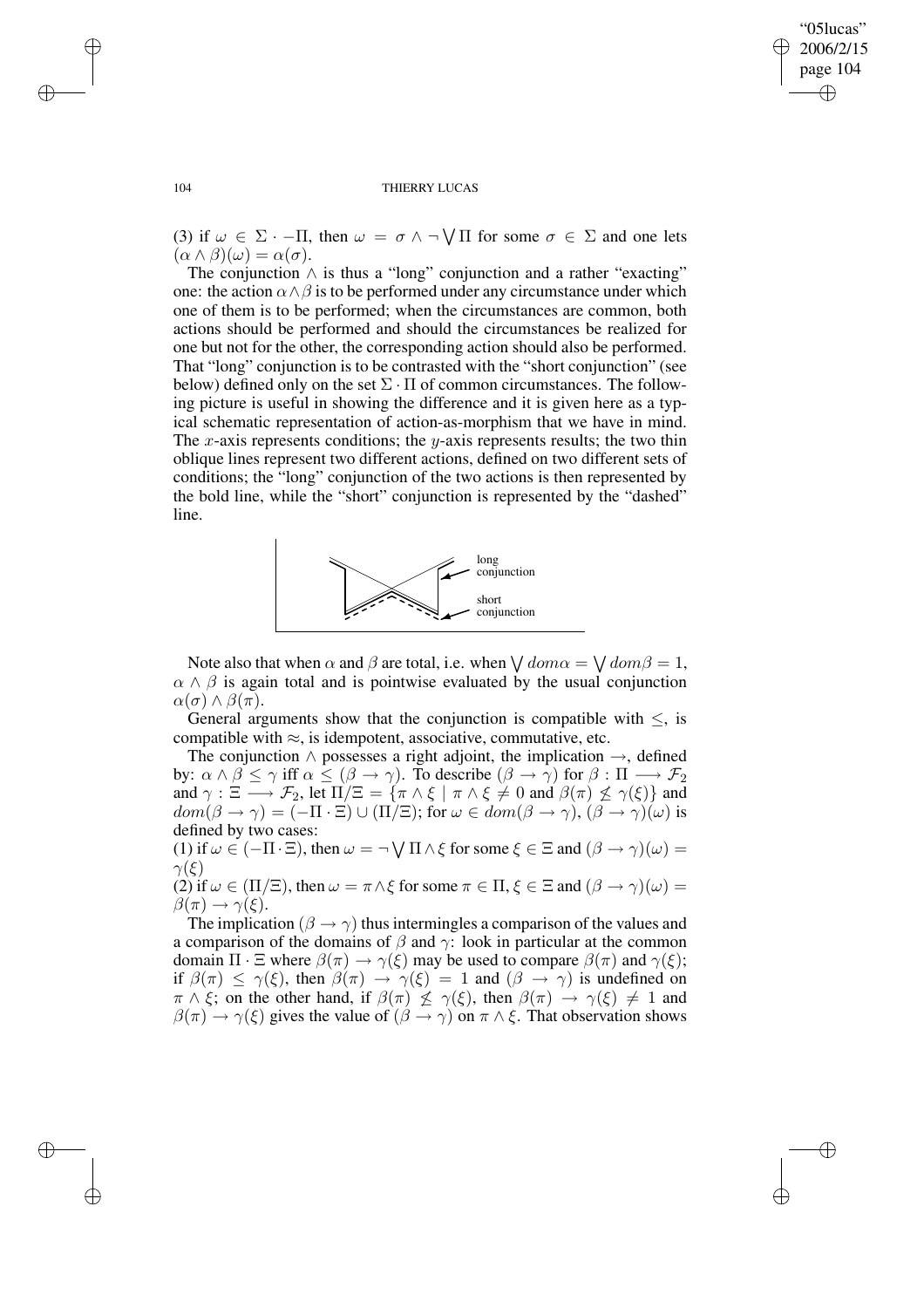also that that implication is not an immediate generalization of the classical implications present in  $\mathcal{L}_1$  and  $\mathcal{L}_2$ , because when  $\beta$  and  $\gamma$  are total,  $(\beta \rightarrow \gamma)$ is not necessarily so; it remains undefined for those  $\pi \wedge \xi \neq 0$  such that  $\beta(\pi) < \gamma(\xi)$ .

The status of  $\rightarrow$  as giving a right adjoint to  $\land$  has a lot of well-known consequences which may be broadly described by saying that  $\rightarrow$  is an intuitionistic implication.

In particular, the negation  $\sim$  associated to  $\rightarrow$  is defined by  $\sim \alpha = \alpha \rightarrow$ 0. For  $\alpha : \Sigma \longrightarrow \mathcal{F}_2$ , the negation  $\sim \alpha$  may be described as follows:  $dom(\sim \alpha) = -\Sigma \cup \Sigma_{\neq 0}$  with  $\Sigma_{\neq 0} = {\sigma | \alpha(\sigma) \neq 0}$ ; for  $\omega \in dom(\sim \alpha)$ ,  $({\sim}\alpha)(\omega)$  is defined by two cases:

(1) if  $\omega \in -\Sigma$ , then  $\omega = \neg \bigvee \Sigma$  and  $(\sim \alpha)(\omega) = 0$ 

(2) if  $\omega \in \Sigma_{\neq 0}$ , then  $\omega = \sigma$  for some  $\sigma \in \Sigma$  and  $(\sim \alpha)(\omega) = \neg \alpha(\sigma)$ .

Note again that when  $\alpha$  is total,  $\sim \alpha$  does not in general remain so:  $\sim \alpha$  is not defined on those  $\sigma \in \Sigma$  for which  $\alpha(\sigma) = 0$ .

As often,  $\sim \sim \alpha$  is interesting and worth being described explicitly: for  $\alpha : \Sigma \longrightarrow \mathcal{F}_2$ ,  $dom(\sim \sim \alpha) = {\sigma \mid \sigma \in \Sigma, \alpha(\sigma) \neq 1}$  and for  $\sigma \in$  $dom(\sim \sim \alpha)$ ,  $(\sim \sim \alpha)(\sigma) = \alpha(\sigma)$ . The action  $\sim \sim \alpha$  is thus the action  $\alpha$ restricted to the conditions where  $\alpha$  really "means" something ( $\alpha(\sigma) \neq 1$ ); it is so to speak the "core" of  $\alpha$  or its "effective part". That description makes it also clear that  $\sim \alpha \neq \alpha$ : ∼  $\alpha$  is an intuitionistic negation but certainly not a classical one.

# 2.3. *Further properties of the ordering*  $\leq$  *of actions*

If we turn to the reverse ordering of  $\leq$ , we obtain notions which are symmetric of the ones obtained so far: 0, 1,  $\vee$ ,  $\setminus$ ,  $\nu$ , corresponding to 1, 0,  $\land$ ,  $\rightarrow$ , ∼. Here are some indications.

The disjunction or supremum  $\vee$  is defined by: for every action  $\alpha$ ,  $\beta$ ,  $\gamma$ ,  $\alpha \vee \beta \leq \gamma$  iff  $\alpha \leq \gamma$  and  $\beta \leq \gamma$ . For  $\alpha : \Sigma \longrightarrow \mathcal{F}_2$  and  $\beta : \Pi \longrightarrow \mathcal{F}_2$ , the disjunction  $\alpha \vee \beta$  is described by  $dom(\alpha \vee \beta) = \Sigma \cdot \Pi$  and for every  $\omega \in \Sigma \cdot \Pi$ ,  $\omega = \sigma \wedge \pi$  for some  $\sigma \in \Sigma$  and  $\pi \in \Pi$  and  $(\alpha \vee \beta)(\omega) = \alpha(\sigma) \vee \beta(\pi)$ .

The disjunction  $\vee$  is thus a "short" disjunction, a rather "lax" one:  $(\alpha \vee \beta)$ has prescriptions only for circumstances common to  $\alpha$  and  $\beta$ , and then leaves the choice between  $\alpha$  and  $\beta$ . The "short" disjunction  $\alpha \vee \beta$  is to be contrasted with the "long" disjunction  $\alpha \vee^* \beta$ , defined on  $\Sigma + \Pi$ , which will be examined later.

Note also that when  $\alpha$  and  $\beta$  are total,  $\alpha \vee \beta$  is again total and is pointwise evaluated by the usual disjunction  $\alpha(\sigma) \vee \beta(\pi)$ .

General arguments symmetric of those given for  $\land$ , show that  $\lor$  is compatible with  $\le$ , is compatible with  $\approx$  and is idempotent, associative and commutative.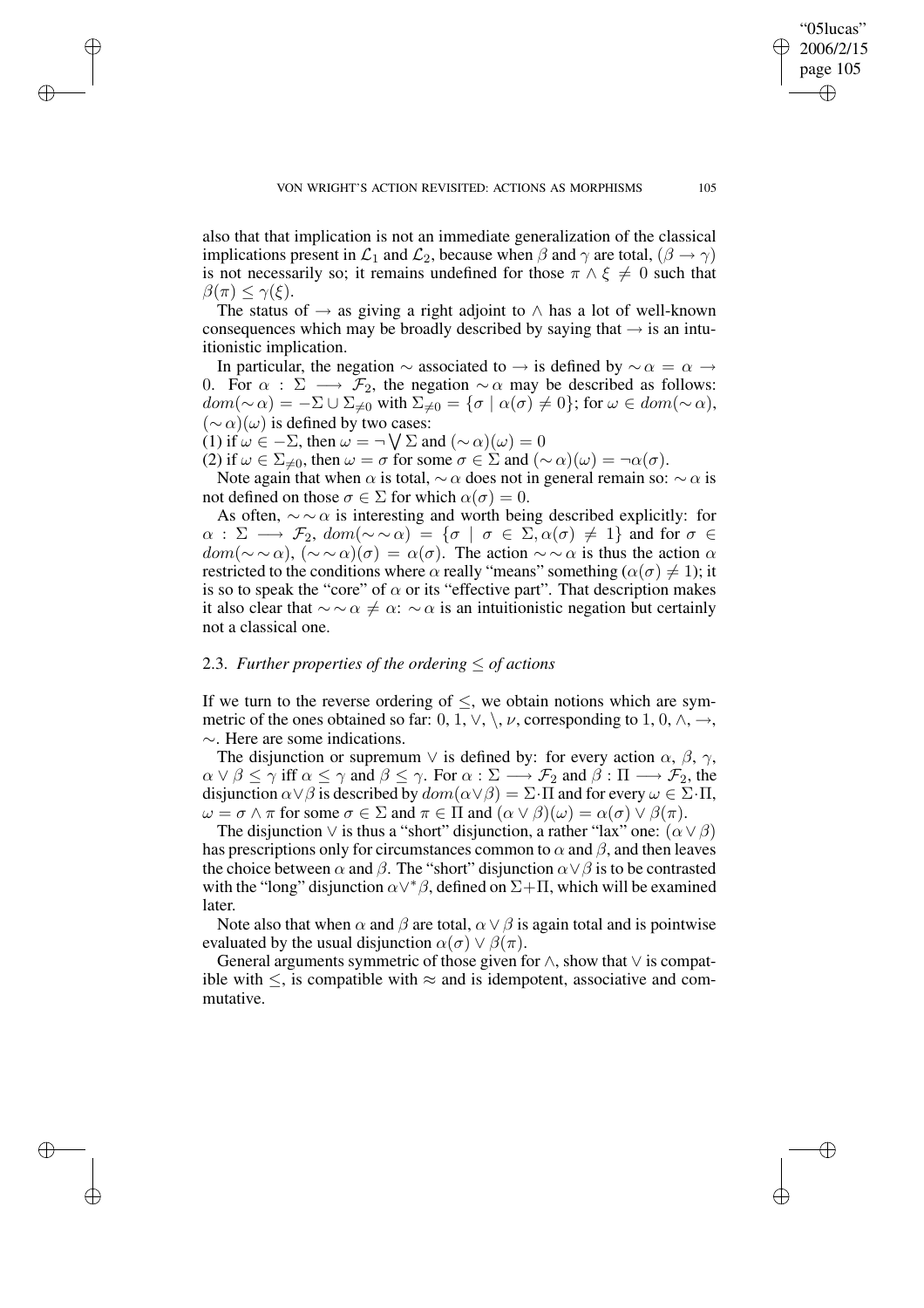It is not difficult to prove the expected distributivities between ∧ and ∨ and, generally speaking, one can show that the connectives introduced so far  $(0, 1, \wedge, \rightarrow, \sim, \vee)$  have an intuitionistic behavior. But there is more, because ∨ itself has a left adjoint.

The connective  $\vee$  has a left adjoint, a "difference" \, defined by:  $\gamma \leq \alpha \vee \beta$ iff  $(\gamma \setminus \beta) \leq \alpha$ . The difference  $(\gamma \setminus \beta)$  is symmetric of  $(\beta \to \gamma)$  when the ordering  $\leq$  is reversed. It is described for  $\beta : \Pi \longrightarrow \mathcal{F}_2$  and  $\gamma : \Xi \longrightarrow \mathcal{F}_2$ by:  $dom(\gamma \setminus \beta) = -\Pi \cup (\Pi \cdot \Xi)$  and for  $\omega \in dom(\gamma \setminus \beta)$ ,  $(\gamma \setminus \beta)(\omega)$  is defined by two cases:

(1) if 
$$
\omega \in -\Pi
$$
, the  $(\gamma \setminus \beta)(\omega) = 0$ 

(2) if  $\omega \in (\Pi \cdot \Xi)$ , then  $\omega = \pi \wedge \xi$  for some  $\pi \in \Pi$ ,  $\xi \in \Xi$  and  $(\gamma \setminus \beta)(\omega) =$  $\gamma(\xi) \setminus \beta(\pi)$ 

where  $\gamma(\xi) \setminus \beta(\pi)$  is the usual difference  $\gamma(\xi) \wedge \neg \beta(\pi)$  computed in  $\mathcal{L}_2$ .

The difference  $\gamma \setminus \beta$  intermingles a comparison of the values and of the domains of  $\beta$  and  $\gamma$ , but in a less intricate way than  $\beta \rightarrow \gamma$ : when  $\beta$  and  $\gamma$  are total,  $\gamma \setminus \beta$  remains total and is pointwise evaluated by the usual difference  $\gamma(\xi) \setminus \beta(\pi)$ .

It is easy to write down for  $\gamma \setminus \beta$  the laws which are symmetric of those valid for  $\beta \rightarrow \gamma$ . In particular, there is also a negation here, denoted by  $\nu$  and defined by  $\nu \alpha = 1 \overline{\setminus} \alpha$ . The negation  $\nu \alpha$  is easily described; for  $\alpha : \Sigma \longrightarrow$  $\mathcal{F}_2$ ,  $dom(\nu \alpha) = -\Sigma = {\neg \bigvee \Sigma}$  and  $(\nu \alpha)(\neg \bigvee \Sigma) = 0$ . The interpretation of  $(\nu \alpha)$  is thus particularly simple: it is a characteristic function with value 0 on the complement of the (disjunction of the) domain of  $\alpha$ , undefined on the domain of  $\alpha$ , or, better said, it is the 0-cosupport of  $\alpha$ , to be denoted here also by  $C_0\alpha$ . In more intuitive terms, we can says that  $\nu\alpha$  (or  $C_0\alpha$ ) is a rough negation of  $\alpha$  in that it represents the conditions which are the complement of the conditions of  $\alpha$ .

Double negation  $\nu\nu\alpha$  is also easily described by  $dom(\nu\nu\alpha) = {\{\}\Sigma\}$  and  $(\nu\nu\alpha)(\nabla\Sigma) = 0$ . The action  $\nu\nu\alpha$  is thus a 0-characteristic function of the domain of  $\alpha$  or, better said, it is the 0-support of  $\alpha$ , to be denoted here also by  $S_0\alpha$ ; in intuitive terms, we can say that  $\nu\nu\alpha$  (or  $S_0\alpha$ ) represents the set of conditions of the action  $\alpha$ .

The existence of the left adjoint  $\setminus$  and of the negation  $\nu$  turns the logic of action developed so far into a bi-intuitionistic logic (taken here in the sense of having a difference, left adjoint to disjunction, and an associated negation), but we can prove other laws, for example the following ones, which can be expected of supports and co-supports:  $C_0(\alpha \vee \beta) = C_0\alpha \wedge C_0\beta$ ,  $S_0(\alpha\vee\beta)=S_0\alpha\vee S_0\beta, C_0(\gamma\setminus\beta)=C_0\gamma\vee S_0\beta, S_0(\gamma\setminus\beta)=S_0\gamma\wedge C_0\beta.$ 

# 2.4. *The ordering* ≤<sup>∗</sup> *of actions*

We have considered in section 2.1 the ordering  $\leq$  of actions and defined in sections 2.2 and 2.3 notions based on that ordering. There is also another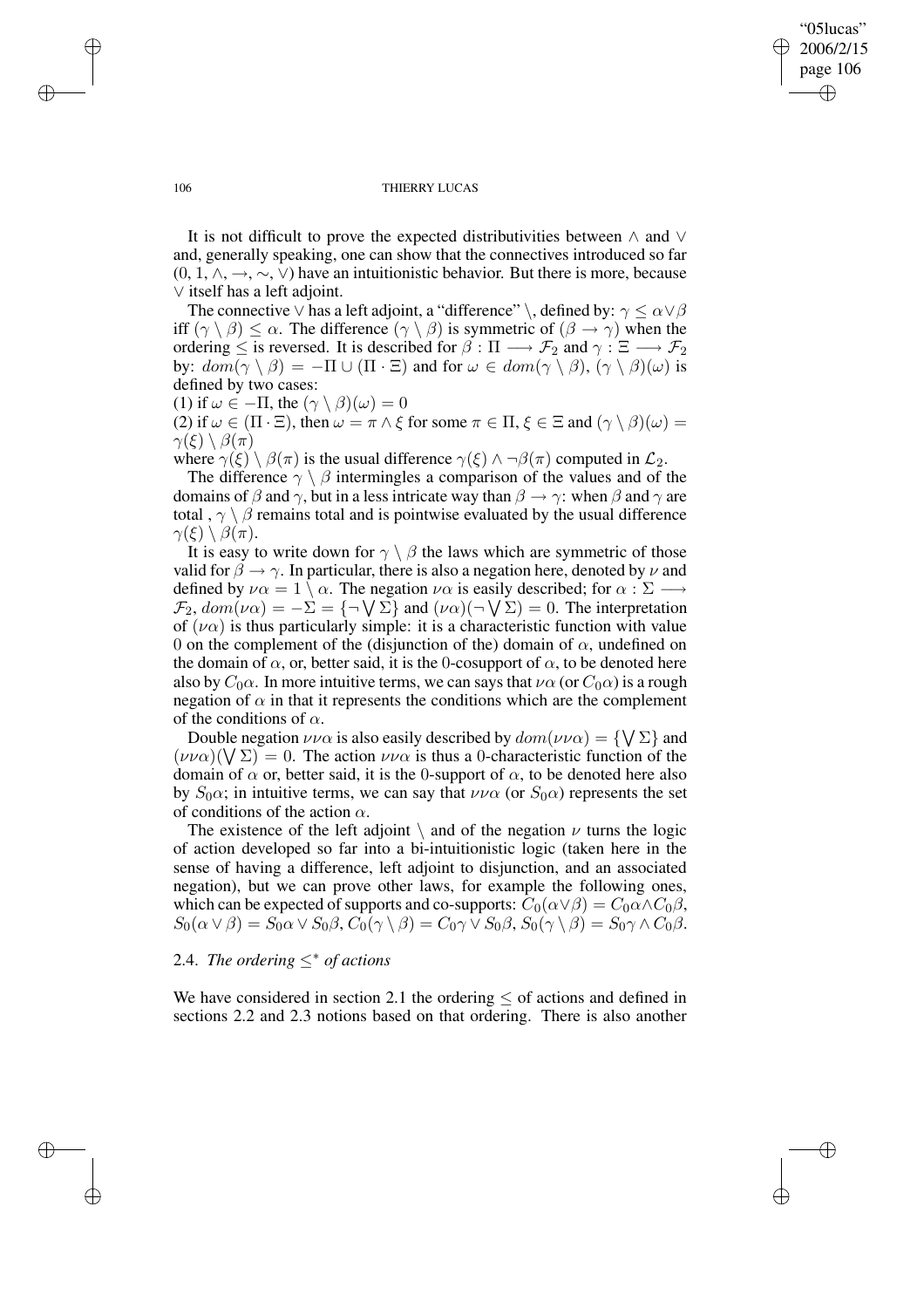natural ordering  $\leq^*$  of actions;  $\alpha \leq^* \beta$  translates the idea that  $\beta$  is at least as defined as  $\alpha$  and that on the domain of  $\alpha$ , doing  $\alpha$  implies doing  $\beta$ ;  $\alpha \leq^* \beta$ thus essentially means that  $\beta$  is an extension of  $\alpha$ , but be careful that that does not mean that doing  $\beta$  implies doing  $\alpha$ : the circumstances for doing  $\beta$ do not necessarily imply those for doing  $\alpha$ . Here is the formal definition:  $(Def \leq^*)$  For  $\alpha : \Sigma \longrightarrow \mathcal{F}_2$ ,  $\beta : \Pi \longrightarrow \mathcal{F}_2$ ,  $\alpha \leq^* \beta$  iff  $\bigvee \Sigma \leq \bigvee \Pi$  and for

all  $\sigma \in \Sigma$ ,  $\pi \in \Pi$ ,  $\sigma \wedge \pi \neq 0$  implies  $\alpha(\sigma) \leq \beta(\pi)$ . To establish properties of  $\leq^*$ , observe first that  $\alpha \leq^* \beta$  and  $\beta \leq^* \alpha$ together imply that  $\alpha \approx \beta$ . Note then that many properties of  $\leq^*$  may be obtained as duals of the properties of  $\leq$  via a negation, denoted here  $\neg$ , which is naturally present in the structure of actions. That negation is the third negation considered so far; it should not be confused with  $\sim$  and  $\nu$ and it is defined for  $\alpha : \Sigma \longrightarrow \mathcal{F}_2$ , by  $dom(\neg \alpha) = \Sigma$  and for  $\sigma \in \Sigma$ ,  $(\neg \alpha)(\sigma) = \neg \alpha(\sigma)$ , this  $\neg \alpha(\sigma)$  being the usual negation of  $\alpha(\sigma)$  in  $\mathcal{L}_2$ . When  $\alpha$  describes a simple action such as  $B$  or  $S$  considered in the first part of this paper, the negation  $\neg \alpha$  is indeed the same as  $\neg^{A}B$ ,  $\neg^{A}S$ . Since the action  $\neg \alpha$  has the same conditions as  $\alpha$ , when  $\alpha$  is total,  $\neg \alpha$  remains total.

It is clear that  $\neg\neg\alpha \approx \alpha$  and that a strong relation between  $\leq^*$  and  $\leq$  is given by:  $\alpha \leq^* \beta$  iff  $\neg \alpha \leq \neg \beta$ ;  $\alpha \leq \beta$  iff  $\neg \alpha \leq^* \neg \beta$ . Such ties between ≤∗ and ≤ build thus into a duality and the actions 0, 1 and the operations  $\land$ ,  $\lor$ ,  $\rightarrow$ ,  $\sim$ ,  $\land$ ,  $\nu$  introduced so far are automatically dualized by letting:  $1^* = \neg 0, 0^* = \neg 1, \alpha \vee^* \beta = \neg(\neg \alpha \wedge \neg \beta), \alpha \wedge^* \beta = \neg(\neg \alpha \vee \neg \beta),$  $\alpha\setminus^*\beta=\neg(\neg \beta\rightarrow \neg \alpha), \nu^*\alpha=\neg \sim \neg \alpha, \alpha\rightarrow^*\beta=\neg(\neg \beta\setminus \neg \alpha), \sim^*\alpha=$  $\neg \nu \neg \alpha$ . As a consequence of that duality, 1<sup>\*</sup> is the maximum element for  $\leq^*$ , 0<sup>\*</sup> is the minimum element for that ordering,  $\alpha \vee^* \beta$  is the supremum of  $\alpha$ and  $\beta$  for that ordering, etc. We can in that manner dualize all the properties described earlier, but it is more interesting to give here a direct description of those actions and operations, concentrating on the most noteworthy points. In Section 2.5, we will turn to further properties relating  $\leq$  and  $\leq^*$ .

Description of  $1^*$ : it is the action having  $\{1\}$  as its domain and defined by  $1^*(1) = 1$  (the '1' between parentheses is in  $\mathcal{L}_1$ , the '1' on the right of the equality sign is in  $\mathcal{L}_2$ ).

Description of 0<sup>\*</sup>: it is the empty action, already denoted 1, which is therefore auto-dual.

Description of  $\alpha \vee^* \beta$ , dual of  $\alpha \wedge \beta$ . For  $\alpha : \Sigma \longrightarrow \mathcal{F}_2$  and  $\beta : \Pi \longrightarrow \mathcal{F}_2$ , the domain of  $\alpha \vee^* \beta$  is  $\Sigma + \Pi$ ; on  $(\sigma \wedge \pi) \in \Sigma$  ·  $\Pi$ , it is defined by  $\alpha(\sigma) \vee \beta(\pi)$ ; on  $(\neg \bigvee \Sigma) \land \pi \in -\Sigma \cdot \Pi$ , it is defined by  $\beta(\pi)$ ; on  $\sigma \land (\neg \bigvee \Pi) \in \Sigma \cdot -\Pi$ , it is defined by  $\alpha(\sigma)$ . The disjunction  $\alpha \vee^* \beta$  is thus a "long" disjunction, defined on  $\Sigma + \Pi$ , while the "short" disjunction  $\alpha \vee \beta$  is defined only on Σ · Π. Note that when  $\alpha$  and  $\beta$  are total,  $\alpha \vee^* \beta$  coincides with  $\alpha \vee \beta$  and is similarly pointwise evaluated by the usual disjunction  $\alpha(\sigma) \vee \beta(\pi)$ .

Description of  $\alpha \wedge^* \beta$ , dual of  $\alpha \vee \beta$ . For  $\alpha : \Sigma \longrightarrow \mathcal{F}_2$  and  $\beta : \Pi \longrightarrow \mathcal{F}_2$ , the domain of  $\alpha \wedge^* \beta$  is  $\Sigma \cdot \Pi$  and on  $(\sigma \wedge \pi) \in \Sigma \cdot \Pi$ , it is defined by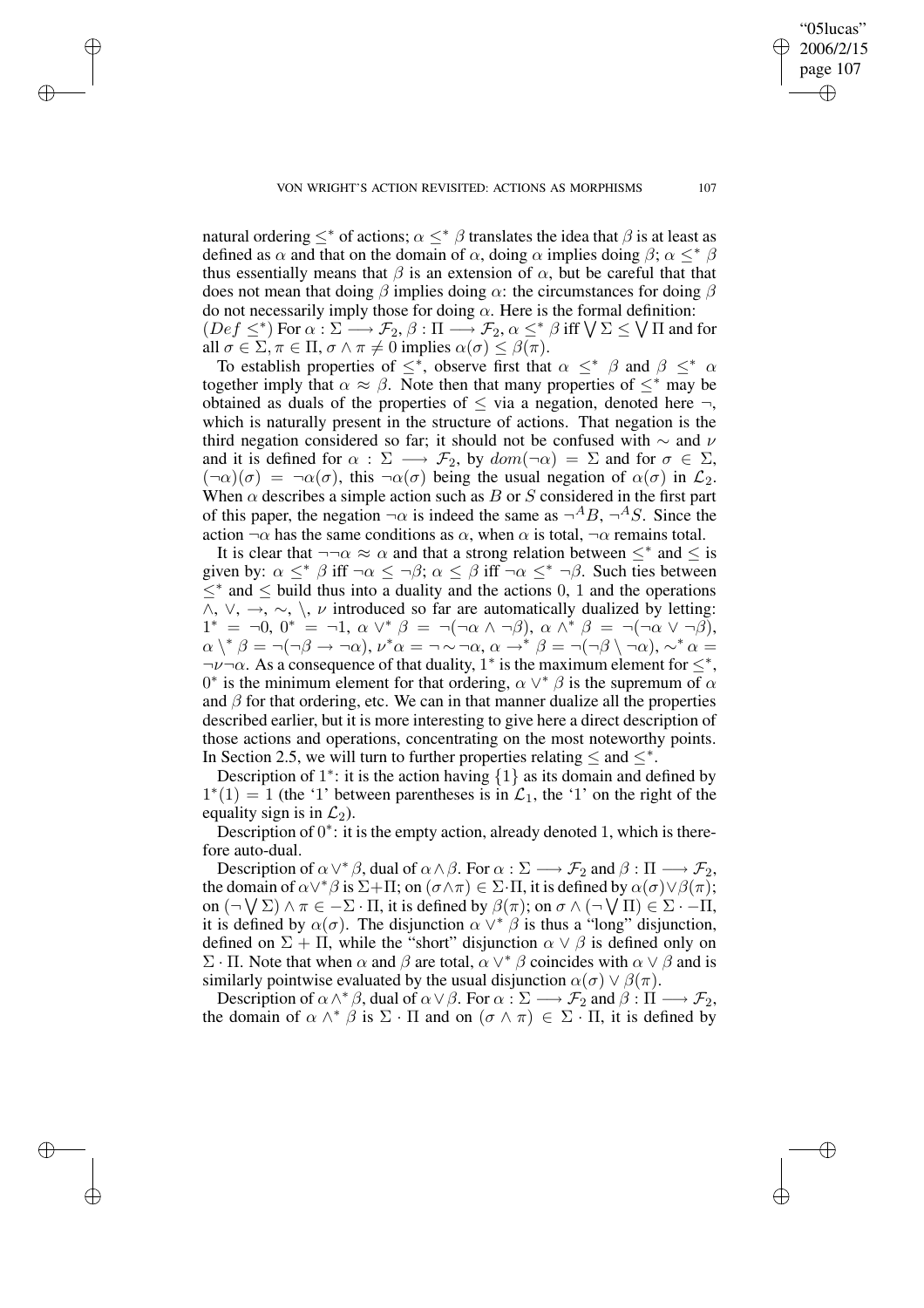$\alpha(\sigma) \wedge \beta(\pi)$ . The conjunction  $\alpha \vee^* \beta$  is thus a "short" conjunction, defined on  $\Sigma \cdot \Pi$ , while the "long" conjunction  $\alpha \wedge \beta$  is defined on the whole of  $\Sigma$  + Π. Note also that when  $\alpha$  and  $\beta$  are total,  $\alpha \wedge^* \beta$  coincides with  $\alpha \wedge \beta$ and is pointwise evaluated by the usual conjunction  $\alpha(\sigma) \wedge \beta(\pi)$ .

Description of  $\gamma \backslash^* \beta$ , dual of  $\beta \to \gamma$ . For  $\beta : \Pi \longrightarrow \mathcal{F}_2$  and  $\gamma : \Xi \longrightarrow \mathcal{F}_2$ , the domain of  $\gamma \setminus^* \beta$  is  $(\Xi \cdot -\Pi) \cup (\Xi/\Pi)$ ; on  $(\xi \wedge -\sqrt{\Pi}) \in (\Xi \cdot -\Pi)$ , it is defined by  $\gamma(\xi)$ ; on  $(\xi \wedge \pi) \in (\Xi/\Pi)$ , it is defined by  $\gamma(\xi) \setminus \beta(\pi)$ , i.e. the usual difference  $\gamma(\xi) \wedge \neg \beta(\pi)$  computed in  $\mathcal{F}_2$ . As its dual  $\beta \to \gamma$ , the difference  $\gamma \setminus^* \beta$  involves a comparison  $\gamma(\xi) \setminus \beta(\pi)$  of the values  $\gamma(\xi)$  and  $\beta(\pi)$  in  $\mathcal{L}_2$  as well as a comparison of the domains  $\Pi$  and  $\Xi$ . If  $\beta$  and  $\gamma$  are total,  $\gamma \setminus^* \beta$  does not necessarily remain so: adapt the remarks concerning  $\beta \rightarrow \gamma$ .

Description of  $\nu^*\alpha$ , dual of  $\sim \alpha$ . For  $\alpha : \Sigma \longrightarrow \mathcal{F}_2$ , the domain of  $\nu^*\alpha$  is  $-\Sigma \cup {\sigma \mid \sigma \in \Sigma \text{ and } \alpha(\sigma) \neq 1}.$  On  $-\Sigma$ , its value is 1, and for  $\sigma \in \Sigma$  and  $\alpha(\sigma) \neq 1$ ,  $(\nu^*\alpha)(\sigma) = \neg \alpha(\sigma)$ . here again, we note that if  $\alpha$  is total,  $\nu^*\alpha$  is not necessarily so: it is defined only on the set  $\{\sigma \mid \sigma \in \Sigma, \alpha(\sigma) \neq 1\}.$ 

Description of  $\nu^*\nu^*\alpha$ . For  $\alpha : \Sigma \longrightarrow \mathcal{F}_2$ ,  $\nu^*\nu^*\alpha$  has  $\{\sigma \mid \sigma \in \Sigma, \alpha(\sigma) \neq \emptyset\}$ 0} as its domain and coincides with  $\alpha$  on it.

Description of  $\beta \to^* \gamma$ , dual of  $\gamma \backslash \beta$ . For  $\beta : \Pi \longrightarrow \mathcal{F}_2$  and  $\gamma : \Xi \longrightarrow \mathcal{F}_2$ , the domain of  $\beta \rightarrow^* \gamma$  is  $-\Pi \cup (\Pi \cdot \Xi)$ . On  $-\Pi$ , the value of  $\beta \rightarrow^* \gamma$  is 1; on  $(\pi \wedge \xi) \in \Pi \cdot \Xi$ , its value is given by  $\beta(\pi) \rightarrow \gamma(\xi)$ , the usual implication in  $\mathcal{L}_2$ . Note that when  $\beta$  and  $\gamma$  are total,  $\beta \rightarrow^* \gamma$  remains so and is pointwise evaluated by the usual implication  $\beta(\pi) \rightarrow \gamma(\xi)$ .

Description of  $\sim^* \alpha$ , dual of  $\nu \alpha$ . For  $\alpha : \Sigma \longrightarrow \mathcal{F}_2$ , the domain of  $\sim^* \alpha$ is  $-\Sigma$  and its value is 1 on it; it is thus the 1-cosupport of  $\alpha$ , also denoted by  $C_1\alpha$ .

Description of  $\sim^* \sim^* \alpha$ . For  $\alpha : \Sigma \longrightarrow \mathcal{F}_2$ , the domain of  $\sim^* \sim^* \alpha$  may be taken as  $\Sigma$  or  $\{\setminus \Sigma\}$ ; the value on the domain is 1;  $\sim^* \sim^* \alpha$  is thus the 1-support of  $\alpha$ , also denoted by  $S_1\alpha$ .

# 2.5. *Relating the two orderings*

We turn now to the problem of further relating  $\leq$  and  $\leq^*$ , be it for positive or for negative correlations.

On the negative side, observe that  $\alpha \wedge^* \beta \leq^* \alpha$ , but that in general  $\alpha \wedge^*$  $\beta \nleq \alpha$ ; the simple reason is that the domain of  $\alpha$  is in general bigger than the domain of the short conjunction  $\alpha \wedge^* \beta$ . Similarly,  $\alpha \leq^* \alpha \vee^* \beta$ , but  $\alpha \nleq \alpha \vee^* \beta$ .

Similar observations, already hinted at by von Wright's discussions, seem to us fundamental for a good understanding of the notion of action, because they show the potential ambiguities present in e.g. the conjunction of actions. That notion of conjunction is simple only on the surface; by the conjunction of  $\alpha$  and  $\beta$ , do we understand the short conjunction  $\alpha \wedge^* \beta$ , or the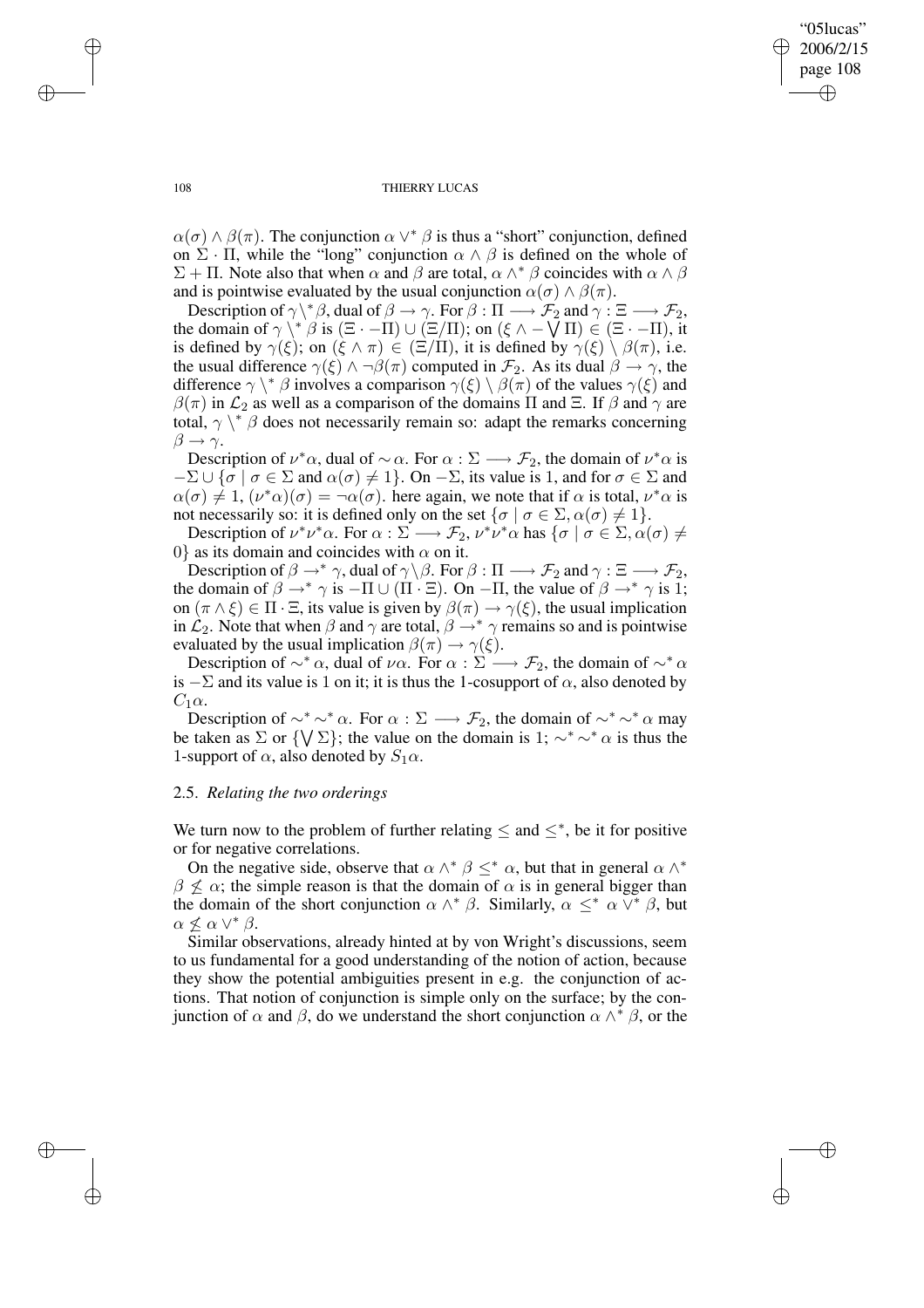long conjunction  $\alpha \wedge \beta$  or even - to overstate a bit the case - an asymmetric conjunction "do  $\alpha$  when the conditions for  $\alpha$  are realized and if moreover the conditions for  $\beta$  are realized, do also  $\beta$ ", represented here by  $(\alpha \wedge \beta) \wedge^* S_1 \alpha$  $(\alpha \wedge \beta$  restricted to the support of  $\alpha$ ); or is it the other asymmetric conjunction  $(\alpha \wedge \beta) \wedge^* S_1 \beta$ ?

Similar remarks naturally apply to all the other connectives. Note in particular that we have here no less than five different negations:  $\neg$ ,  $\sim$ ,  $\nu$ ,  $\neg^*$ ,  $\nu^*$ .

For positive correlations, we may note:

 $\alpha \leq \beta$  iff  $S_1 \beta \leq^* S_1 \alpha$  and  $\alpha \wedge^* S_1 \beta \leq^* \beta$ ;  $\alpha \le \beta$  implies  $C_1 \beta \le C_1 \alpha$  and  $S_1 \alpha \le S_1 \beta$ ;  $\alpha \leq S_1 \alpha$ ;  $S_1 \alpha = (\alpha \vee \neg \alpha) = (\alpha \vee^* \neg \alpha)$ 

and other properties, usual for supports and cosupports, such as  $S_1\alpha =$  $C_1C_1\alpha$ ,  $C_1\alpha = S_1C_1\alpha$ , etc.

Regarding conjunctions and disjunctions, note:

 $\alpha \wedge \beta \leq \alpha \wedge^* \beta \leq \alpha \vee \beta$ ,  $\alpha \wedge \beta \leq \alpha \vee^* \beta \leq \alpha \vee \beta$ 

and the distributivities:

 $(\alpha \wedge^* \beta) \vee \gamma \approx (\alpha \vee \gamma) \wedge^* (\beta \vee \gamma)$  $(\alpha \vee \beta) \wedge^* \gamma \approx (\alpha \wedge^* \gamma) \vee (\beta \wedge^* \gamma)$  (dual of the preceding)  $(\alpha \wedge \beta) \wedge^* \gamma \approx (\alpha \wedge^* \gamma) \wedge (\beta \wedge^* \gamma)$  $(\alpha \vee^* \beta) \vee \gamma \approx (\alpha \vee \gamma) \vee^* (\beta \vee \gamma)$  (dual of the preceding),

but in general,

$$
(\alpha \wedge \beta) \vee^* \gamma \not\approx (\alpha \vee^* \gamma) \wedge (\beta \vee^* \gamma)
$$
  

$$
(\alpha \wedge^* \beta) \wedge \gamma \not\approx (\alpha \wedge \gamma) \wedge^* (\beta \wedge \gamma)
$$

and similarly for their duals.

It is true that  $\alpha \leq \alpha'$  and  $\beta \leq \beta'$  together imply  $\alpha \wedge^* \beta \leq \alpha' \wedge^* \beta'$ , but they do not in general imply that  $\alpha \vee^* \beta \leq \alpha' \vee^* \beta'$ .

Operations based on  $\leq$  and operations with the same name, based on  $\leq^*$ , may be related by formulas such as:

$$
\alpha \wedge \beta = (\alpha \wedge^* \beta) \vee^* (\alpha \wedge^* C_1 \beta) \vee^* (\beta \wedge^* C_1 \alpha)
$$
  

$$
\alpha \wedge^* \beta = (\alpha \wedge \beta) \wedge^* S_1 \alpha \wedge^* S_1 \beta
$$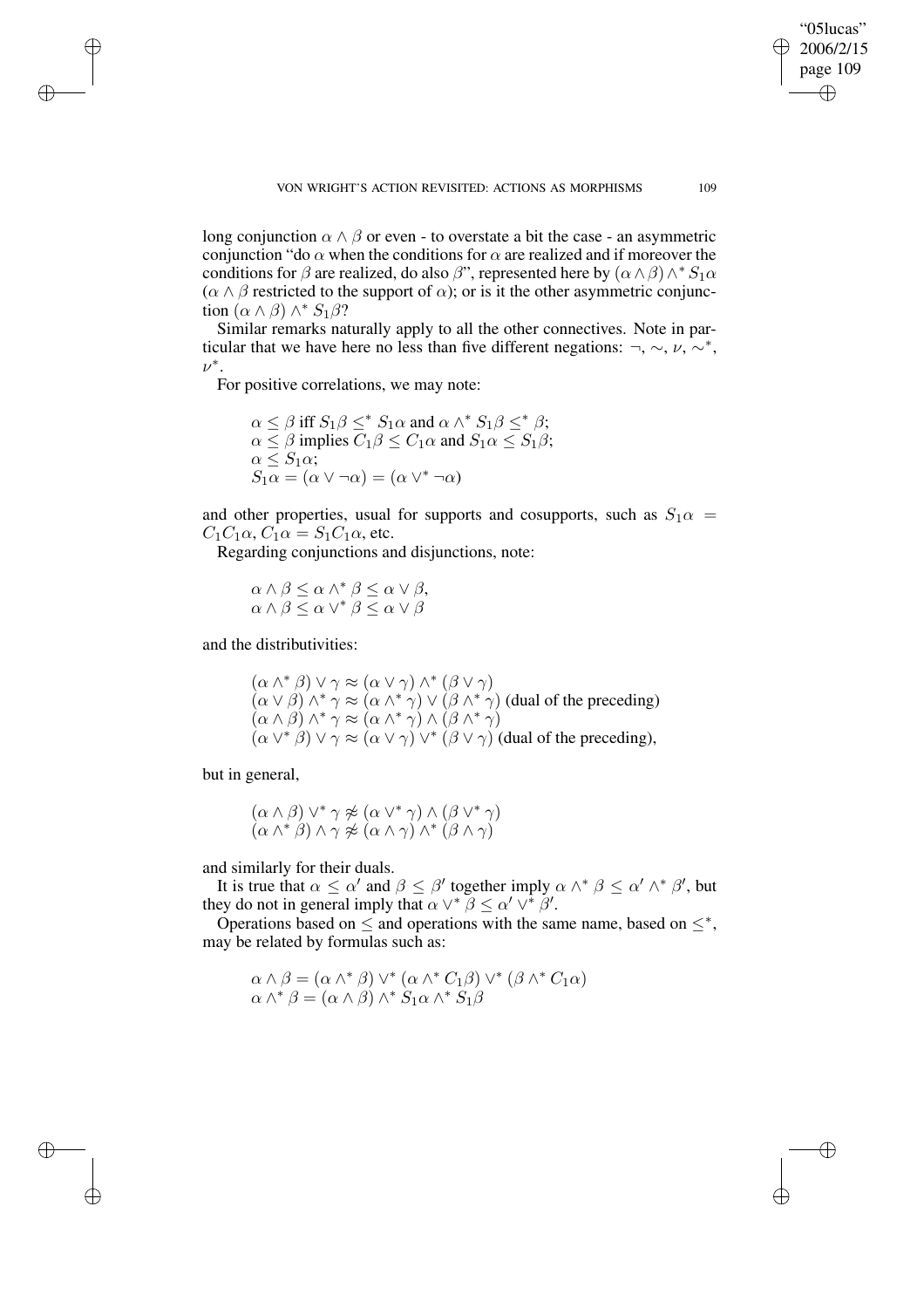#### 110 THIERRY LUCAS

or by observations such as

 $(\bigvee dom \alpha) \wedge (\bigvee dom \beta) = 0$  implies  $\alpha \vee^* \beta = \alpha \wedge \beta$ .

The study of the combinations of the different negations leaves, besides evident relations, less expected connections such as  $\sim$  ¬  $\sim$  ¬ $\alpha \approx$   $\sim$  ¬  $\sim$   $\alpha$ and  $\neg \sim \neg \sim \alpha \approx \sim \neg \sim \neg \sim \alpha$ .

# 2.6. *Making an action total*

How do actions defined on sets of conditions relate to total actions? Total actions are particular cases of actions defined on sets of conditions; in the other direction, there are two canonical ways of turning an action into a total one, one way being dual of the other. The operation  $T_1$  turns the action  $\alpha$ into the total action  $T_1\alpha$ , by giving the value 1 to the complement of the (disjunction of the) domain; in formulas,  $T_1 \alpha = \alpha \wedge C_1 \alpha$  or  $T_1 \alpha = \alpha \vee^* C_1 \alpha$ or  $T_1 \alpha = \alpha \wedge 1^*$ . Dually, the operation  $T_0$ , defined by  $T_0 \alpha = \neg T_1 \neg \alpha$ gives the value 0 to the complement of the (disjunction of the) domain of  $\alpha$ ; in formulas,  $T_0 \alpha = \alpha \vee^* \tilde{C}_0 \alpha = \alpha \wedge C_0 \alpha = \alpha \vee^* 0$ . The operation  $T_1$ changes the formal nature of the action  $\alpha$ , since it makes it total, but we can ask whether that change is "real", because when  $\alpha$  is undefined,  $T_1\alpha$  simply requires to "do 1", something which is automatically satisfied! We will see in the next section that the difference between  $\alpha$  and  $T_1\alpha$  is indeed thin: under reasonable hypotheses on obligation, making  $\alpha$  obligatory is equivalent to making  $T_1\alpha$  obligatory. Dual remarks apply to  $T_0\alpha$  and to interdiction: forbidding  $\alpha$  is equivalent to forbidding  $T_0\alpha$ . However, putting aside formal considerations, we may note that  $T_0\alpha$  is conceptually more artificial than  $T_1\alpha$  because it puts the finger on the idea of "locally contradictory" action: "outside the domain of  $\alpha$ , do 0". Notwithstanding that remark, further developments make us think that we should admit such notions, considering them if necessary like "ideal elements" in Hilbert's sense, because they reveal the very rich structure of actions, which otherwise would remain hidden.

On specific families of connectives,  $T_0$  and  $T_1$  have a simple behavior:

| $T_10 = 0$                                                       | $T_01^* = 1^*$                                                        |
|------------------------------------------------------------------|-----------------------------------------------------------------------|
| $T_11 = 1^*$                                                     | $T_00^* = 0$                                                          |
| $T_1(\alpha \wedge \beta) = T_1 \alpha \wedge T_1 \beta$         | $T_0(\alpha \vee^* \beta) = T_0 \alpha \vee^* T_0 \beta$              |
| $T_1(\alpha \vee \beta) = T_1 \alpha \vee T_1 \beta$             | $T_0(\alpha \wedge^* \beta) = T_0 \alpha \wedge^* T_0 \beta$          |
| $T_1(\beta \to \gamma) = \neg T_1 \beta \vee T_1 \gamma$         | $T_0(\gamma \backslash^* \beta) = T_0 \gamma \wedge^* \neg T_0 \beta$ |
| $T_1(\sim \alpha) = \neg T_1 \alpha$                             | $T_0(\nu^*\alpha) = \neg T_0\alpha$                                   |
| $T_0(\gamma \setminus \beta) = T_0 \gamma \wedge \neg T_1 \beta$ | $T_1(\beta \rightarrow^* \gamma) = \neg T_0 \beta \vee T_1 \gamma$    |
| $T_0(\nu\alpha)=0$                                               | $T_1(\sim^*\alpha) = 0^* = 1$                                         |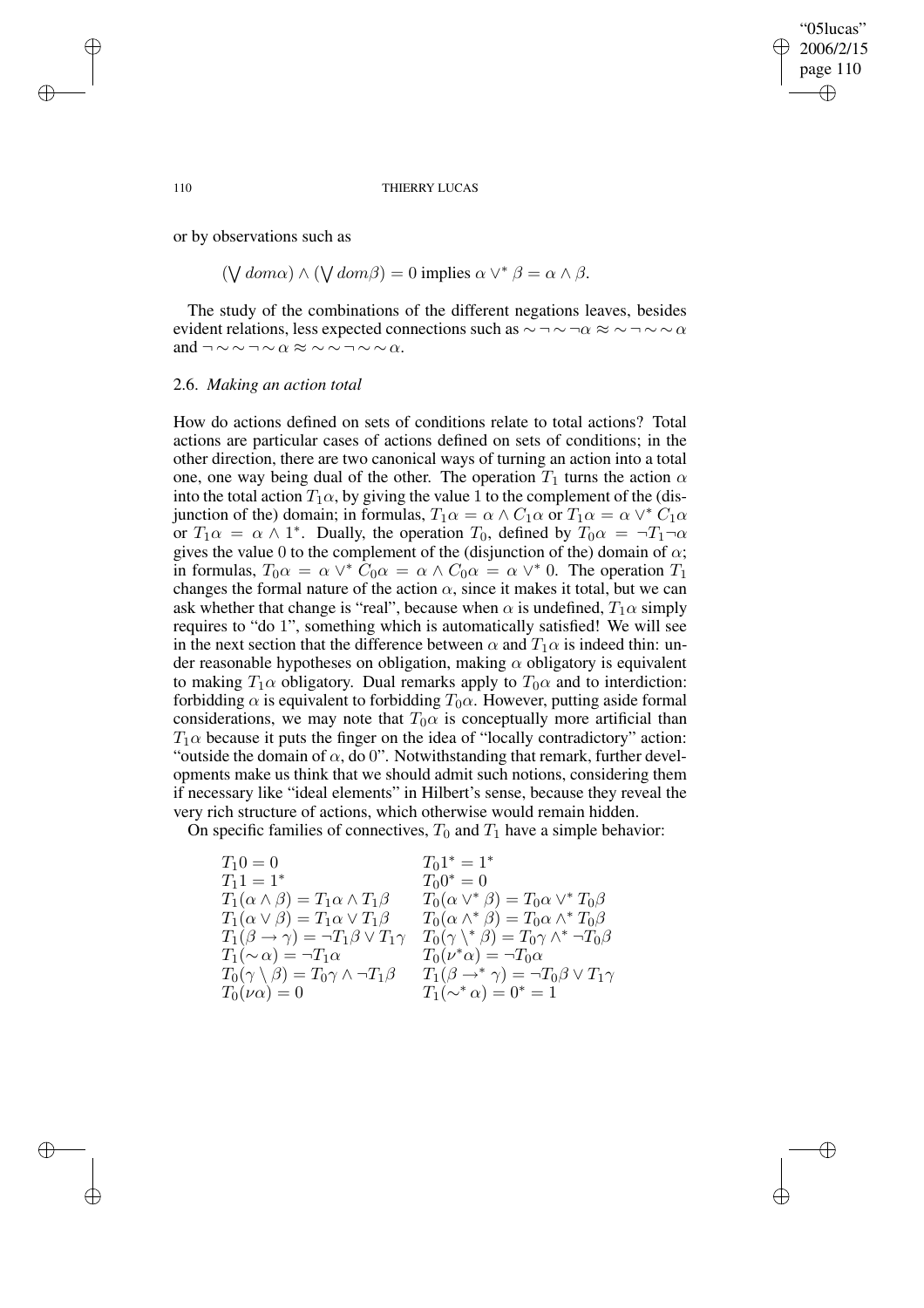Technically speaking, that means that  $T_0$  and  $T_1$  send homomorphically reducts of the complete structure of actions on the more usual essentially classical logic of total actions. The effect of  $T_0$  and  $T_1$  on connectives not considered above does not seem to obey such simple rules.

# 2.7. *Obligation*

We discuss here the notion of obligation, considered as applying to actions. We should thus make sense of  $O\alpha$ ,  $\alpha$  being an action. A possible way of doing that is to consider besides  $\mathcal{L}_1$  and  $\mathcal{L}_2$  yet another language  $\mathcal{L}_3$  endowed with the classical connectives  $\neg$ ,  $\wedge$ ,  $\vee$ , ... and a necessity operator  $\Box$ , in which  $\mathcal{L}_1$  and  $\mathcal{L}_2$  may be embedded. To be specific, we assume here that the set  $\mathcal{F}_3$  of formulas of  $\mathcal{L}_3$  is obtained by combining  $\mathcal{F}_1$  and  $\mathcal{F}_2$  with the connectives  $\neg$ ,  $\wedge$ ,  $\vee$  and  $\square$ ; we assume also that the axioms for  $\neg$ ,  $\wedge$ ,  $\vee$ are the axioms of classical logic and that the axioms for  $\Box$  turn it into an (at least) K-modal operator: axioms  $\Box \top$ ,  $\Box \varphi \land \Box \psi \rightarrow \Box (\varphi \land \psi)$  and rule  $(\varphi \to \psi)/(\square \varphi \to \square \psi)$ . In that setting, it is clear that formulas provable in  $\mathcal{L}_1$  or in  $\mathcal{L}_2$  remain so in  $\mathcal{L}_3$ , and sensible generalizations of the setting should preserve that property. We have said before that we like to think of actions in algebraic terms; we add now that we prefer to think of obligation and of relations between obligations in terms of propositions; for that reason, we denote entailment in  $\mathcal{L}_3$  by  $\Rightarrow$ , definitions and logical equivalence in  $\mathcal{L}_3$ by  $\Leftrightarrow$ , and the 1 (resp. 0) of  $\mathcal{L}_1$  and  $\mathcal{L}_2$  will be denoted by  $\top$  (resp.  $\bot$ ) when considered as a formula of  $\mathcal{L}_3$ .

We now associate canonically to every action  $\alpha$  a formula  $F(\alpha)$  of  $\mathcal{L}_3$ , expressing the idea that to every condition  $\sigma$  of  $\alpha$  is associated the effect  $\alpha(\sigma)$ . If  $\alpha : \Sigma \longrightarrow \mathcal{F}_2$  is singletonic, i.e. if  $\Sigma = {\sigma}$ , we let  $F(\alpha) \Leftrightarrow$  $(\sigma \to \alpha(\sigma)) \Leftrightarrow \alpha_{\sigma}$ . For general  $\alpha$ , let  $F(\alpha) \Leftrightarrow \bigwedge_{\sigma \in \Sigma} \alpha_{\sigma}$ . It is easy to prove that  $\alpha \leq \beta$  implies  $F(\alpha) \Rightarrow F(\beta)$ ; hence,  $\alpha \approx \beta$  implies  $F(\alpha) \Leftrightarrow F(\beta)$ and  $F(\alpha)$  is independent of the particular representation chosen for  $\alpha$ . One proves also that  $F(1) \Leftrightarrow \top$  and that  $F(\alpha) \wedge F(\beta) \Leftrightarrow F(\alpha \wedge \beta)$ .

To express obligation, we recall the idea underlying Section 1.6 that the obligation to do  $\alpha$  ( $\alpha : \Sigma \longrightarrow \mathcal{F}_2$ ) is the necessity to produce  $\alpha(\sigma)$  on every occasion  $\sigma \in \Sigma$ ; in other words,  $O\alpha$  is defined to be  $\Box F(\alpha)$ . Our observations concerning F and our assumption that  $\Box$  is a K-modal operator make it clear that O itself is a K-modal operator in the sense that  $O$ transforms in a K-like fashion the initial ordering  $\leq$  of actions into the ordering  $\Rightarrow$  of entailment in  $\mathcal{F}_3$ :  $\alpha \leq \beta$  implies  $O\alpha \Rightarrow O\beta$ ,  $O1 \Leftrightarrow \top$  and  $O\alpha \wedge O\beta \Rightarrow O(\alpha \wedge \beta)$ . As a corollary, we may deduce that all relations  $\alpha \leq \beta$  obtained before give rise to corresponding relations between obligations, e.g.  $O(\alpha \wedge \beta) \Rightarrow O\alpha$ ,  $O\alpha \Rightarrow O(\alpha \vee \beta)$ , etc.; one proves also in a standard way:  $O(\alpha \to \beta) \Rightarrow (O\alpha \to O\beta), O \sim \alpha \Leftrightarrow O\alpha, O(\gamma \setminus \beta) \Rightarrow O\gamma$ , etc. If one assumes that the modal connective  $\Box$  satisfies  $\neg \Box \bot$ , one can also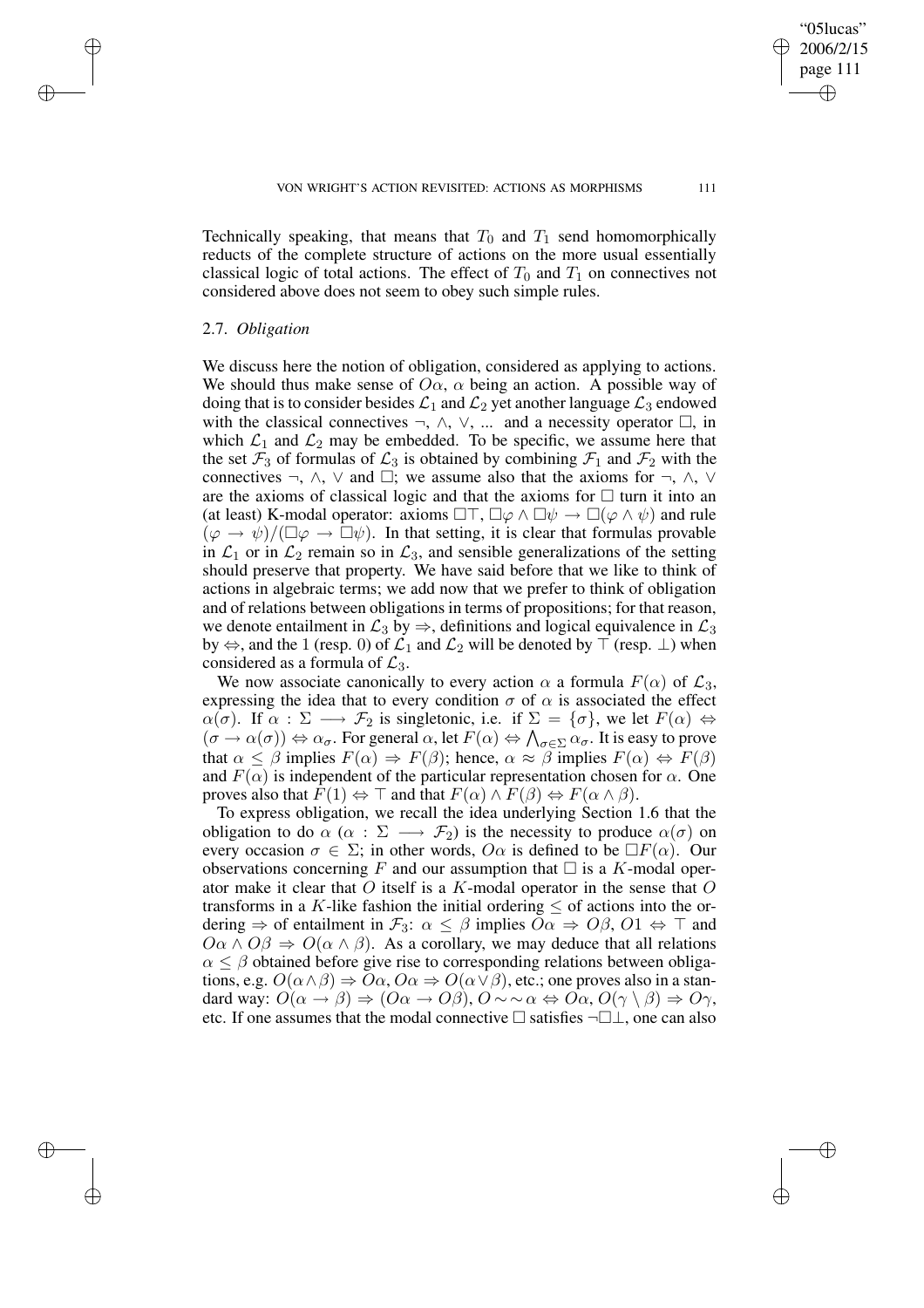prove formulas like  $\neg$ O0 (which expresses that the total contradictory action 0 is not obligatory) and  $O \sim \alpha \Rightarrow \neg O\alpha$ . Other relations dealing with  $\le$ , but less easy to obtain will not be given here.

We now turn to the relation between O and the ordering  $\leq^*$  of actions. If one wants to make the most of dualities obtained for actions, one should observe that *permission* P, generally defined by  $\neg O\neg$ , is indeed the dual of O and that  $\alpha \leq^* \beta$  implies  $P\alpha \Rightarrow P\beta$ ; one obtains thus in a systematic way for P and  $\leq^*$  results which are dual of those obtained for O and  $\leq$ . It is worth pondering an instant on the precise definition of  $P$  and on the intermediate definitions of *non-obligation*  $\neg O$  and *interdiction*  $I = O\neg$ . Interdiction is given by

$$
I\alpha \Leftrightarrow O \neg \alpha \Leftrightarrow \bigwedge\nolimits_{\sigma \in \Sigma} \Box(\sigma \rightarrow \neg \alpha(\sigma))
$$

which expresses an "absolute" interdiction: whatever the condition, we should avoid  $\alpha$ ; non-obligation is given by

$$
\neg O\alpha \Leftrightarrow \bigvee_{\sigma \in \Sigma} \Diamond(\sigma \wedge \neg \alpha(\sigma)),
$$

meaning the possibility of not having  $\alpha$  on at least one occasion; for permission, we have

$$
P\alpha \Leftrightarrow \bigvee_{\sigma \in \Sigma} \Diamond(\sigma \wedge \alpha(\sigma)),
$$

meaning the possibility of having  $\alpha$  on at least one occasion. There is also room for other combinations, such as strong permissions  $\bigwedge_{\sigma \in \Sigma} \Diamond(\sigma \land \alpha(\sigma))$ or weak interdictions  $\bigvee_{\sigma \in \Sigma} \Box(\sigma \to \neg \alpha(\sigma))$  or other combinations involving two modal operators such as  $\square(\sigma \to \square \alpha(\sigma))$ ,  $\square(\lozenge \sigma \to \alpha(\sigma))$  (see e.g. [EDL pp. 25 sq]), but we do not know whether our setting leads to new insights here.

Results relating  $\leq$  and  $\leq^*$  yield relations between O and  $\leq^*$ ; thus e.g.,  $\alpha \wedge$  $\beta \leq \alpha \wedge^* \beta$  yields  $O(\alpha \wedge \beta) \Rightarrow O(\alpha \wedge^* \beta)$ ; hence, using  $O \alpha \wedge O \beta \Rightarrow O(\alpha \wedge^* \beta)$ β), we derive  $O\alpha \wedge O\beta \Rightarrow O(\alpha \wedge^* \beta)$ , recapturing and generalizing thus a basic observation of [NTL, p. 190]. Another basic observation of [NTL, p. 190] is recaptured by observing that, in the other direction,  $O(\alpha \wedge^* \beta) \Rightarrow O\alpha$ (1) is not valid. We prove this here by starting from a counterexample to the relation  $\alpha \wedge^* \beta \leq \alpha$  and constructing a Kripke model which validates the axioms adopted, but falsifies (1). Here is a possible specification; take  $\alpha : {\sigma} \rightarrow {\mathcal{F}}_2$  and  $\beta : {\pi} \rightarrow {\mathcal{F}}_2$  with  $\sigma \wedge \pi = 0$  and  $\alpha(\sigma) = \neg \sigma$ ; by easy computations,  $\alpha \wedge^* \beta = 1$ ,  $O(\alpha \wedge^* \beta) \Leftrightarrow O1 \Leftrightarrow \top$  and  $O\alpha \Leftrightarrow \Box(\sigma \rightarrow$  $\neg \sigma$ )  $\Leftrightarrow \Box \neg \sigma$ , showing that (1) reduces to the validity of  $\Box \neg \sigma$ ; it is then easy to use standard techniques to obtain a countermodel of  $\Box\neg\sigma$  which is also a model of the axioms adopted.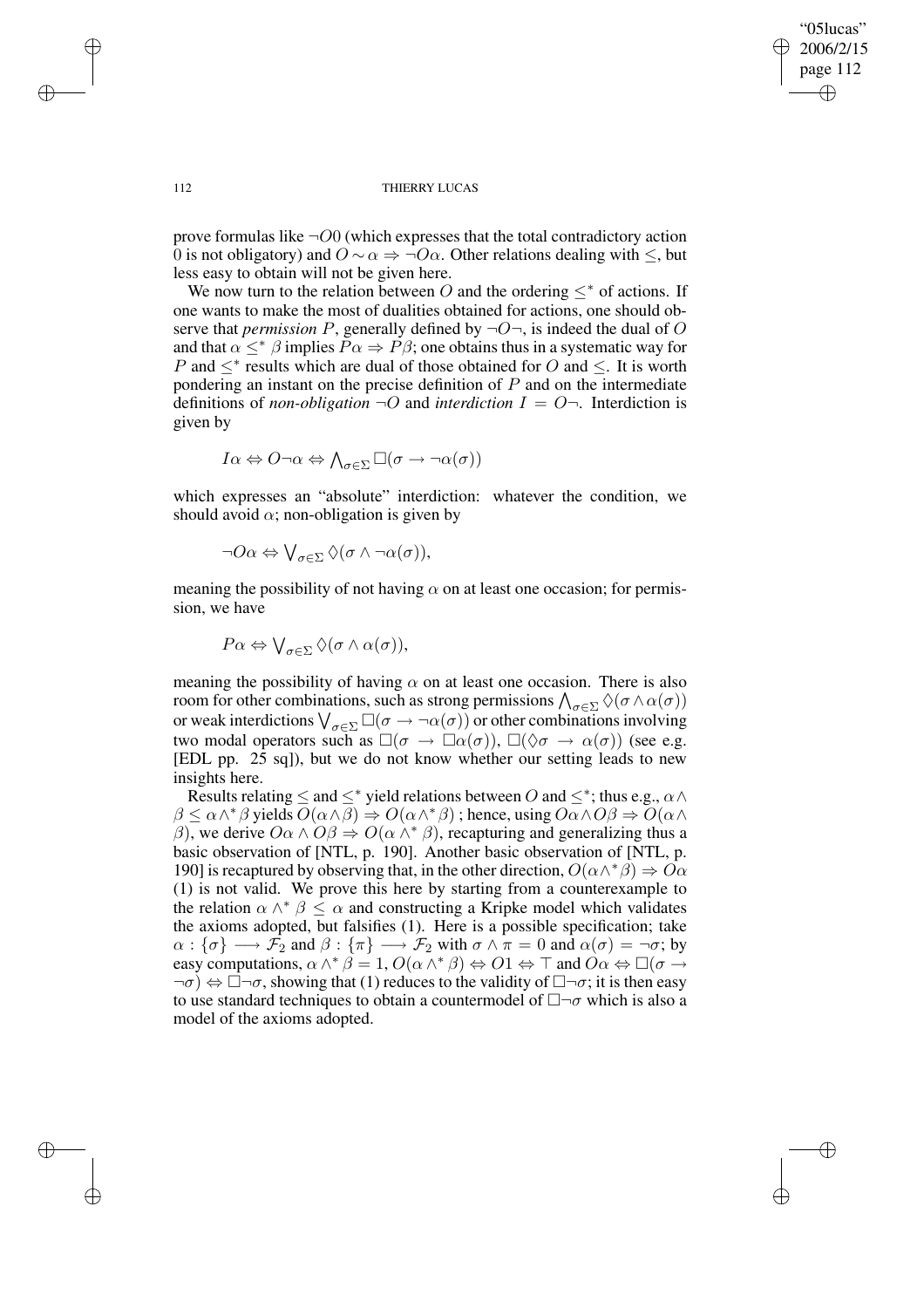Results of the preceding kind are particularly interesting because they show that a good deal of the distinctions made between actions carry over to obligations to accomplish those actions. For example,  $O\alpha \Rightarrow O(\alpha \vee \beta)$  but  $O\alpha \neq O(\alpha \vee^* \beta)$  (use the same counterexample as above). Another significant example is given by  $O(\neg \alpha)$ ,  $O(\sim \alpha)$ ,  $O(\nu \alpha)$ ,  $O(\nu^* \alpha)$ ,  $O(\sim^* \alpha)$ , which are all distinct in general; to see that, take for example  $\alpha$  :  $\{\sigma_0, \sigma_1, \sigma_2\} \longrightarrow$  $\mathcal{F}_2$  and a  $\sigma_3$  in such a way that  $\{\sigma_0, \sigma_1, \sigma_2, \sigma_3\}$  form a partition of 1 and  $\alpha(\sigma_0) = 0$ ,  $\alpha(\sigma_1) = p \neq 0$ ,  $p \neq 1$  and  $\alpha(\sigma_2) = 1$ ; one easily computes that

 $O(\neg \alpha) \Leftrightarrow \Box(\sigma_1 \rightarrow \neg p) \wedge \Box \neg \sigma_2$  $O(\sim \alpha)$   $\Leftrightarrow \Box(\sigma_1 \rightarrow \neg p) \land \Box \neg \sigma_2 \land \Box \neg \sigma_3$  $O(\nu\alpha)$   $\Leftrightarrow \Box \neg \sigma_3$  $O(\nu^*\alpha) \Leftrightarrow \Box(\sigma_1 \rightarrow \neg p)$  $O(\sim^* \alpha) \Leftrightarrow \top$ ,

and that gives formulas which are easily differentiated in models.

Note however that when an action  $\alpha$  associates to a determined condition  $\sigma$  the effect 1, the condition may be dropped from the obligation, because the contribution of condition  $\sigma$  for that obligation is  $\square(\sigma \to \alpha(\sigma))$  i.e.  $\square(\sigma \to \sigma)$ 1) or  $\square(\sigma \to \top)$ , which reduces to  $\square \top$  and finally to the tautology  $\top$ . As a corollary, if two conditions  $\alpha$  and  $\beta$  differ only by conditions to which they assign the tautological effect 1 the obligation of doing one is equivalent to the obligation of doing the other:  $O\alpha \Leftrightarrow O\beta$ . Another corollary: from the point of view of obligation,  $\alpha$  and its "totalization"  $T_1\alpha$  do not differ:  $O\alpha \Leftrightarrow$  $OT<sub>1</sub>\alpha$ . From the point of view of obligation, we could in principle deal exclusively with total actions; however, we do not recommend that approach because only a rather artificial reintroduction of the domains would allow us to recover the rich structure of actions conceived of as associating effects to conditions.

On the other hand, note also that when an action  $\alpha$  associates to a determined condition  $\sigma$  the contradictory effect 0, the contribution of  $\sigma$  for that obligation is  $\square(\sigma \to \alpha(\sigma))$  i.e.  $\square(\sigma \to 0)$  or  $\square(\sigma \to \bot)$ , which reduces to  $\Box\neg\sigma$ , a formula which is not in general a contradiction; it seems that  $\square(\sigma \rightarrow \alpha(\sigma))$  loses in that case its deontic content to gain the more contentual interpretation of impossibility of doing  $\sigma$ ; in a certain sense, we should not be surprised by that more than by other limit cases such as  $\Box(\sigma \rightarrow 1)$  considered above or  $\Box(\sigma \rightarrow \sigma)$  (which both reduce to  $\top$ ) or  $\Box(1 \rightarrow 0)$  (which reduces to  $\bot$  if  $\neg \Box \bot$  is among the axioms); in another sense, we may perhaps find here a good reason for tolerating those "local" deontic contradictions. We have however no objections to the rejection of "global" deontic contradictions; it is indeed very reasonable that  $\neg$ O0 should be provable; moreover, it is ensured here by the adoption of the rather natural axiom ¬□⊥.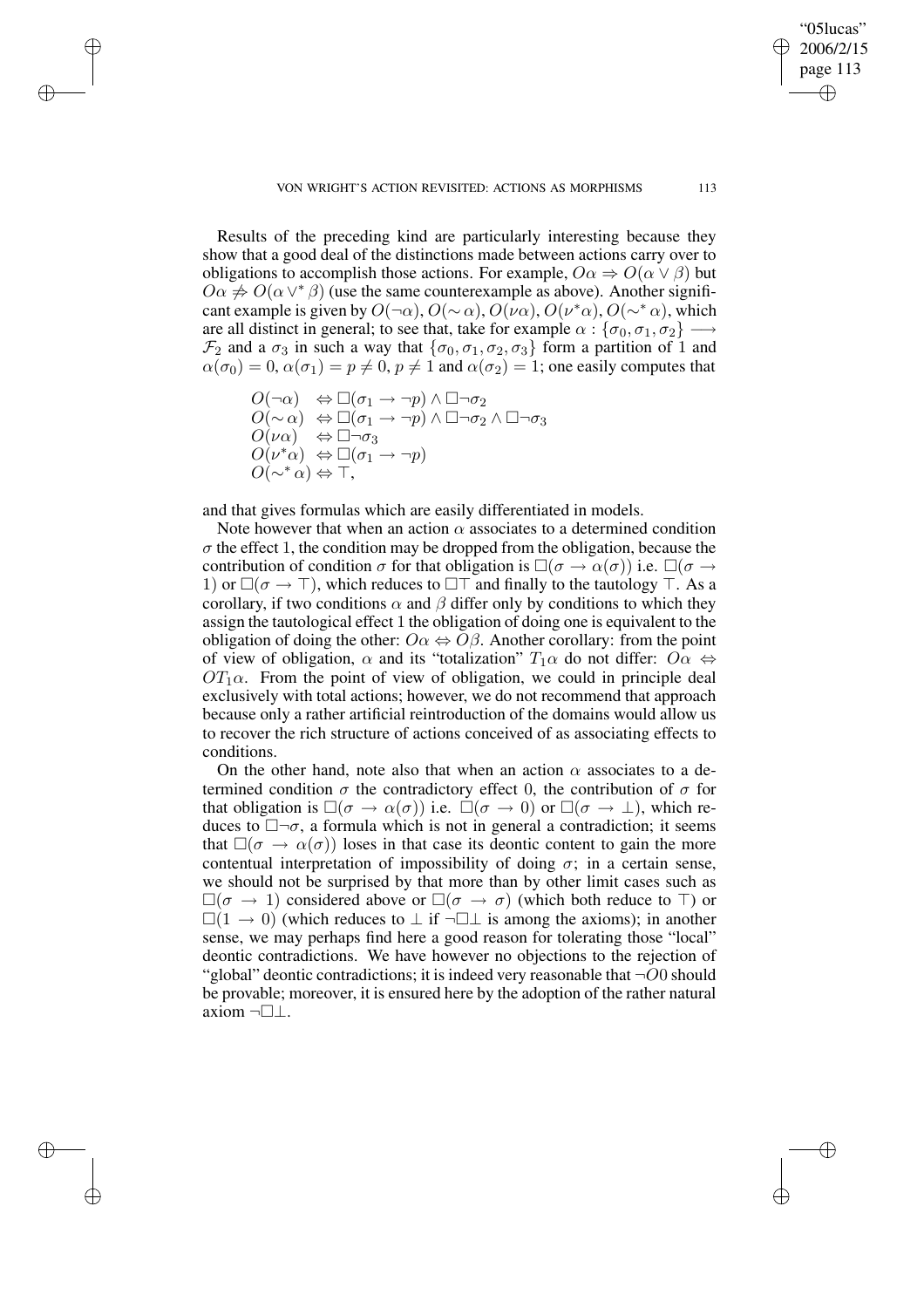#### 114 THIERRY LUCAS

### 2.8. *Connections with von Wright's systems*

We have already shown in the first part of this paper, in particular in Section 1.6, how von Wright's systems lead naturally to the idea of action as morphism and of obligation as conditional necessity. von Wright himself did not emphasize that notion of action as morphism and he did not study explicitly the different operations on actions which we mentioned before, e.g. choosing for his purposes (in [NTL]) the short conjunction (our  $\alpha \wedge^* \beta$ ) and long disjunction (our  $\alpha \vee^* \beta$ ); this had the merit of exhibiting natural counterexamples to laws such as  $O(\alpha \wedge^* \beta) \to O\alpha$  and  $O\alpha \to O(\alpha \vee^* \beta)$ ; the disadvantage is that those notions are based on  $\leq^*$ , an ordering which is not the most natural one in terms of obligation, and that they are considered independently of their duals  $\alpha \wedge \beta$  and  $\alpha \vee \beta$  which are based on the more natural ordering  $\leq$ , as well as independently of other operations such as implication  $\rightarrow$ , negation  $\sim$ , difference \, negation  $\nu$ , \*-implication  $\rightarrow$ \*, \*-negation ∼<sup>∗</sup> , etc.

On the other hand, von Wright presented in [NSD] a conditional logic where the main notion  $O(A/B)$  represents "one ought to see to it that A when  $B$ " (von Wright's own words, p. 108). This clearly corresponds to the consideration of the singletonic action  $\alpha : \Sigma \longrightarrow \mathcal{F}_2$  where  $\Sigma = {\sigma},$  $\sigma = B$  and  $\alpha(\sigma) = A$  in such a way that his formula  $O(A/B)$  corresponds to our O $\alpha$ . His axiom  $O(A/B \vee C) \leftrightarrow O(A/B) \wedge O(A/C)$  corresponds to our consideration of more complex actions, in this case  $\alpha : {\{\pi, \xi\}} \longrightarrow \mathcal{F}_2$ with  $\pi = B$ ,  $\xi = C$  and  $\alpha(\pi) = \alpha(\xi) = A$ , which is equivalent (in the sense of  $\approx$ ) to  $\beta$  :  $\{\pi \vee \xi\} \longrightarrow \mathcal{F}_2$  with  $\beta(\pi \vee \xi) = A$ ; the axiom is provable in our system by computations embedded in the proof that  $\alpha \approx \beta$  entails  $O\alpha \Leftrightarrow O\beta$ . von Wright's axiom  $O(A \wedge B/C) \leftrightarrow O(A/C) \wedge O(B/C)$ clearly corresponds to some of our considerations on the conjunction  $\alpha \wedge \beta$  of two actions. Finally, von Wright's discussions of  $\neg(O(A/B) \land O(\neg A/B))$ and of contrary to duty imperatives which he amends to weaker versions clearly correspond to our observations in section 2.7 on global and local contradictions. In relation to conditional logic, we think that the merit of our approach is to exhibit more structure than is given by the raw consideration of axioms such as those chosen by von Wright.

### *Conclusion*

To conclude, let us first repeat that we are indebted to von Wright's basic insights and that we think that they remain a good source of inspiration. Secondly, let us emphasize that our approach, although starting from a very simple setting, reveals nevertheless a very rich and quite natural structure of actions and of obligation. And lastly, let us speculate that the next step